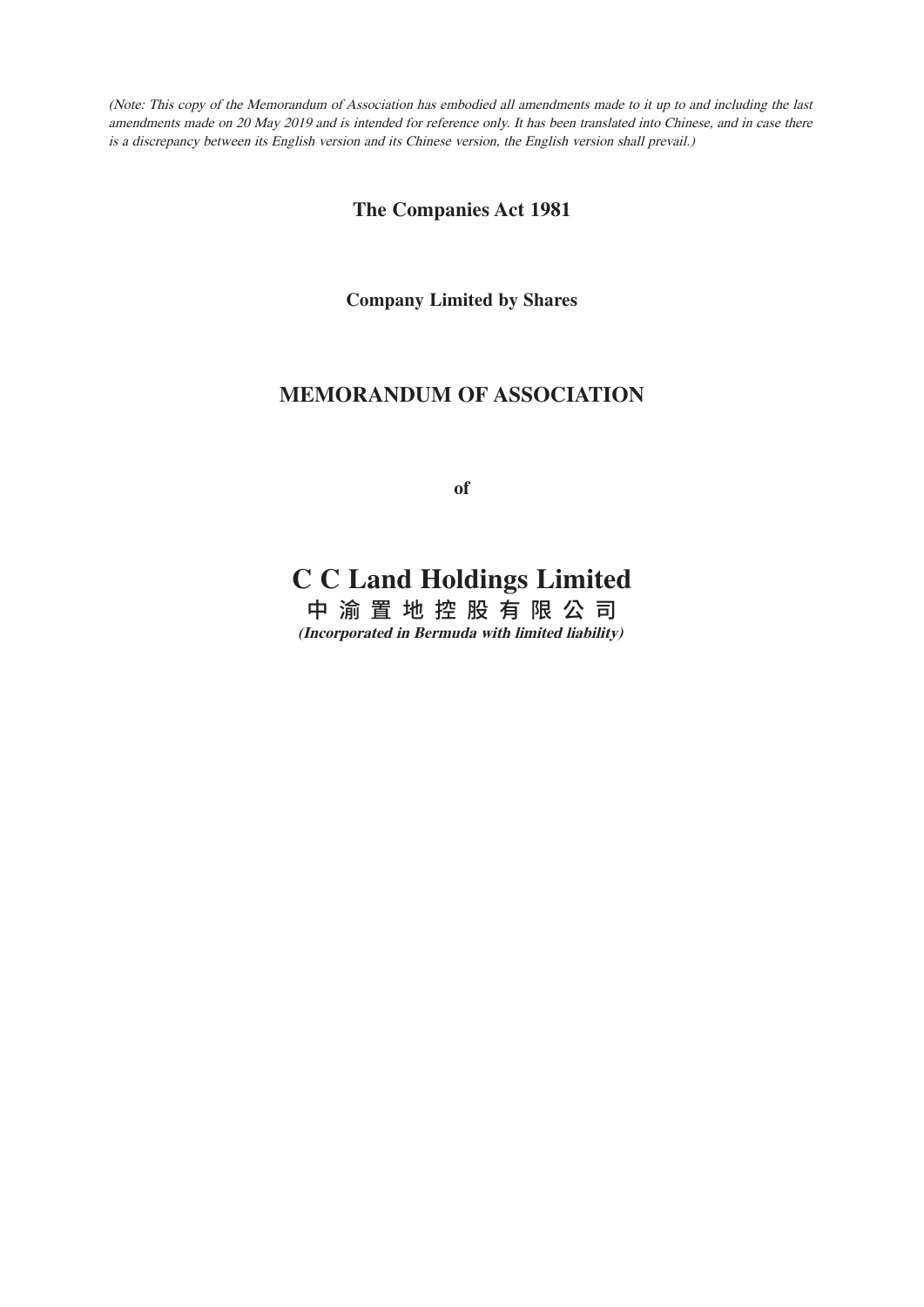## **BERMUDA**

## THE COMPANIES ACT 1981

## **MEMORANDUM OF ASSOCIATION OF**

#### **COMPANY LIMITED BY SHARES**

**(Section 7(1) and (2))**

MEMORANDUM OF ASSOCIATION

OF

## **C C LAND HOLDINGS LIMITED**  中 渝 置 地 控 股 有 限 公 司

(hereinafter referred to as "the Company")

- 1. The liability of the members of the Company is limited to the amount (if any) for the time being unpaid on the shares respectively held by them.
- 2. We, the undersigned, namely,

| <b>NAME</b>           | <b>ADDRESS</b>                                                  | <b>STATUS</b><br>(Yes/No) | <b>BERMUDIAN NATIONALITY NUMBER OF</b> | <b>SHARES</b><br><b>SUBSCRIBED</b> |
|-----------------------|-----------------------------------------------------------------|---------------------------|----------------------------------------|------------------------------------|
| Graham B.R.<br>Collis | Clarendon House<br>2 Church Street<br>Hamilton HM 11<br>Bermuda | Yes                       | <b>British</b>                         | One                                |
| Anthony D.<br>Whaley  | -ditto-                                                         | Yes                       | <b>British</b>                         | One                                |
| John C.R.<br>Collis   | -ditto-                                                         | Yes                       | <b>British</b>                         | One                                |

do hereby respectively agree to take such number of shares of the Company as may be allotted to us respectively by the provisional directors of the Company, not exceeding the number of shares for which we have respectively subscribed, and to satisfy such calls as may be made by the directors, provisional directors or promoters of the Company in respect of the shares allotted to us respectively.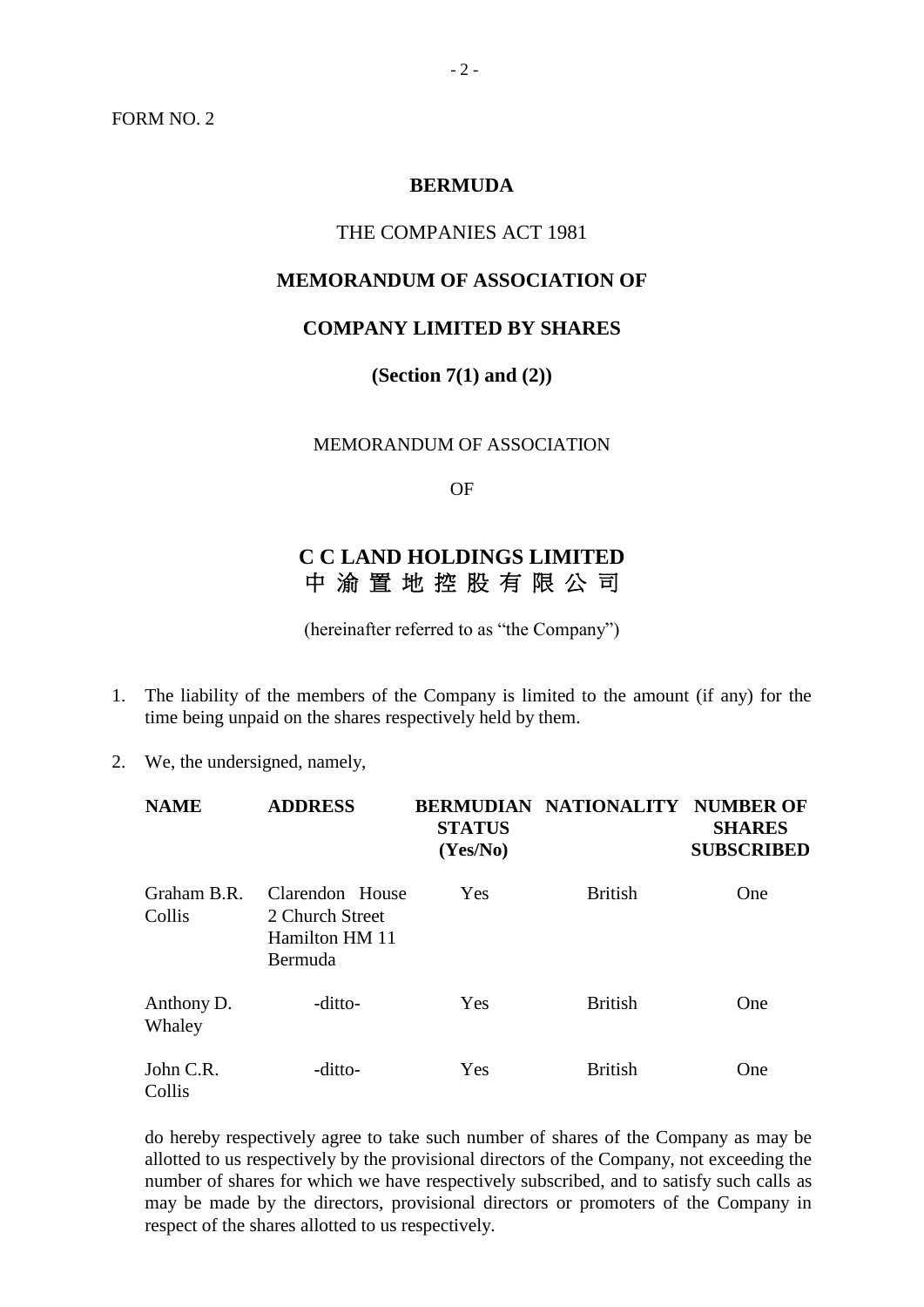- 3. The Company is to be an exempted Company as defined by The Companies Act 1981.
- 4. The Company has power to hold land situated in Bermuda not exceeding in all, including the following parcels-

nil

- 5. The authorised share capital of the Company is HK\$2,000,000,000.00 divided into shares of HK\$0.10 each. The minimum subscribed share capital of the Company is HK\$100,000.00.
- 6. The objects for which the Company is formed and incorporated are
	- 1) to act and to perform all the functions of a holding company in all its branches and to co-ordinate the policy and administration of any subsidiary company or companies wherever incorporated or carrying on business or of any group of companies of which the Company or any subsidiary company is a member or which are in any manner controlled directly or indirectly by the Company.
	- 2) to act as an investment company and for that purpose to acquire and hold upon any terms and, either in the name of the Company or that of any nominee, shares, stock, debentures, debenture stock, ownership interests, annuities, notes, mortgages, bonds, obligations and securities, foreign exchange, foreign currency deposits and commodities, issued or guaranteed by any company or partnership wherever incorporated, established or carrying on business, or by any government, sovereign, ruler, commissioners, public body or authority, supreme, municipal, local or otherwise, by original subscription, tender, purchase, exchange, underwriting, participation in syndicates, or in any other manner and whether or not fully paid up, and to make payments thereon as called up or in advance of calls or otherwise and to subscribe for the same, whether conditionally or absolutely, and to hold the same with a view to investment, but with the power to vary any investments, and to exercise and enforce all rights and powers conferred by or incident to the ownership thereof, and to invest and deal with the moneys of the Company not immediately required upon securities and in such manner as may be from time to time determined.
	- 3) as set out in paragraphs (b) to (n) and (p) to (u) inclusive of the Second Schedule to the Companies Act 1981.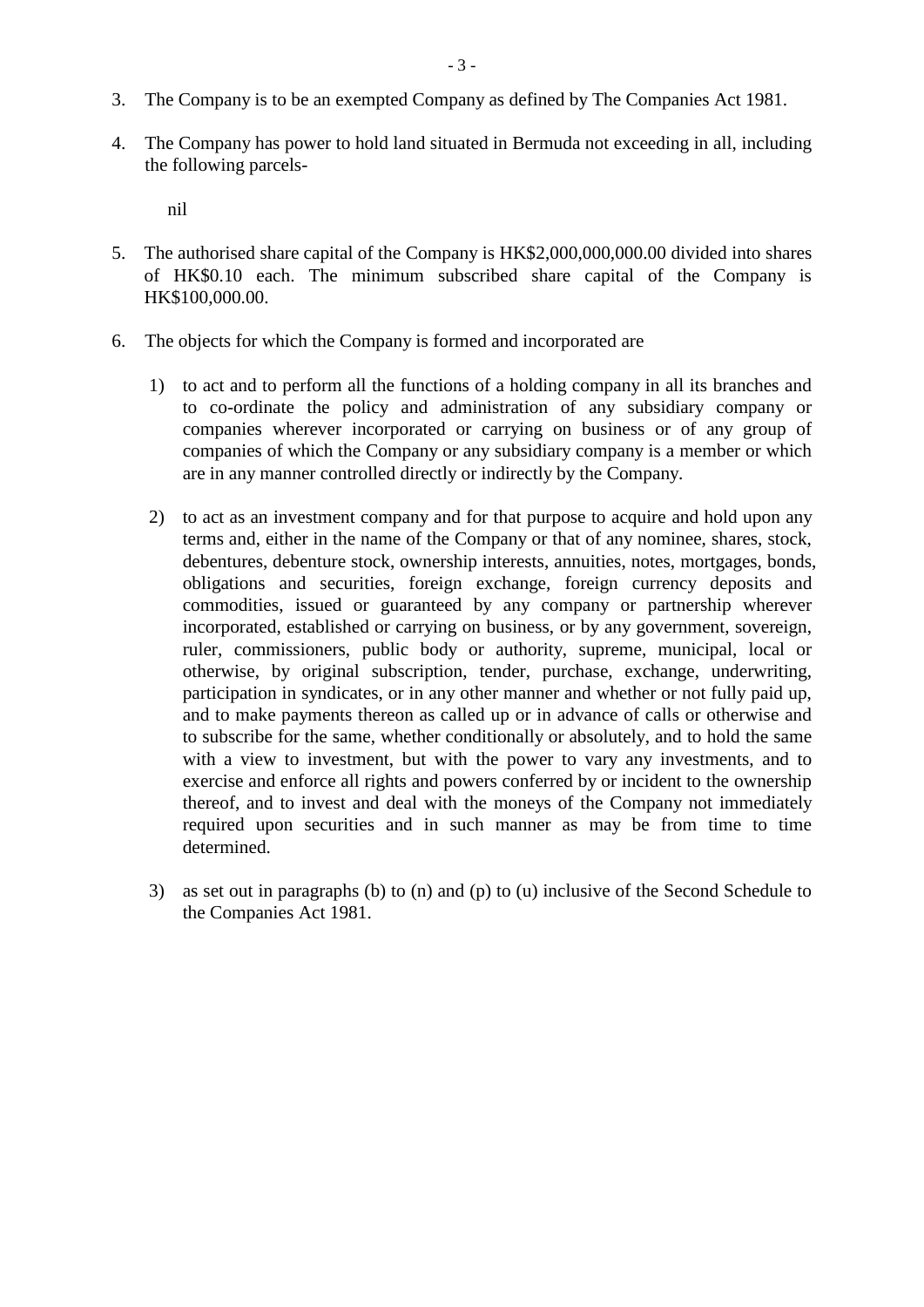- 7. Powers of the Company
	- 1) the Company shall, pursuant to Section 42 of the Companies Act 1981, have the power to issue preference shares which are, at the option of the holder, liable to be redeemed;
	- 2) the Company shall, pursuant to Section 42A of the Companies Act 1981, have the power to purchase its own shares;
	- 3) the Company shall have the power to grant pensions, annuities, or other allowances, including allowances on death, to or for the benefit of any directors, officers or employees or former directors, officers or employees of the Company or any company which at any time is or was a subsidiary or a holding company or another subsidiary of a holding company of the Company or otherwise associated with the Company or of any predecessor in business of any of them, and to the relations, connections or dependants of any such persons, and to other persons whose service or services have directly or indirectly been of benefit to the Company or whom the Company considers have any moral claim on the Company or to their relations, connections or dependants, and to establish or support or aid in the establishment or support of any associations, institutions, clubs, schools, building and housing schemes, funds and trusts, and to make payments toward insurance or other arrangements likely to benefit any such persons or otherwise advance the interests of the Company or of its Members, and to subscribe, guarantee or pay money for any purpose likely, directly or indirectly, to further the interests of the Company or of its Members or for any national, charitable, benevolent, educational, religious, social, public, general or useful object;
	- 4) the Company shall not have the power set out in paragraph 8 of the First Schedule to the Companies Act 1981.

Signed by each subscriber in the presence of at least one witness attesting the signature thereof –

 $\overline{a}$ 

 $\overline{a}$ 

 $\overline{a}$ 

*(Sd.) Graham B. R. Collis (Sd.) Coralie Hayward*

*(Sd.) Anthony D. Whaley (Sd.) Coralie Hayward*

*(Sd.) John C. R. Collis (Sd.) Coralie Hayward*

(Subscribers) (Witness)

SUBSCRIBED THIS Fourteenth day of May 1998.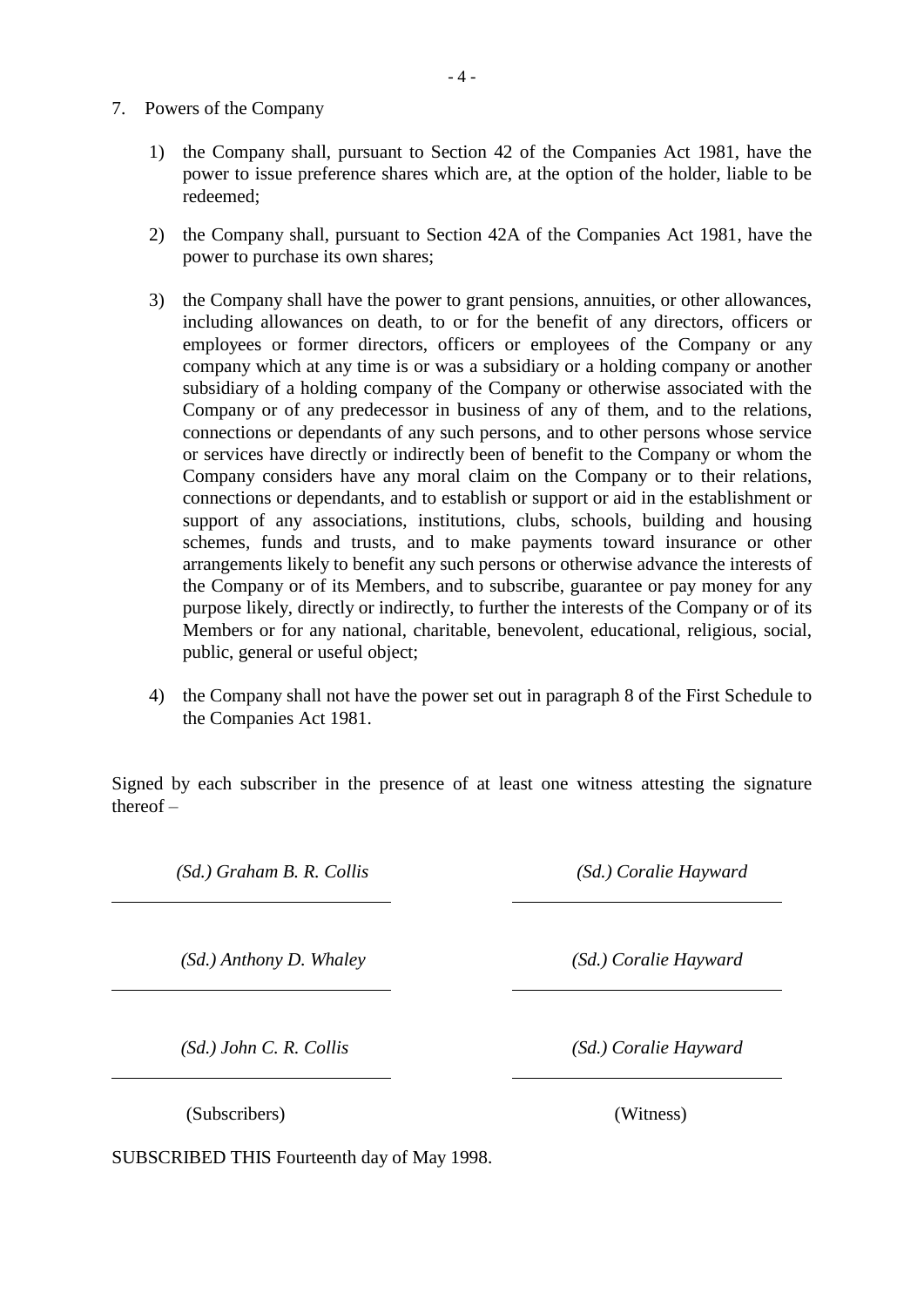## **THE COMPANIES ACT 1981**

## **FIRST SCHEDULE**

A company limited by shares may exercise all or any of the following powers subject to any provision of the law or its memorandum :

- 1. [Deleted]
- 2. to acquire or undertake the whole or any part of the business, property and liabilities of any person carrying on any business that the company is authorised to carry on;
- 3. to apply for, register, purchase, lease, acquire, hold, use, control, licence, sell, assign or dispose of patents, patent rights, copyrights, trade marks, formulae, licences, inventions, processes, distinctive marks and similar rights;
- 4. to enter into partnership or into any arrangement for sharing of profits, union of interests, co-operation, joint venture, reciprocal concession or otherwise with any person carrying on or engaged in or about to carry on or engage in any business or transaction that the company is authorised to carry on or engage in or any business or transaction capable of being conducted so as to benefit the company;
- 5. to take or otherwise acquire and hold securities in any other body corporate having objects altogether or in part similar to those of the company or carrying on any business capable of being conducted so as to benefit the company;
- 6. subject to section 96 to lend money to any employee or to any person having dealings with the company or with whom the company proposes to have dealings or to any other body corporate any of whose shares are held by the company;
- 7. to apply for, secure or acquire by grant, legislative enactment, assignment, transfer, purchase or otherwise and to exercise, carry out and enjoy any charter, licence, power, authority, franchise, concession, right or privilege, that any government or authority or any body corporate or other public body may be empowered to grant, and to pay for, aid in and contribute toward carrying it into effect and to assume any liabilities or obligations incidental thereto;
- 8. to establish and support or aid in the establishment and support of associations, institutions, funds or trusts for the benefit of employees or former employees of the company or its predecessors, or the dependents or connections of such employees or former employees, and grant pensions and allowances, and make payments towards insurance or for any object similar to those set forth in this paragraph, and to subscribe or guarantee money for charitable, benevolent, educational or religious objects or for any exhibition or for any public, general or useful objects;
- 9. to promote any company for the purpose of acquiring or taking over any of the property and liabilities of the company or for any other purpose that may benefit the company;
- 10. to purchase, lease, take in exchange, hire or otherwise acquire any personal property and any rights or privileges that the company considers necessary or convenient for the purposes of its business;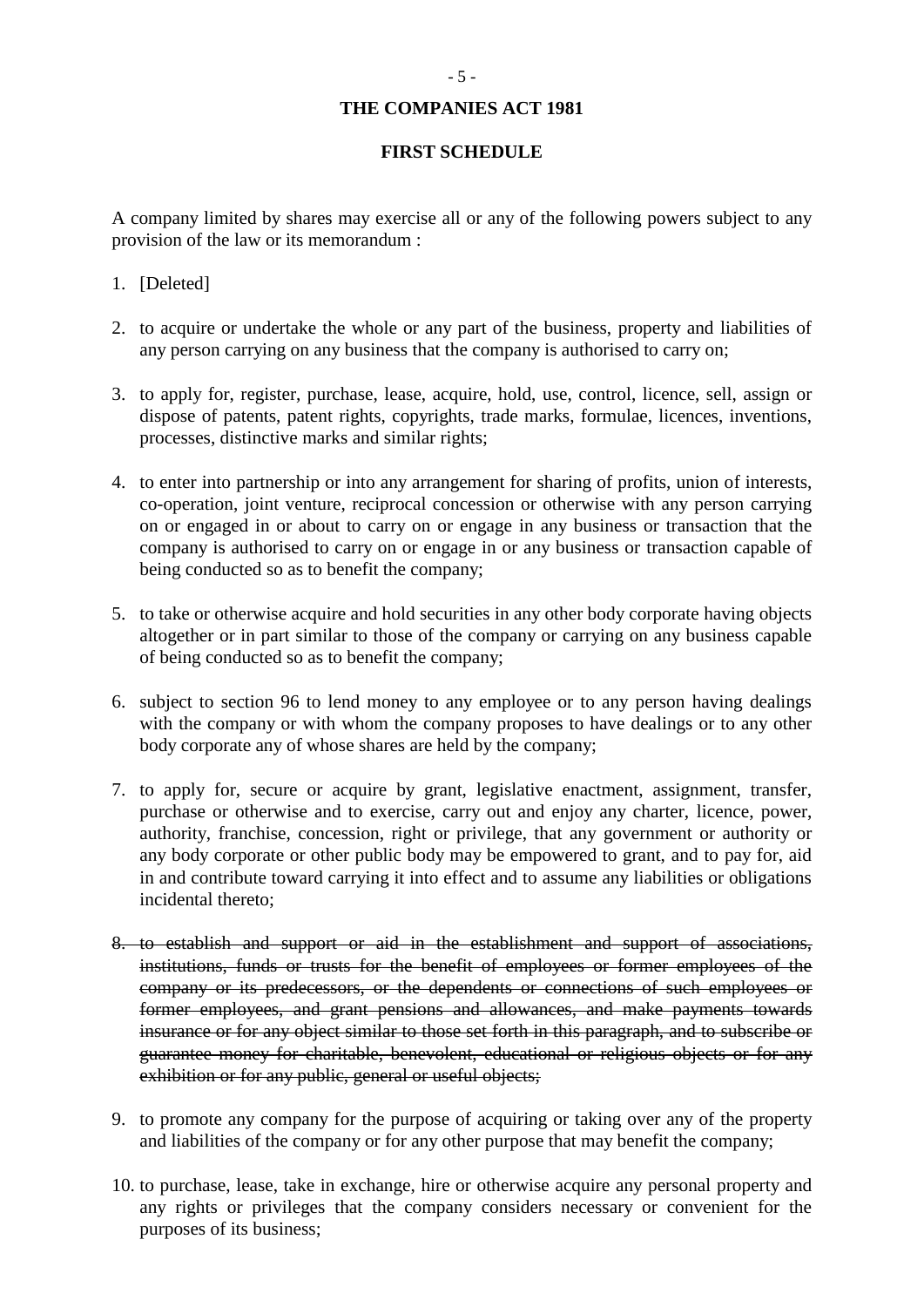- 11. to construct, maintain, alter, renovate and demolish any buildings or works necessary or convenient for its objects;
- 12. to take land in Bermuda by way of lease or letting agreement for a term not exceeding twenty-one years, being land "*bona fide*" required for the purposes of the business of the company and with the consent of the Minister granted in his discretion to take land in Bermuda by way of lease or letting agreement for a similar period in order to provide accommodation or recreational facilities for its officers and employees and when no longer necessary for any of the above purposes to terminate or transfer the lease or letting agreement;
- 13. except to the extent, if any, as may be otherwise expressly provided in its incorporating Act or memorandum and subject to the provisions of this Act every company shall have power to invest the moneys of the Company by way of mortgage of real or personal property of every description in Bermuda or elsewhere and to sell, exchange, vary, or dispose of such mortgage as the company shall from time to time determine;
- 14. to construct, improve, maintain, work, manage, carry out or control any roads, ways, tramways, branches or sidings, bridges, reservoirs, watercourses, wharves, factories, warehouses, electric works, shops, stores and other works and conveniences that may advance the interests of the company and contribute to, subsidise or otherwise assist or take part in the construction, improvement, maintenance, working, management, carrying out or control thereof;
- 15. to raise and assist in raising money for, and aid by way of bonus, loan, promise, endorsement, guarantee or otherwise, any person and guarantee the performance or fulfilment of any contracts or obligations of any person, and in particular guarantee the payment of the principal of and interest on the debt obligations of any such person;
- 16. to borrow or raise or secure the payment of money in such manner as the company may think fit;
- 17. to draw, make, accept, endorse, discount, execute and issue bills of exchange, promissory notes, bills of lading, warrants and other negotiable or transferable instruments;
- 18. when properly authorised to do so, to sell, lease, exchange or otherwise dispose of the undertaking of the company or any part thereof as an entirety or substantially as an entirety for such consideration as the company thinks fit;
- 19. to sell, improve, manage, develop, exchange, lease, dispose of, turn to account or otherwise deal with the property of the company in the ordinary course of its business;
- 20. to adopt such means of making known the products of the company as may seem expedient, and in particular by advertising, by purchase and exhibition of works of art or interest, by publication of books and periodicals and by granting prizes and rewards and making donations;
- 21. to cause the company to be registered and recognised in any foreign jurisdiction, and designate persons therein according to the laws of that foreign jurisdiction or to represent the company and to accept service for and on behalf of the company of any process or suit;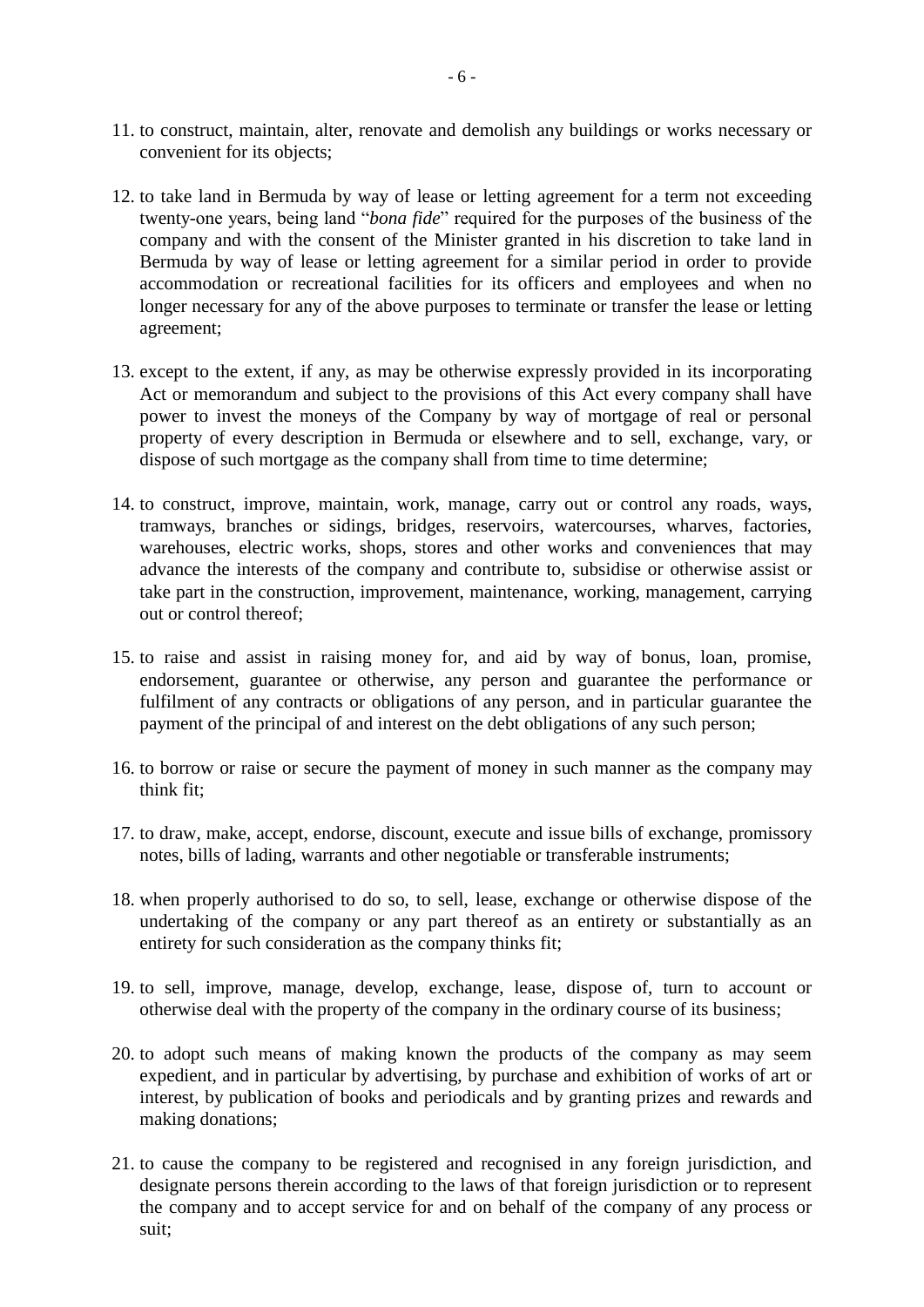- 22. to allot and issue fully-paid shares of the company in payment or part payment of any property purchased or otherwise acquired by the company or for any past services performed for the company;
- 23. to distribute among the members of the company in cash, kind, specie or otherwise as may be resolved, by way of dividend, bonus or in any other manner considered advisable, any property of the company, but not so as to decrease the capital of the company unless the distribution is made for the purpose of enabling the company to be dissolved or the distribution, apart from this paragraph, would be otherwise lawful;
- 24. to establish agencies and branches;
- 25. to take or hold mortgages, hypothecs, liens and charges to secure payment of the purchase price, or of any unpaid balance of the purchase price, of any part of the property of the company of whatsoever kind sold by the company, or for any money due to the company from purchasers and others and to sell or otherwise dispose of any such mortgage, hypothec, lien or charge;
- 26. to pay all costs and expenses of or incidental to the incorporation and organisation of the company;
- 27. to invest and deal with the moneys of the company not immediately required for the objects of the company in such manner as may be determined;
- 28. to do any of the things authorised by this subsection and all things authorised by its memorandum as principals, agents, contractors, trustees or otherwise, and either alone or in conjunction with others;
- 29. to do all such other things as are incidental or conducive to the attainment of the objects and the exercise of the powers of the company.

Every company may exercise its powers beyond the boundaries of Bermuda to the extent to which the laws in force where the powers are sought to be exercised permit.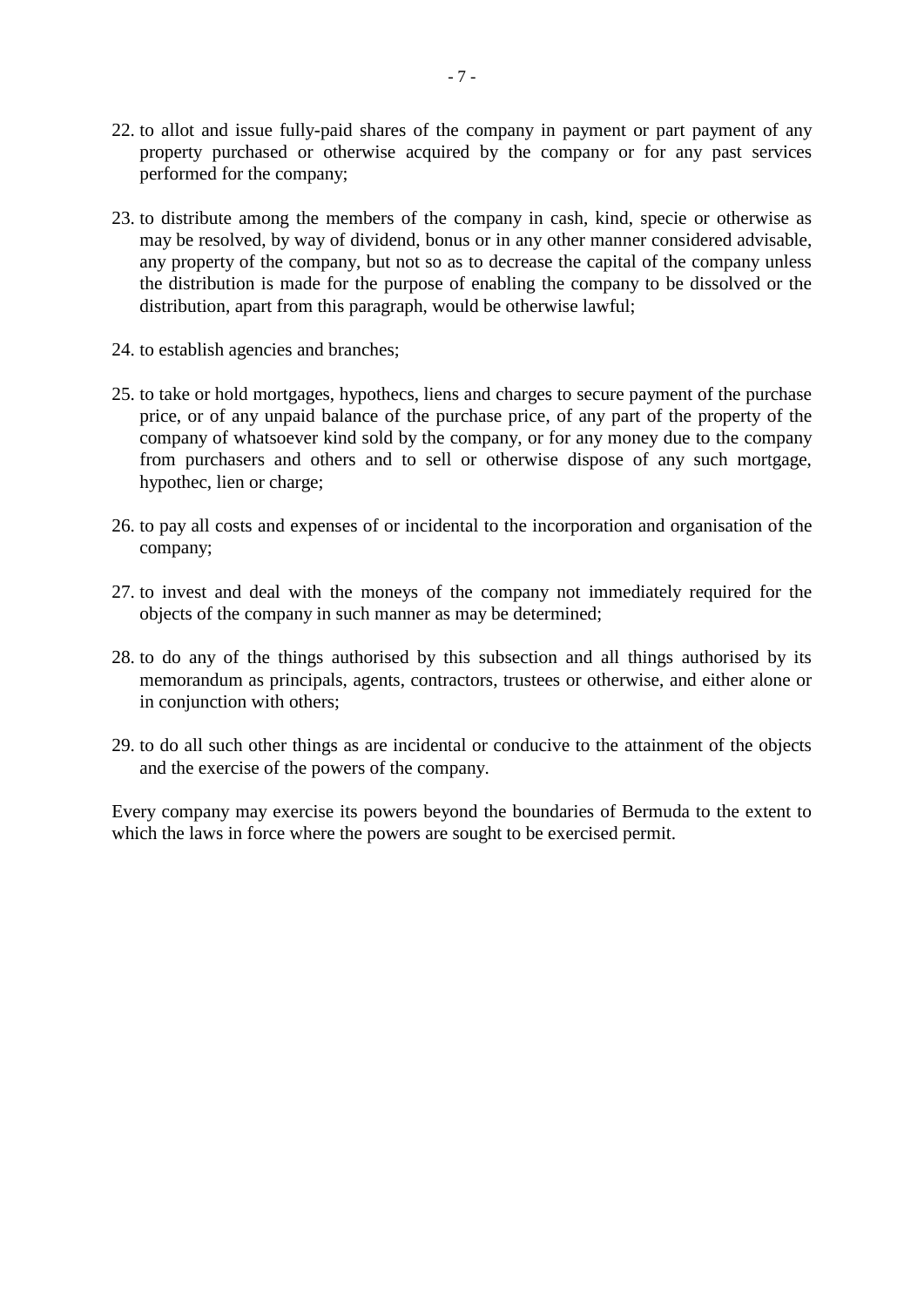#### **THE COMPANIES ACT 1981**

## **SECOND SCHEDULE**

A company may by reference include in its memorandum any of the following objects that is to say the business of :

- (a) insurance and re-insurance of all kinds;
- (b) packaging of goods of all kinds;
- (c) buying, selling and dealing in goods of all kinds;
- (d) designing and manufacturing of goods of all kinds;
- (e) mining and quarrying and exploration for metals, minerals, fossil fuels and precious stones of all kinds and their preparation for sale or use;
- (f) exploring for, the drilling for, the moving, transporting and re-fining petroleum and hydro carbon products including oil and oil products;
- (g) scientific research including the improvement, discovery and development of processes, inventions, patents and designs and the construction, maintenance and operation of laboratories and research centres;
- (h) land, sea and air undertakings including the land, ship and air carriage of passengers, mails and goods of all kinds;
- (i) ships and aircraft owners, managers, operators, agents, builders and repairers;
- (j) acquiring, owning, selling, chartering, repairing or dealing in ships and aircraft;
- (k) travel agents, freight contractors and forwarding agents;
- (l) dock owners, wharfingers, warehousemen;
- (m)ship chandlers and dealing in rope, canvas oil and ship stores of all kinds;
- (n) all forms of engineering;
- (o) development, operating, advising or acting as technical consultants to any other enterprise or business;
- (p) farmers, livestock breeders and keepers, graziers, butchers, tanners and processors of and dealers in all kinds of live and dead stock, wool, hides, tallow, grain, vegetables and other produce;
- (q) acquiring by purchase or otherwise and holding as an investment inventions, patents, trade marks, trade names, trade secrets, designs and the like;
- (r) buying, selling, hiring, letting and dealing in conveyances of any sort;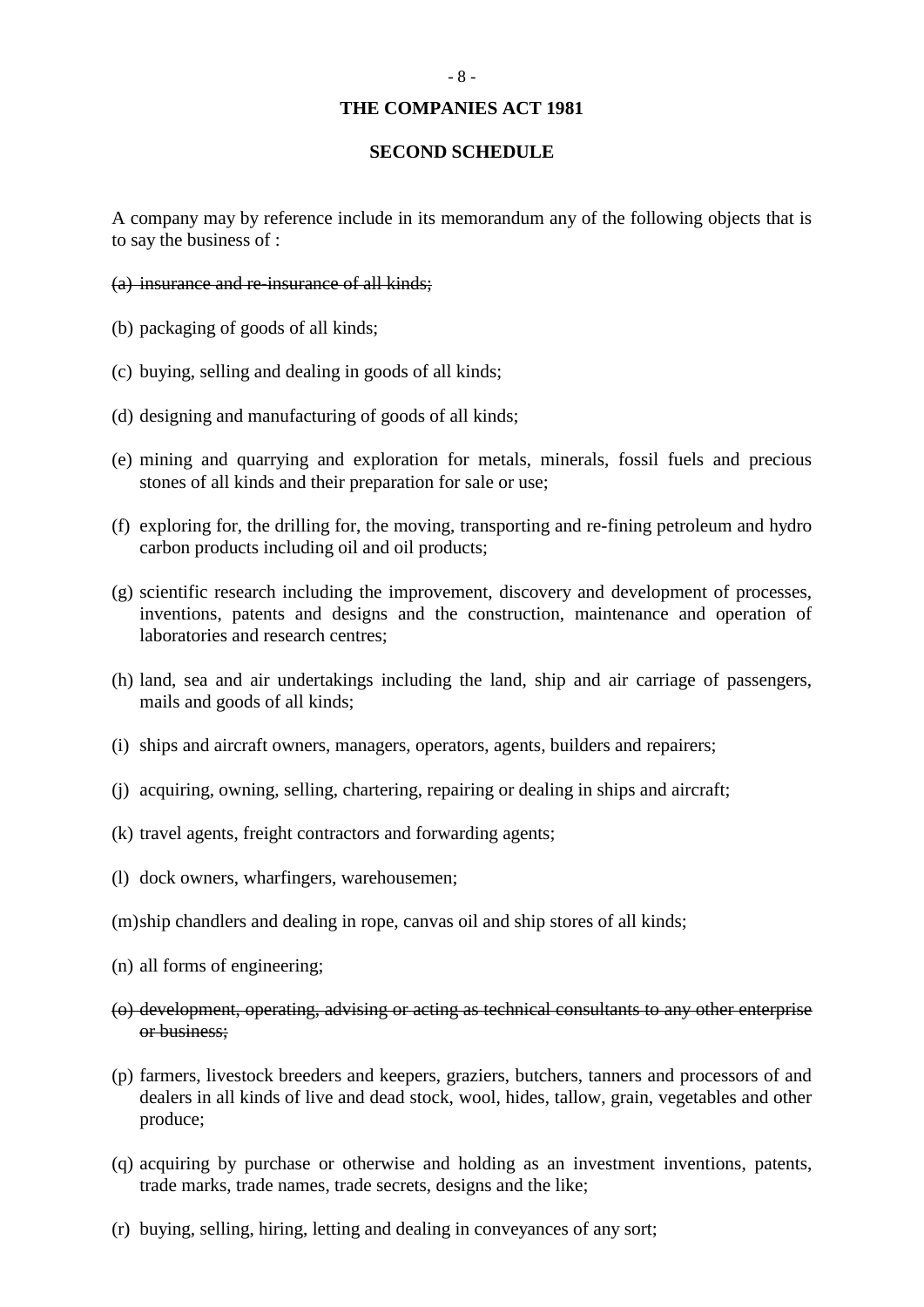- (s) employing, providing, hiring out and acting as agent for artists, actors, entertainers of all sorts, authors, composers, producers, engineers and experts or specialists of any kind;
- (t) to acquire by purchase or otherwise hold, sell, dispose of and deal in real property situated outside Bermuda and in personal property of all kinds wheresoever situated; and
- (u) to enter into any guarantee, contract of indemnity or suretyship and to assure, support or secure with or without consideration or benefit the performance of any obligations of any person or persons and to guarantee the fidelity of individuals filling or about to fill situations of trust or confidence.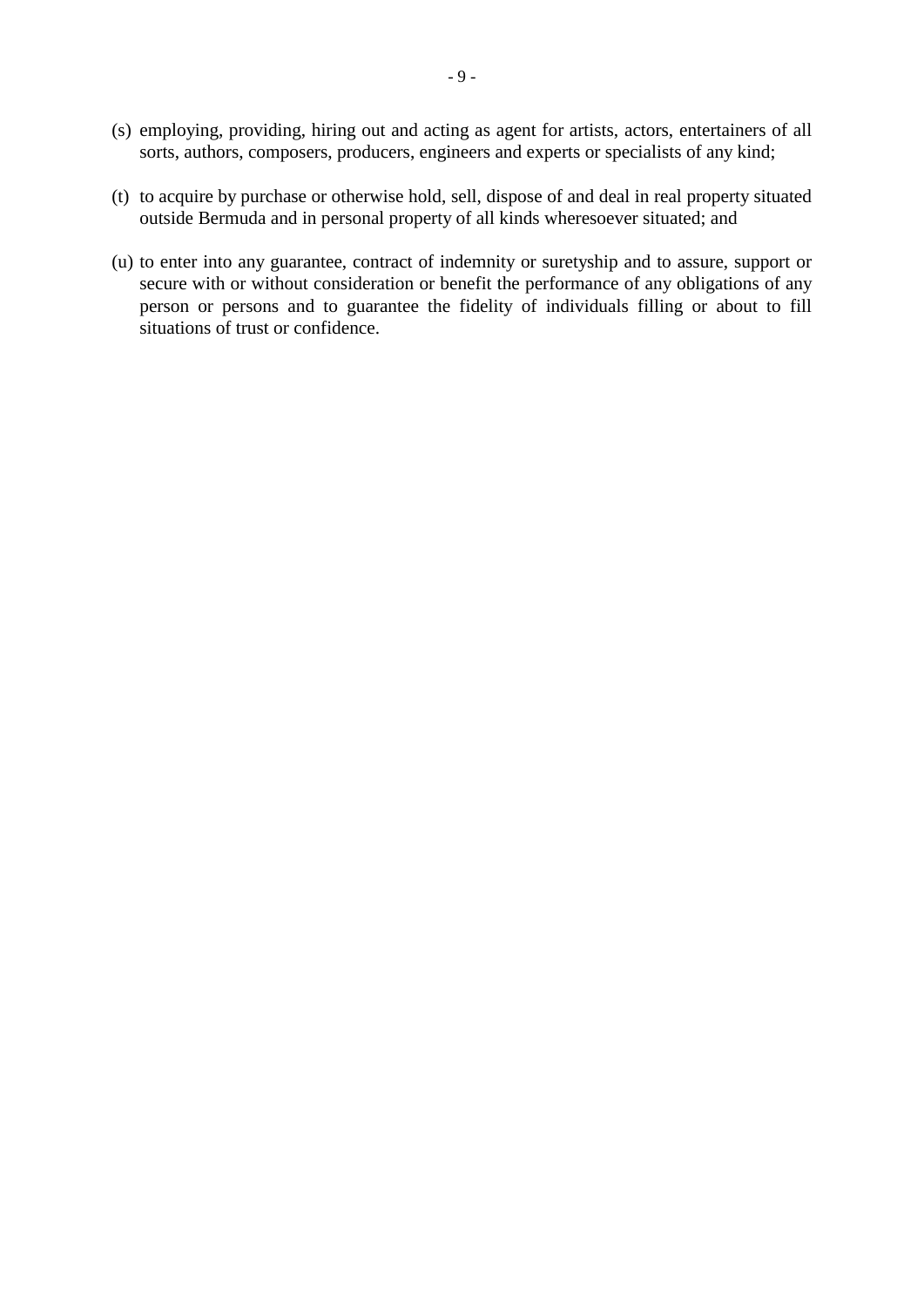(Note: This NEW BYE-LAWS has been translated into Chinese for reference only. In case there is a discrepancy between the English version of this NEW BYE-LAWS and its Chinese version, the English version shall prevail.)

**The Companies Act 1981**

**Company Limited by Shares**

## **NEW BYE-LAWS**

(Adopted at the Annual General Meeting held on 19 May 2022)

**of**

# **C C Land Holdings Limited**

中 渝 置 地 控 股 有 限 公 司 **(Incorporated in Bermuda with limited liability)**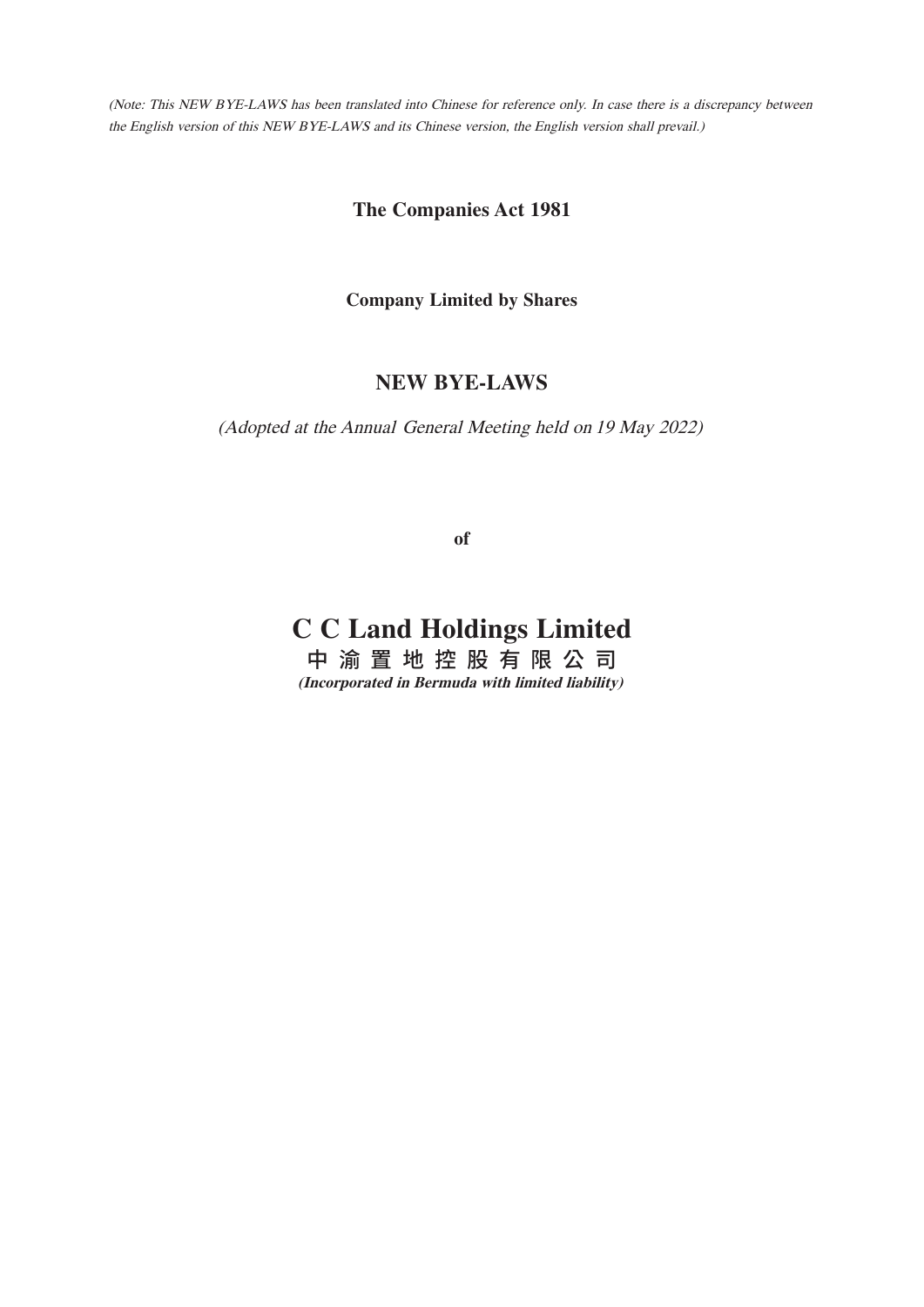|--|

| <b>SUBJECT</b>                                                                           | Bye-Law No. |
|------------------------------------------------------------------------------------------|-------------|
| Interpretation                                                                           | $1 - 2$     |
| <b>Share Capital</b>                                                                     | 3           |
| <b>Alteration Of Capital</b>                                                             | $4 - 7$     |
| <b>Share Rights</b>                                                                      | $8-9$       |
| Variation Of Rights                                                                      | $10 - 11$   |
| <b>Shares</b>                                                                            | $12 - 15$   |
| <b>Share Certificates</b>                                                                | $16-21$     |
| Lien                                                                                     | $22 - 24$   |
| Calls On Shares                                                                          | $25 - 33$   |
| Forfeiture Of Shares                                                                     | $34 - 42$   |
| <b>Register Of Members</b>                                                               | 43-44       |
| <b>Record Dates</b>                                                                      | 45          |
| <b>Transfer Of Shares</b>                                                                | $46 - 51$   |
| <b>Transmission Of Shares</b>                                                            | 52-54       |
| Untraceable Members                                                                      | 55          |
| <b>General Meetings</b>                                                                  | 56-58       |
| Notice Of General Meetings                                                               | 59-60       |
| Proceedings At General Meetings                                                          | 61-65       |
| Voting                                                                                   | 66-77       |
| Proxies                                                                                  | 78-83       |
| Corporations Acting By Representatives                                                   | 84          |
| <b>Written Resolutions Of Members</b>                                                    | 85          |
| <b>Board Of Directors</b>                                                                | 86          |
| <b>Retirement Of Directors</b>                                                           | 87-88       |
| Disqualification Of Directors                                                            | 89          |
| <b>Executive Directors</b>                                                               | 90-91       |
| <b>Alternate Directors</b>                                                               | 92-95       |
| Directors' Fees And Expenses                                                             | 96-99       |
| Directors' Interests                                                                     | 100-103     |
| General Powers Of The Directors                                                          | 104-109     |
| <b>Borrowing Powers</b>                                                                  | 110-113     |
| Proceedings Of The Directors                                                             | 114-123     |
| Managers                                                                                 | 124-126     |
| <b>Officers</b>                                                                          | 127-131     |
| Register of Directors and Officers                                                       | 132         |
| Minutes                                                                                  | 133         |
| Seal                                                                                     | 134         |
| <b>Authentication Of Documents</b>                                                       | 135         |
| <b>Destruction Of Documents</b>                                                          | 136         |
| Dividends And Other Payments                                                             | 137-146     |
| Reserves                                                                                 | 147         |
| Capitalisation                                                                           | 148-149     |
| <b>Subscription Rights Reserve</b>                                                       | 150         |
| <b>Accounting Records</b>                                                                | 151-153B    |
| Audit                                                                                    | 154-159     |
| <b>Notices</b>                                                                           | 160-162     |
| Signatures                                                                               | 163         |
| Winding Up                                                                               | 164-165     |
| Indemnity                                                                                | 166         |
| Alteration Of Bye-laws And Amendment To<br>Memorandum of Association And Name of Company | 167         |
| Information                                                                              | 168         |
|                                                                                          |             |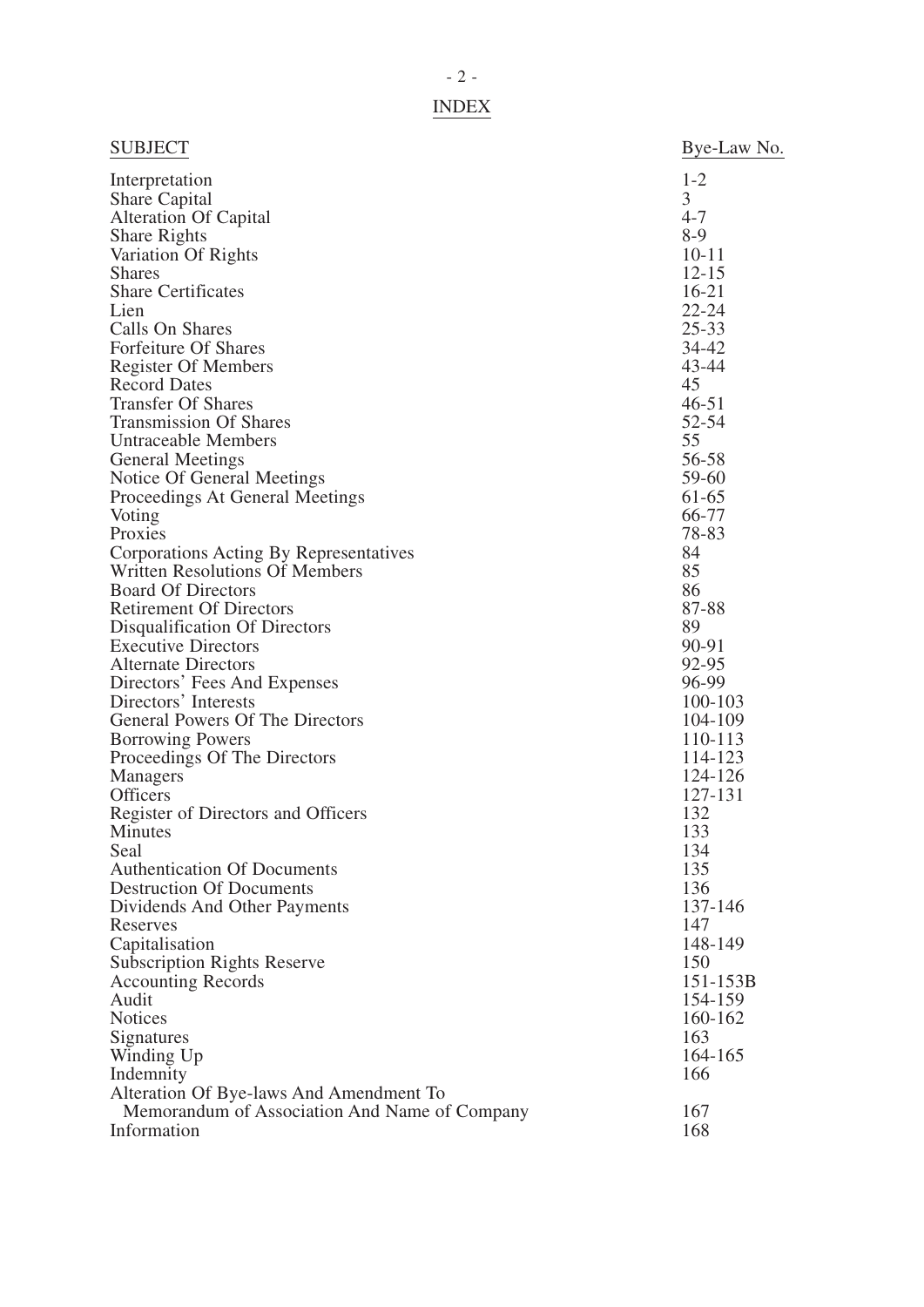# **INTERPRETATION**

1. In these Bye-laws, unless the context otherwise requires, the words standing in the first column of the following table shall bear the meaning set opposite them respectively in the second column.

| <b>WORD</b>                           | <b>MEANING</b>                                                                                                                                                                                                                                                                                                                                                                                                                                                                     |
|---------------------------------------|------------------------------------------------------------------------------------------------------------------------------------------------------------------------------------------------------------------------------------------------------------------------------------------------------------------------------------------------------------------------------------------------------------------------------------------------------------------------------------|
| "Act"                                 | the Companies Act 1981 of Bermuda.                                                                                                                                                                                                                                                                                                                                                                                                                                                 |
| "Auditor"                             | the auditor of the Company for the time being and may<br>include any individual or partnership.                                                                                                                                                                                                                                                                                                                                                                                    |
| "Bye-laws"                            | these Bye-laws in their present form or as supplemented<br>or amended or substituted from time to time.                                                                                                                                                                                                                                                                                                                                                                            |
| "Board" or "Directors"                | the board of directors of the Company or the directors<br>present at a meeting of directors of the Company at which<br>a quorum is present.                                                                                                                                                                                                                                                                                                                                        |
| "capital"                             | the share capital from time to time of the Company.                                                                                                                                                                                                                                                                                                                                                                                                                                |
| "clear days"                          | in relation to the period of notice that period excluding<br>the day when the notice is given or deemed to be given<br>and the day for which it is given or on which it is to take<br>effect.                                                                                                                                                                                                                                                                                      |
| "clearing house"                      | a clearing house recognised by the laws of the jurisdiction<br>in which the shares of the Company are listed or quoted<br>on a stock exchange in such jurisdiction.                                                                                                                                                                                                                                                                                                                |
| "close associate"                     | in relation to any Director, shall have the same meaning<br>as defined in the rules of the Designated Stock Exchange<br>as modified from time to time, except that for purposes of<br>Bye-law 103 where the transaction or arrangement to be<br>approved by the Board is a connected transaction referred<br>to in the rules of the Designated Stock Exchange, it shall<br>have the same meaning as that ascribed to "associate" in<br>the rules of the Designated Stock Exchange. |
| "Company"                             | C C Land Holdings Limited 中渝置地控股有限公司.                                                                                                                                                                                                                                                                                                                                                                                                                                              |
| "competent regulatory<br>authority"   | a competent regulatory authority in the territory where<br>the shares of the Company are listed or quoted on a stock<br>exchange in such territory.                                                                                                                                                                                                                                                                                                                                |
| "debenture" and<br>"debenture holder" | include debenture stock and debenture stockholder<br>respectively.                                                                                                                                                                                                                                                                                                                                                                                                                 |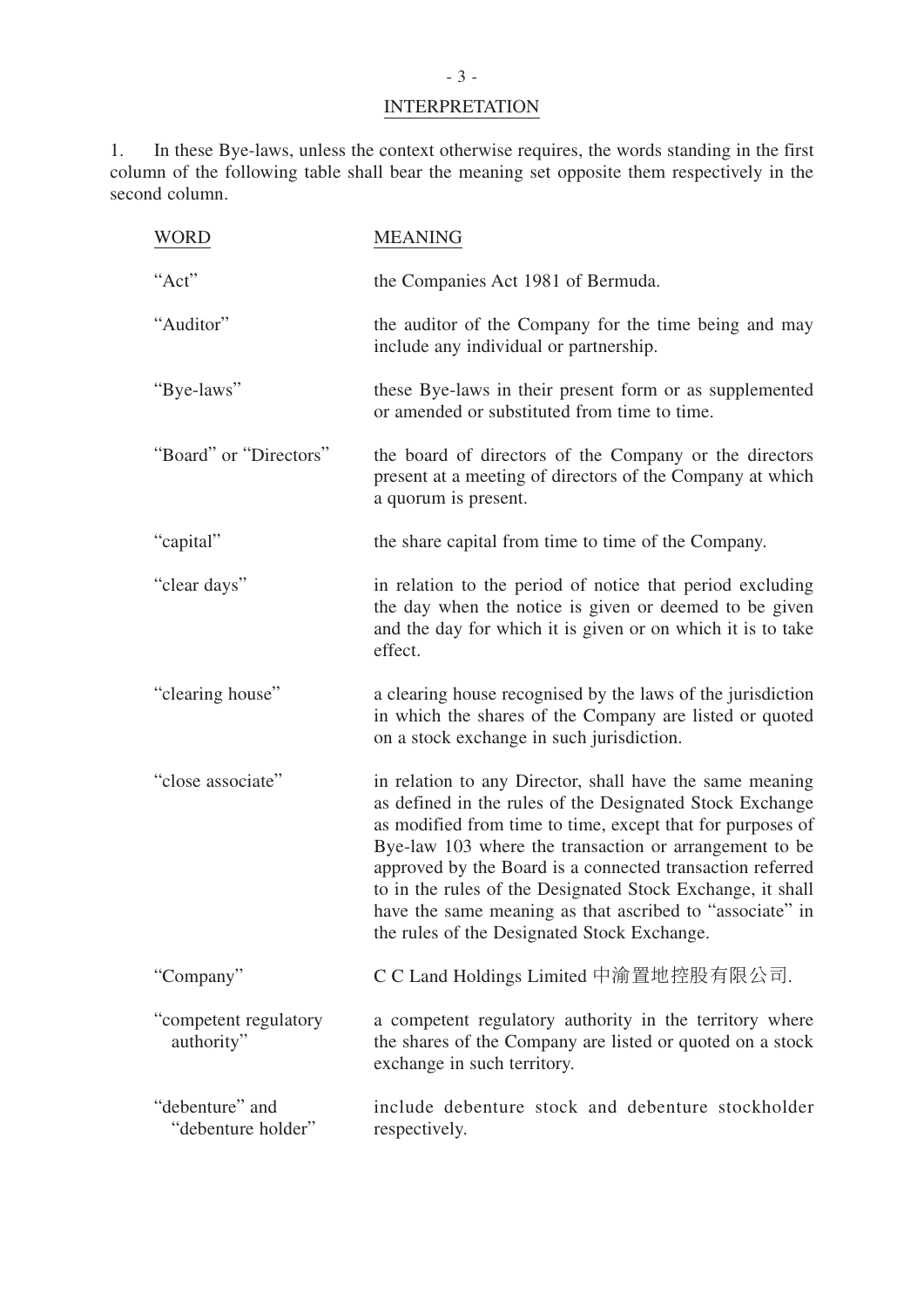| "Designated Stock<br>Exchange" | a stock exchange which is an appointed stock exchange<br>for the purposes of the Act in respect of which the shares<br>of the Company are listed or quoted and where such<br>appointed stock exchange deems such listing or quotation<br>to be the primary listing or quotation of the shares of the<br>Company.                                                                                      |
|--------------------------------|-------------------------------------------------------------------------------------------------------------------------------------------------------------------------------------------------------------------------------------------------------------------------------------------------------------------------------------------------------------------------------------------------------|
| "dollars" and "\$"             | dollars, the legal currency of Hong Kong.                                                                                                                                                                                                                                                                                                                                                             |
| "head office"                  | such office of the Company as the Directors may from<br>time to time determine to be the principal office of the<br>Company.                                                                                                                                                                                                                                                                          |
| "Member"                       | a duly registered holder from time to time of the shares in<br>the capital of the Company.                                                                                                                                                                                                                                                                                                            |
| "month"                        | a calendar month.                                                                                                                                                                                                                                                                                                                                                                                     |
| "Notice"                       | written notice unless otherwise specifically stated and as<br>further defined in these Bye-laws.                                                                                                                                                                                                                                                                                                      |
| "Office"                       | the registered office of the Company for the time being.                                                                                                                                                                                                                                                                                                                                              |
| "paid up"                      | paid up or credited as paid up.                                                                                                                                                                                                                                                                                                                                                                       |
| "Register"                     | the principal register and where applicable, any branch<br>register of Members to be kept pursuant to the provisions<br>of the Act.                                                                                                                                                                                                                                                                   |
| "Registration Office"          | in respect of any class of share capital such place as<br>the Board may from time to time determine to keep a<br>branch register of Members in respect of that class of<br>share capital and where (except in cases where the Board<br>otherwise directs) the transfers or other documents of<br>title for such class of share capital are to be lodged for<br>registration and are to be registered. |
| "Seal"                         | common seal or any one or more duplicate seals of the<br>Company (including a securities seal) for use in Bermuda<br>or in any place outside Bermuda.                                                                                                                                                                                                                                                 |
| "Secretary"                    | any person firm or corporation appointed by the Board<br>to perform any of the duties of secretary of the Company<br>and includes any assistant, deputy, temporary or acting<br>secretary.                                                                                                                                                                                                            |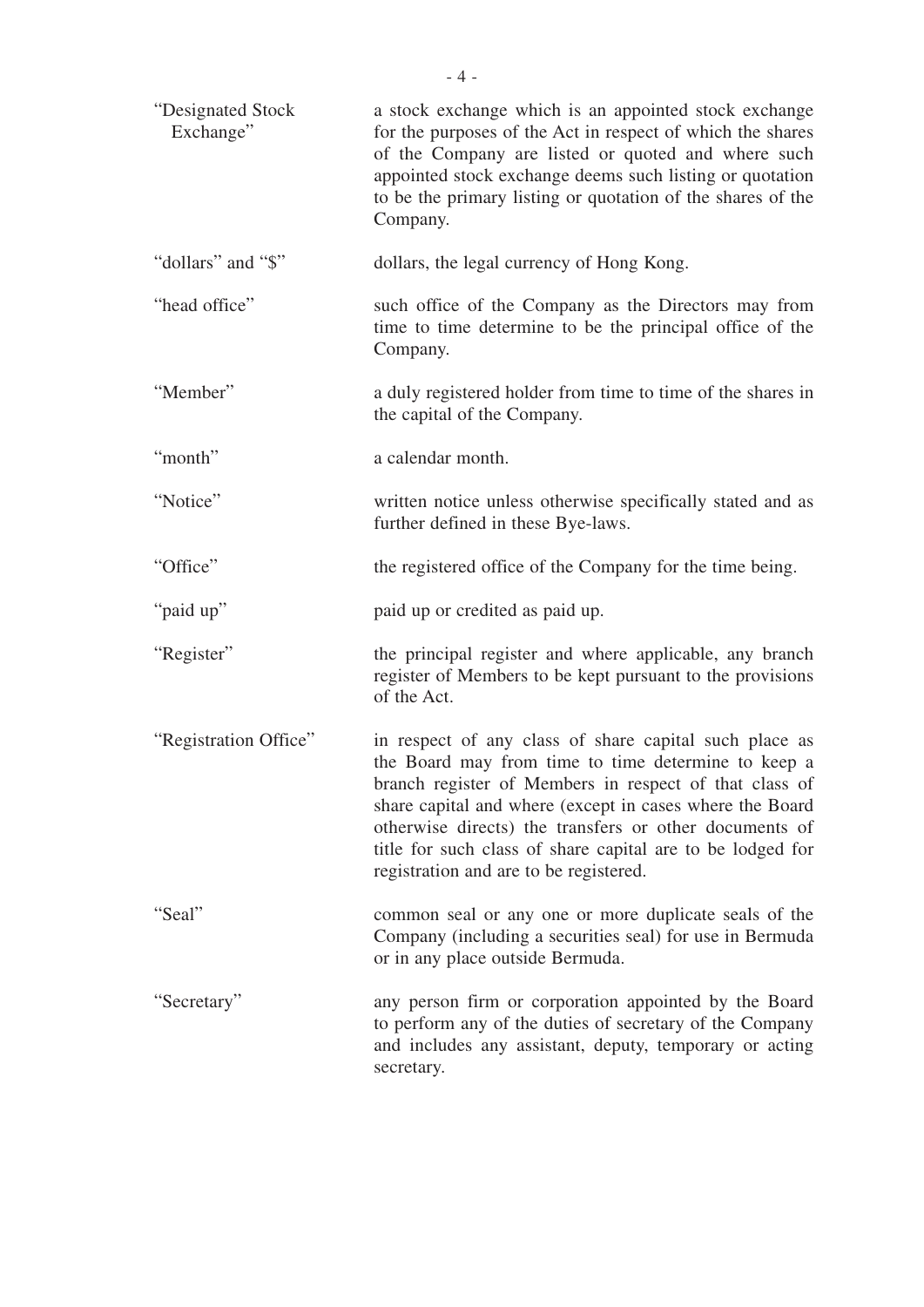| "Statutes"                   | the Act and every other act of the Legislature of Bermuda<br>for the time being in force applying to or affecting the<br>Company, its memorandum of association and/or these<br>Bye-laws.                                                                               |
|------------------------------|-------------------------------------------------------------------------------------------------------------------------------------------------------------------------------------------------------------------------------------------------------------------------|
| "substantial<br>shareholder" | a person who is entitled to exercise, or to control the<br>exercise of, 10% or more (or such other percentage as<br>may be prescribed by the rules of the Designated Stock<br>Exchange from time to time) of the voting power at any<br>general meeting of the Company. |

"year" a calendar year.

2. In these Bye-laws, unless there be something within the subject or context inconsistent with such construction:

- (a) words importing the singular include the plural and vice versa;
- (b) words importing a gender include both gender and the neuter;
- (c) words importing persons include companies, associations and bodies of persons whether corporate or not;
- (d) the words:
	- (i) "may" shall be construed as permissive;
	- (ii) "shall" or "will" shall be construed as imperative;
- (e) expressions referring to writing shall, unless the contrary intention appears, be construed as including printing, lithography, photography and other modes of representing words or figures in a visible form, and including where the representation takes the form of electronic display, provided that both the mode of service of the relevant document or notice and the Member's election comply with all applicable Statutes, rules and regulations;
- (f) references to any act, ordinance, statute or statutory provision shall be interpreted as relating to any statutory modification or re-enactment thereof for the time being in force;
- (g) save as aforesaid words and expressions defined in the Statutes shall bear the same meanings in these Bye-laws if not inconsistent with the subject in the context;
- (h) a resolution shall be a special resolution when it has been passed by a majority of not less than three-fourths of votes cast by such Members as, being entitled so to do, vote in person or, in the case of such Members as are corporations, by their respective duly authorised representative or, where proxies are allowed, by proxy at a general meeting of which Notice has been duly given in accordance with Bye-law 59;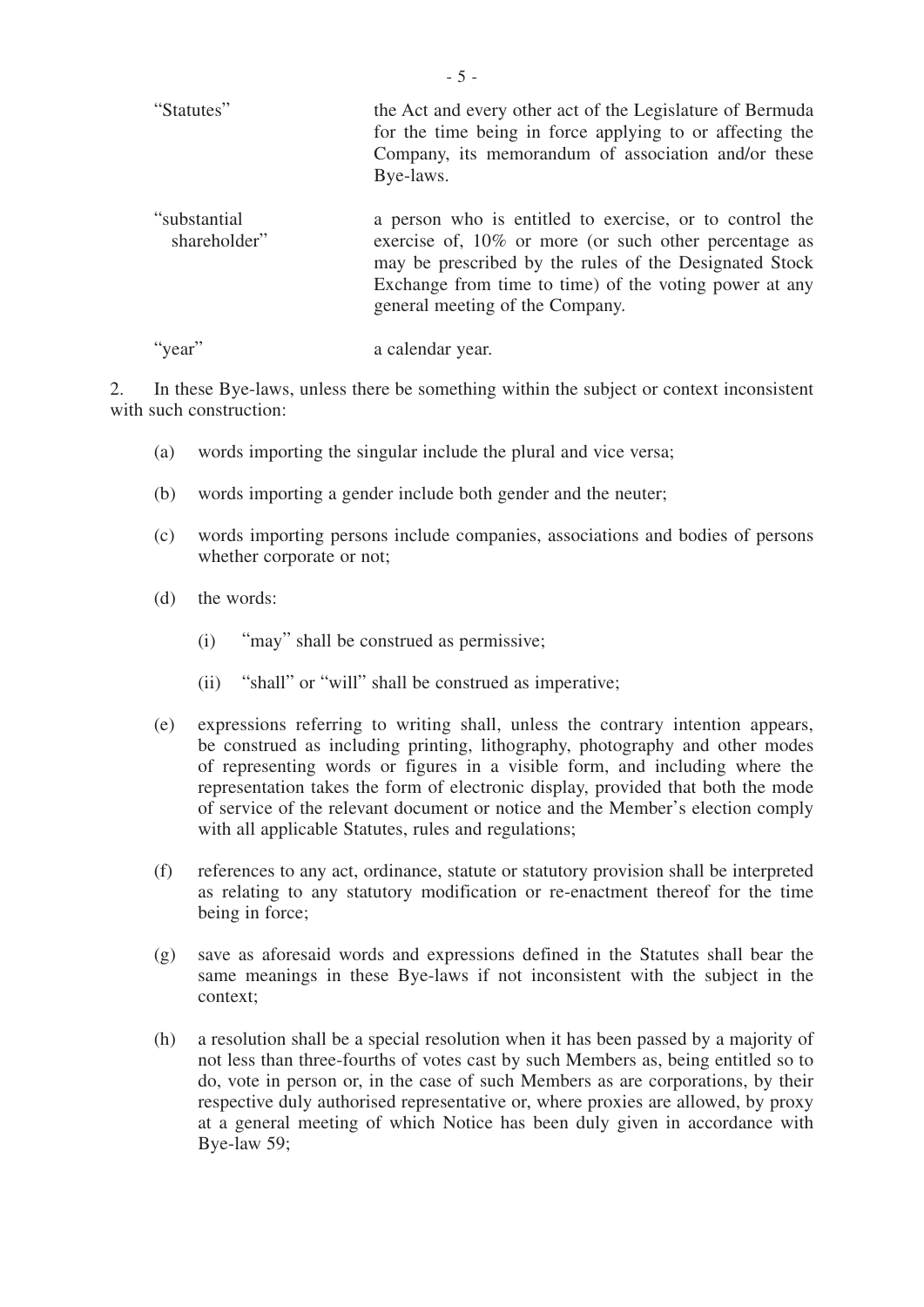- (i) a resolution shall be an ordinary resolution when it has been passed by a simple majority of votes cast by such Members as, being entitled so to do, vote in person or, in the case of any Member being a corporation, by its duly authorised representative or, where proxies are allowed, by proxy at a general meeting of which Notice has been duly given in accordance with Bye-law 59;
- (j) a special resolution shall be effective for any purpose for which an ordinary resolution is expressed to be required under any provision of these Bye-laws or the Statutes;
- (k) a resolution shall be an extraordinary resolution when it has been passed by a majority of not less than two thirds of votes cast by such Members as, being entitled so to do, vote in person or, in the case of such Members as are corporations, by their respective duly authorised representative or, where proxies are allowed, by proxy at a general meeting of which Notice has been duly given in accordance with Bye-law 59;
- (l) references to a document being executed include references to it being executed under hand or under seal or by electronic signature or by any other method and references to a notice or document include a notice or document recorded or stored in any digital, electronic, electrical, magnetic or other retrievable form or medium and information in visible form whether having physical substance or not.

## SHARE CAPITAL

3. (1) The share capital of the Company at the date on which these Bye-laws come into effect shall be divided into shares of \$0.10 each.

 (2) Subject to the Act, the Company's memorandum of association and, where applicable, the rules of any Designated Stock Exchange and/or any competent regulatory authority, any power of the Company to purchase or otherwise acquire its own shares shall be exercisable by the Board upon such terms and subject to such conditions as it thinks fit.

 (3) Subject to compliance with the rules and regulations of the Designated Stock Exchange and any other competent regulatory authority, the Company may give financial assistance for the purpose of or in connection with a purchase made or to be made by any person of any shares in the Company.

#### ALTERATION OF CAPITAL

4. The Company may from time to time by ordinary resolution in accordance with Section 45 of the Act:

- (a) increase its capital by such sum, to be divided into shares of such amounts, as the resolution shall prescribe;
- (b) consolidate and divide all or any of its capital into shares of larger amount than its existing shares;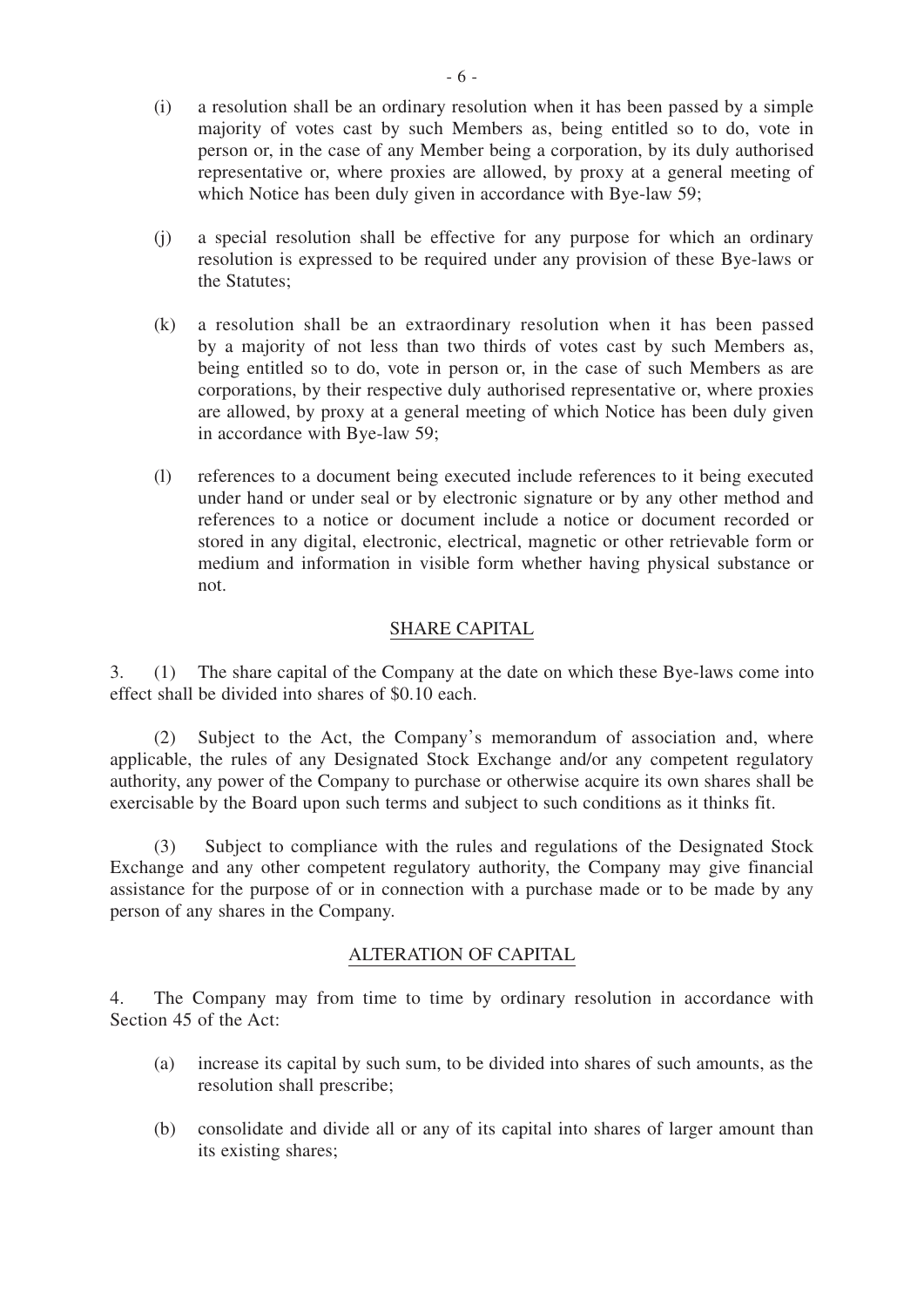- (c) divide its shares into several classes and without prejudice to any special rights previously conferred on the holders of existing shares attach thereto respectively any preferential, deferred, qualified or special rights, privileges, conditions or such restrictions which in the absence of any such determination by the Company in general meeting, as the Directors may determine provided always that where the Company issues shares which do not carry voting rights, the words "nonvoting" shall appear in the designation of such shares and where the equity capital includes shares with different voting rights, the designation of each class of shares, other than those with the most favourable voting rights, must include the words "restricted voting" or "limited voting";
- (d) sub-divide its shares, or any of them, into shares of smaller amount than is fixed by the memorandum of association (subject, nevertheless, to the Act), and may by such resolution determine that, as between the holders of the shares resulting from such sub-division, one or more of the shares may have any such preferred rights or be subject to any such restrictions as compared with the other or others as the Company has power to attach to unissued or new shares;
- (e) change the currency denomination of its share capital;
- (f) make provision for the issue and allotment of shares which do not carry any voting rights; and
- (g) cancel any shares which, at the date of the passing of the resolution, have not been taken, or agreed to be taken, by any person, and diminish the amount of its capital by the amount of the shares so cancelled.

5. The Board may settle as it considers expedient any difficulty which arises in relation to any consolidation and division under the last preceding Bye-law and in particular but without prejudice to the generality of the foregoing may issue certificates in respect of fractions of shares or arrange for the sale of the shares representing fractions and the distribution of the net proceeds of sale (after deduction of the expenses of such sale) in due proportion amongst the Members who would have been entitled to the fractions, and for this purpose the Board may authorise some person to transfer the shares representing fractions to their purchaser or resolve that such net proceeds be paid to the Company for the Company's benefit. Such purchaser will not be bound to see to the application of the purchase money nor will his title to the shares be affected by any irregularity or invalidity in the proceedings relating to the sale.

6. The Company may from time to time by special resolution, subject to any confirmation or consent required by law, reduce its authorised or issued share capital or, save for the use of share premium as expressly permitted by the Act, any share premium account or other undistributable reserve.

7. Except so far as otherwise provided by the conditions of issue, or by these Bye-laws, any capital raised by the creation of new shares shall be treated as if it formed part of the original capital of the Company, and such shares shall be subject to the provisions contained in these Bye-laws with reference to the payment of calls and instalments, transfer and transmission, forfeiture, lien, cancellation, surrender, voting and otherwise.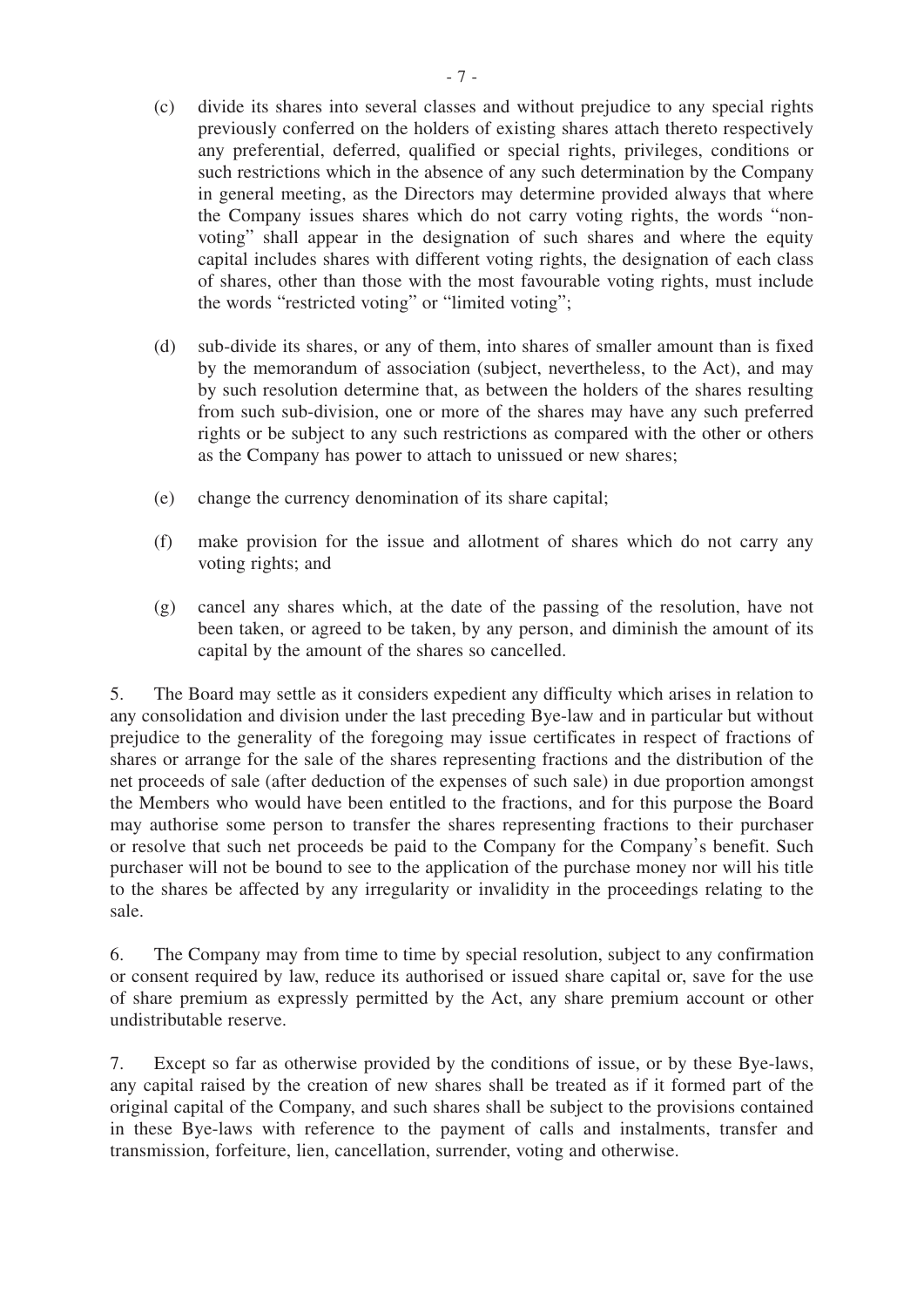#### SHARE RIGHTS

8. Subject to any special rights conferred on the holders of any shares or class of shares, any share in the Company (whether forming part of the present capital or not) may be issued with or have attached thereto such rights or restrictions whether in regard to dividend, voting, return of capital or otherwise as the Company may by ordinary resolution determine or, if there has not been any such determination or so far as the same shall not make specific provision, as the Board may determine.

9. Subject to Sections 42 and 43 of the Act, these Bye-laws, and to any special rights conferred on the holders of any shares or attaching to any class of shares, any preference shares may be issued or converted into shares that, at a determinable date or at the option of the Company or the holder if so authorised by its memorandum of association, are liable to be redeemed on such terms and in such manner as the Company before the issue or conversion may by ordinary resolution of the Members determine.

## VARIATION OF RIGHTS

10. Subject to the Act and without prejudice to Bye-law 8, all or any of the special rights for the time being attached to the shares or any class of shares may, unless otherwise provided by the terms of issue of the shares of that class, from time to time (whether or not the Company is being wound up) be varied, modified or abrogated either with the consent in writing of the holders of not less than three-fourths in nominal value of the issued shares of that class or with the sanction of a special resolution passed at a separate general meeting of the holders of the shares of that class. To every such separate general meeting all the provisions of these Bye-laws relating to general meetings of the Company shall, mutatis mutandis, apply, but so that:

- (a) the necessary quorum (other than at an adjourned meeting) shall be two persons (or in the case of a Member being a corporation, its duly authorised representative) holding or representing by proxy not less than one-third in nominal value of the issued shares of that class and at any adjourned meeting of such holders, two holders present in person (or in the case of a Member being a corporation, its duly authorised representative) or by proxy (whatever the number of shares held by them) shall be a quorum; and
- (b) every holder of shares of the class shall be entitled to one vote for every such share held by him.

 11. The special rights conferred upon the holders of any shares or class of shares shall not, unless otherwise expressly provided in the rights attaching to or the terms of issue of such shares, be deemed to be varied, modified or abrogated by the creation or issue of further shares ranking pari passu therewith.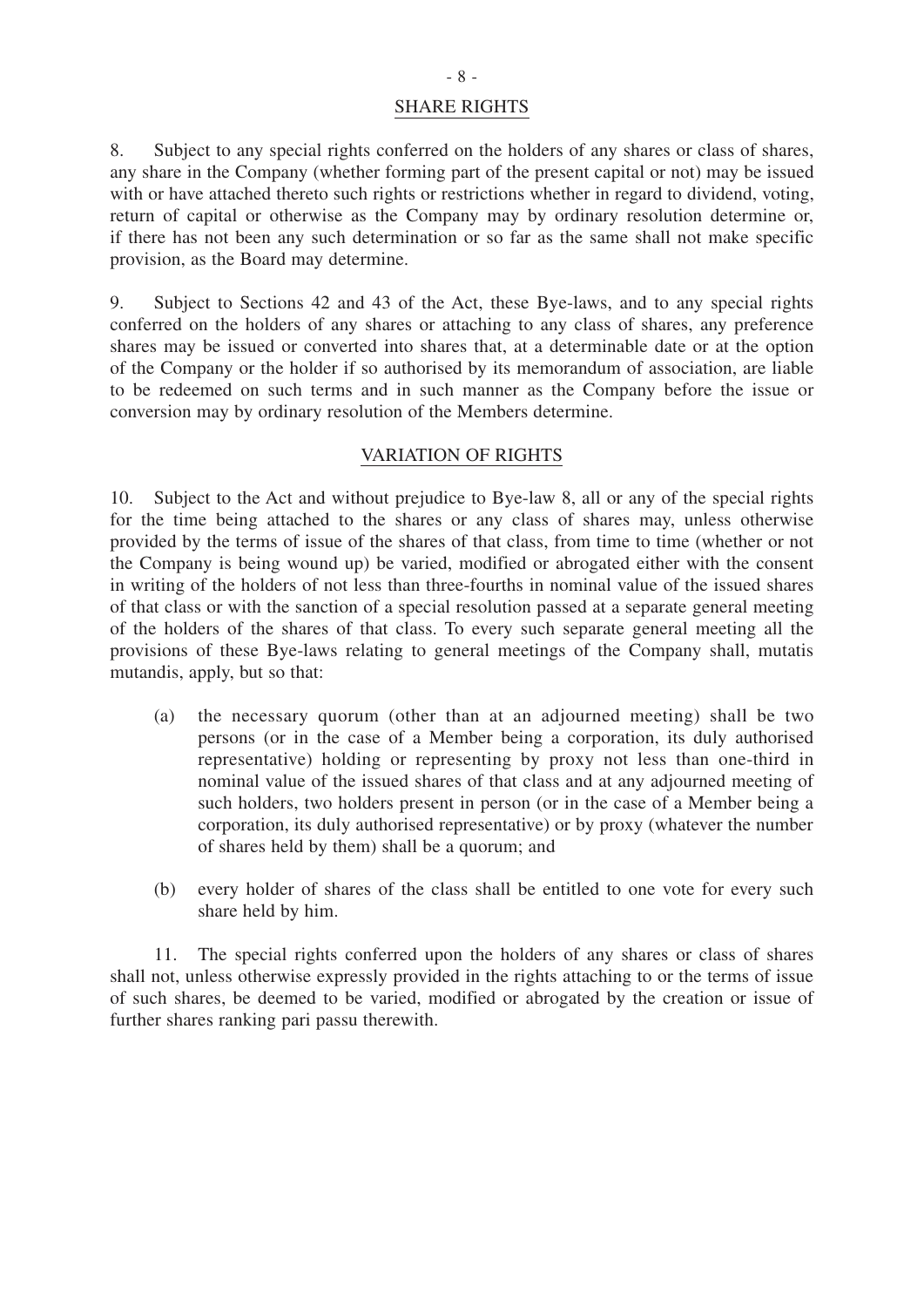12. (1) Subject to the Act, these Bye-laws, and any direction that may be given by the Company in general meeting and, where applicable, the rules of any Designated Stock Exchange and without prejudice to any special rights or restrictions for the time being attached to any shares or any class of shares, the unissued shares of the Company (whether forming part of the original or any increased capital) shall be at the disposal of the Board, which may offer, allot, grant options over or otherwise dispose of them to such persons, at such times and for such consideration and upon such terms and conditions as the Board may in its absolute discretion determine but so that no shares shall be issued at a discount. Neither the Company nor the Board shall be obliged, when making or granting any allotment of, offer of, option over or disposal of shares, to make, or make available, any such offer, option or shares to Members or others with registered addresses in any particular territory or territories being a territory or territories where, in the absence of a registration statement or other special formalities, this would or might, in the opinion of the Board, be unlawful or impracticable. Members affected as a result of the foregoing sentence shall not be, or be deemed to be, a separate class of members for any purpose whatsoever.

 (2) The Board may issue warrants conferring the right upon the holders thereof to subscribe for any class of shares or securities in the capital of the Company on such terms as it may from time to time determine.

13. The Company may in connection with the issue of any shares exercise all powers of paying commission and brokerage conferred or permitted by the Act. Subject to the Act, the commission may be satisfied by the payment of cash or by the allotment of fully or partly paid shares or partly in one and partly in the other.

14. Except as required by law, no person shall be recognised by the Company as holding any share upon any trust and the Company shall not be bound by or required in any way to recognise (even when having notice thereof) any equitable, contingent, future or partial interest in any share or any fractional part of a share or (except only as otherwise provided by these Bye-laws or by law) any other rights in respect of any share except an absolute right to the entirety thereof in the registered holder.

15. Subject to the Act and these Bye-laws, the Board may at any time after the allotment of shares but before any person has been entered in the Register as the holder, recognise a renunciation thereof by the allottee in favour of some other person and may accord to any allottee of a share a right to effect such renunciation upon and subject to such terms and conditions as the Board considers fit to impose.

#### SHARE CERTIFICATES

16. Every share certificate shall be issued under the Seal or a facsimile thereof and shall specify the number and class and distinguishing numbers (if any) of the shares to which it relates, and the amount paid up thereon and may otherwise be in such form as the Directors may from time to time determine. No certificate shall be issued representing shares of more than one class. The Board may by resolution determine, either generally or in any particular case or cases, that any signatures on any such certificates (or certificates in respect of other securities) need not be autographic but may be affixed to such certificates by some mechanical means or may be printed thereon or that such certificates need not be signed by any person.

17. (1) In the case of a share held jointly by several persons, the Company shall not be bound to issue more than one certificate therefor and delivery of a certificate to one of several joint holders shall be sufficient delivery to all such holders.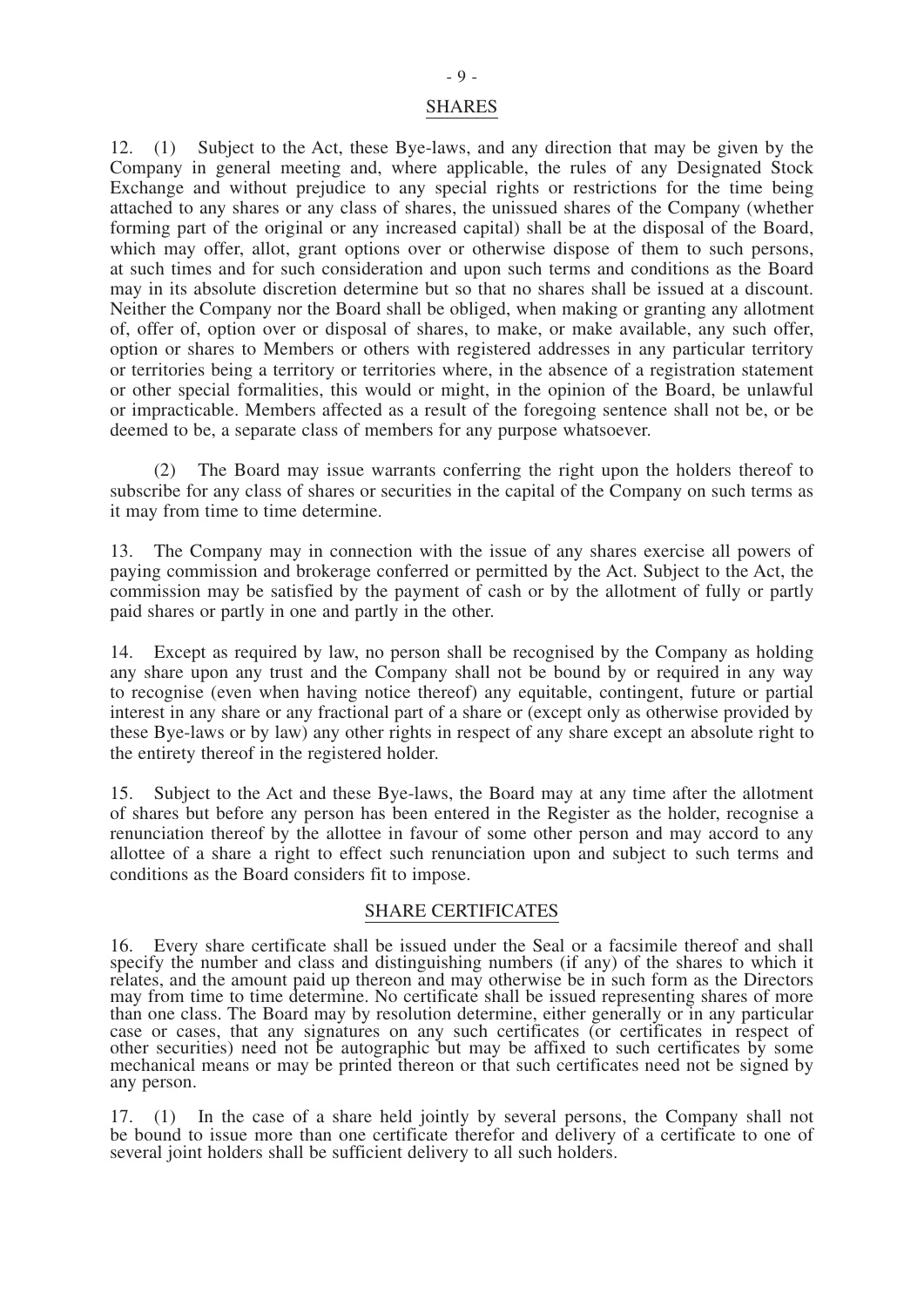(2) Where a share stands in the names of two or more persons, the person first named in the Register shall as regards service of notices and, subject to the provisions of these Byelaws, all or any other matters connected with the Company, except the transfer of the shares, be deemed the sole holder thereof.

18. Every person whose name is entered, upon an allotment of shares, as a Member in the Register shall be entitled, without payment, to receive one certificate for all such shares of any one class or several certificates each for one or more of such shares of such class upon payment for every certificate after the first of such reasonable out-of-pocket expenses as the Board from time to time determines.

19. Share certificates shall be issued within the relevant time limit as prescribed in the Act or as the Designated Stock Exchange may from time to time determine, whichever is the shorter, after allotment or, except in the case of a transfer which the Company is for the time being entitled to refuse to register and does not register, after lodgment of a transfer with the Company.

20. (1) Upon every transfer of shares the certificate held by the transferor shall be given up to be cancelled, and shall forthwith be cancelled accordingly, and a new certificate shall be issued to the transferee in respect of the shares transferred to him at such fee as is provided in paragraph (2) of this Bye-law. If any of the shares included in the certificate so given up shall be retained by the transferor a new certificate for the balance shall be issued to him at the aforesaid fee payable by the transferor to the Company in respect thereof.

 (2) The fee referred to in paragraph (1) above shall be an amount not exceeding the relevant maximum amount as the Designated Stock Exchange may from time to time determine provided that the Board may at any time determine a lower amount for such fee.

21. If a share certificate shall be damaged or defaced or alleged to have been lost, stolen or destroyed a new certificate representing the same shares may be issued to the relevant Member upon request and on payment of such fee as the Designated Stock Exchange may determine to be the maximum fee payable or such lesser sum as the Board may determine and, subject to compliance with such terms (if any) as to evidence and indemnity and to payment of the costs and reasonable out-of-pocket expenses of the Company in investigating such evidence and preparing such indemnity as the Board may think fit and, in case of damage or defacement, on delivery of the old certificate to the Company provided always that where share warrants have been issued, no new share warrant shall be issued to replace one that has been lost unless the Directors are satisfied beyond reasonable doubt that the original has been destroyed.

#### LIEN

22. The Company shall have a first and paramount lien on every share (not being a fully paid share) for all moneys (whether presently payable or not) called or payable at a fixed time in respect of that share. The Company shall also have a first and paramount lien on every share (not being a fully paid share) registered in the name of a Member (whether or not jointly with other Members) for all amounts of money presently payable by such Member or his estate to the Company whether the same shall have been incurred before or after notice to the Company of any equitable or other interest of any person other than such member, and whether the period for the payment or discharge of the same shall have actually arrived or not, and notwithstanding that the same are joint debts or liabilities of such Member or his estate and any other person, whether a Member or not. The Company's lien on a share shall extend to all dividends or other moneys payable thereon or in respect thereof. The Board may at any time, generally or in any particular case, waive any lien that has arisen or declare any share exempt in whole or in part, from the provisions of this Bye-law.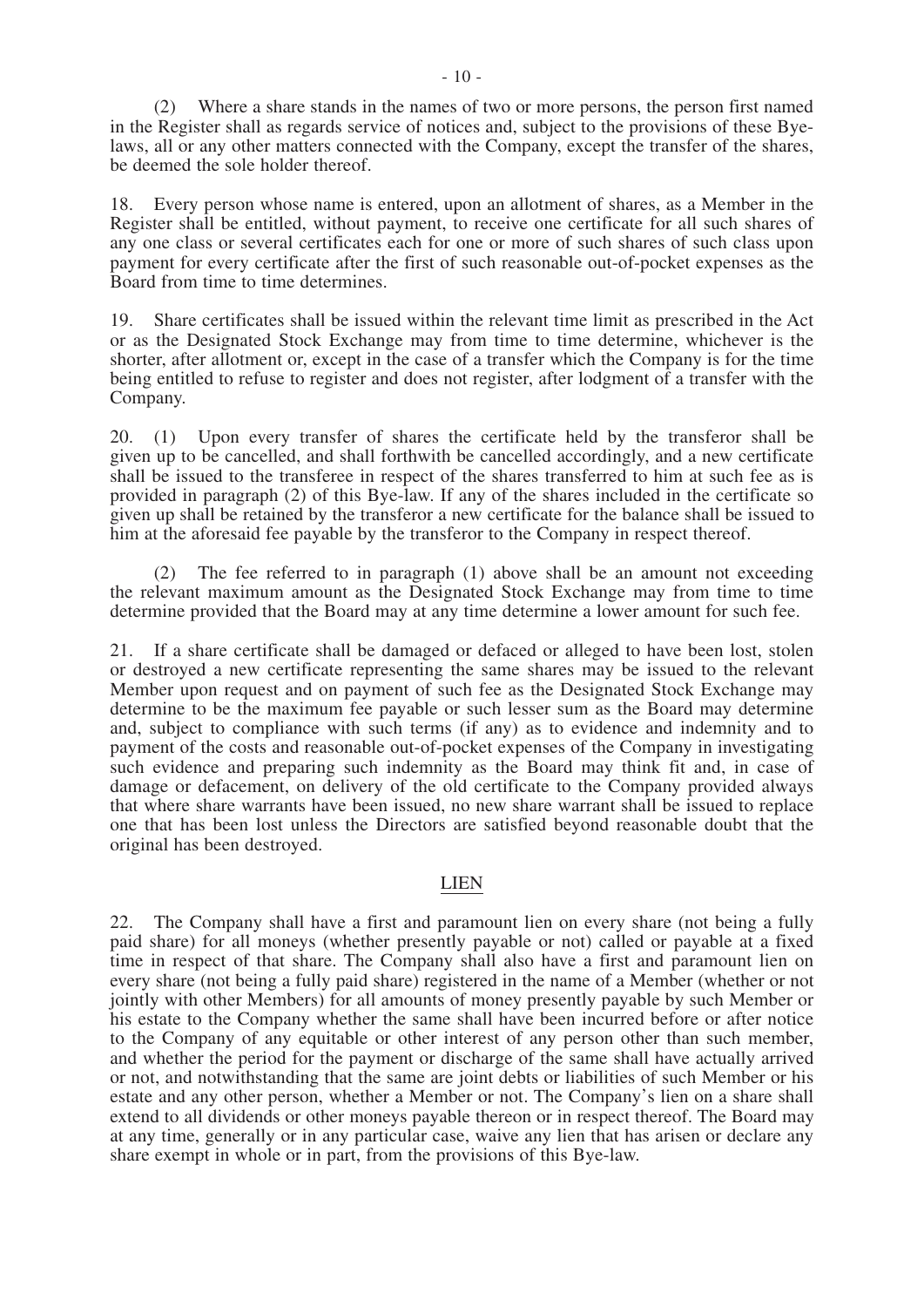23. Subject to these Bye-laws, the Company may sell in such manner as the Board determines any share on which the Company has a lien, but no sale shall be made unless some sum in respect of which the lien exists is presently payable, or the liability or engagement in respect of which such lien exists is liable to be presently fulfilled or discharged nor until the expiration of fourteen clear days after a notice in writing, stating and demanding payment of the sum presently payable, or specifying the liability or engagement and demanding fulfilment or discharge thereof and giving notice of the intention to sell in default, has been served on the registered holder for the time being of the share or the person entitled thereto by reason of his death or bankruptcy.

24. The net proceeds of the sale shall be received by the Company and applied in or towards payment or discharge of the debt or liability in respect of which the lien exists, so far as the same is presently payable, and any residue shall (subject to a like lien for debts or liabilities not presently payable as existed upon the share prior to the sale) be paid to the person entitled to the share at the time of the sale. To give effect to any such sale the Board may authorise some person to transfer the shares sold to the purchaser thereof. The purchaser shall be registered as the holder of the shares so transferred and he shall not be bound to see to the application of the purchase money, nor shall his title to the shares be affected by any irregularity or invalidity in the proceedings relating to the sale.

## CALLS ON SHARES

25. Subject to these Bye-laws and to the terms of allotment, the Board may from time to time make calls upon the Members in respect of any moneys unpaid on their shares (whether on account of the nominal value of the shares or by way of premium), and each Member shall (subject to being given at least fourteen (14) clear days' Notice specifying the time and place of payment) pay to the Company as required by such notice the amount called on his shares. A call may be extended, postponed or revoked in whole or in part as the Board determines but no member shall be entitled to any such extension, postponement or revocation except as a matter of grace and favour.

26. A call shall be deemed to have been made at the time when the resolution of the Board authorising the call was passed and may be made payable either in one lump sum or by instalments.

27. A person upon whom a call is made shall remain liable for calls made upon him notwithstanding the subsequent transfer of the shares in respect of which the call was made. The joint holders of a share shall be jointly and severally liable to pay all calls and instalments due in respect thereof or other moneys due in respect thereof.

28. If a sum called in respect of a share is not paid before or on the day appointed for payment thereof, the person from whom the sum is due shall pay interest on the amount unpaid from the day appointed for payment thereof to the time of actual payment at such rate (not exceeding twenty per cent. (20%) per annum) as the Board may determine, but the Board may in its absolute discretion waive payment of such interest wholly or in part.

29. No Member shall be entitled to receive any dividend or bonus or to be present and vote (save as proxy for another Member) at any general meeting either personally or by proxy, or be reckoned in a quorum, or exercise any other privilege as a Member until all calls or instalments due by him to the Company, whether alone or jointly with any other person, together with interest and expenses (if any) shall have been paid.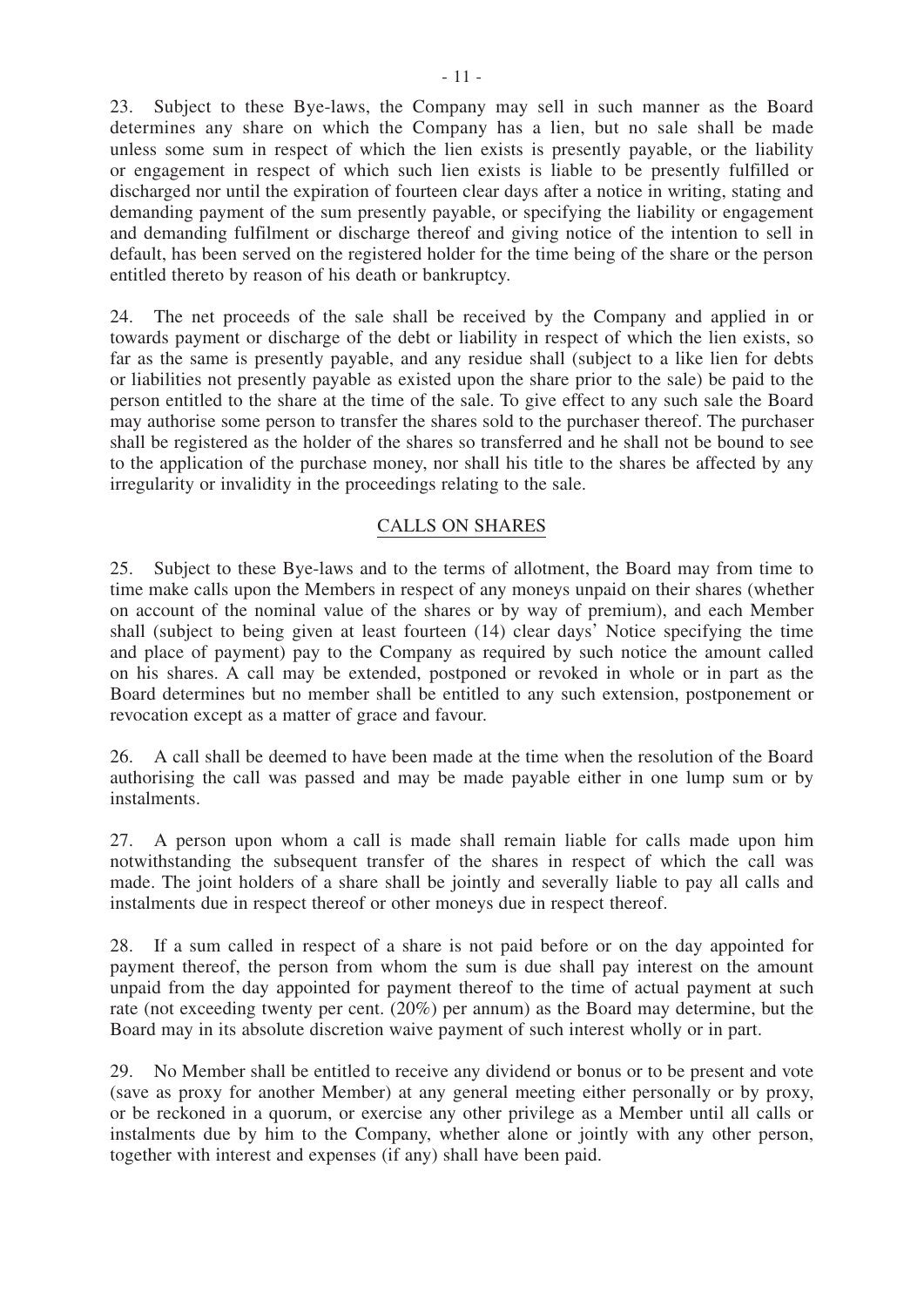30. On the trial or hearing of any action or other proceedings for the recovery of any money due for any call, it shall be sufficient to prove that the name of the Member sued is entered in the Register as the holder, or one of the holders, of the shares in respect of which such debt accrued, that the resolution making the call is duly recorded in the minute book, and that notice of such call was duly given to the Member sued, in pursuance of these Byelaws; and it shall not be necessary to prove the appointment of the Directors who made such call, nor any other matters whatsoever, but the proof of the matters aforesaid shall be conclusive evidence of the debt.

31. Any amount payable in respect of a share upon allotment or at any fixed date, whether in respect of nominal value or premium or as an instalment of a call, shall be deemed to be a call duly made and payable on the date fixed for payment and if it is not paid the provisions of these Bye-laws shall apply as if that amount had become due and payable by virtue of a call duly made and notified.

32. On the issue of shares the Board may differentiate between the allottees or holders as to the amount of calls to be paid and the times of payment.

33. The Board may, if it thinks fit, receive from any Member willing to advance the same, and either in money or money's worth, all or any part of the moneys uncalled and unpaid or instalments payable upon any shares held by him and upon all or any of the moneys so advanced (until the same would, but for such advance, become presently payable) pay interest at such rate (if any) as the Board may decide. The Board may at any time repay the amount so advanced upon giving to such Member not less than one month's Notice of its intention in that behalf, unless before the expiration of such notice the amount so advanced shall have been called up on the shares in respect of which it was advanced. Such payment in advance shall not entitle the holder of such share or shares to participate in respect thereof in a dividend subsequently declared.

## FORFEITURE OF SHARES

34. (1) If a call remains unpaid after it has become due and payable the Board may give to the person from whom it is due not less than fourteen (14) clear days' Notice:

- (a) requiring payment of the amount unpaid together with any interest which may have accrued and which may still accrue up to the date of actual payment; and
- (b) stating that if the Notice is not complied with the shares on which the call was made will be liable to be forfeited.

 (2) If the requirements of any such Notice are not complied with, any share in respect of which such Notice has been given may at any time thereafter, before payment of all calls and interest due in respect thereof has been made, be forfeited by a resolution of the Board to that effect, and such forfeiture shall include all dividends and bonuses declared in respect of the forfeited share but not actually paid before the forfeiture.

35. When any share has been forfeited, notice of the forfeiture shall be served upon the person who was before forfeiture the holder of the share. No forfeiture shall be invalidated by any omission or neglect to give such Notice.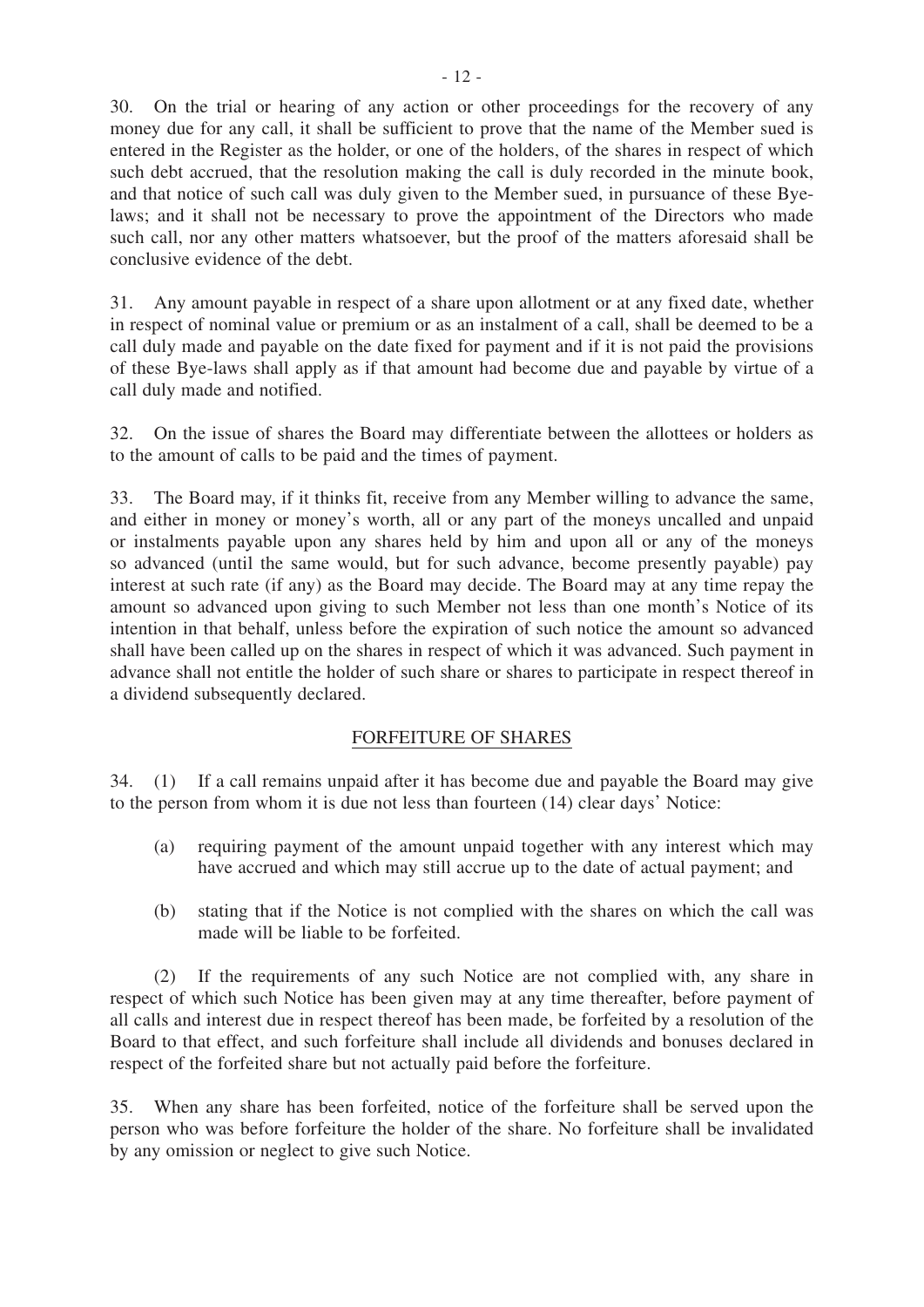36. The Board may accept the surrender of any share liable to be forfeited hereunder and, in such case, references in these Bye-laws to forfeiture will include surrender.

37. Until cancelled in accordance with the requirements of the Act, a forfeited share shall be the property of the Company and may be sold, re-allotted or otherwise disposed of to such person, upon such terms and in such manner as the Board determines, and at any time before a sale, re-allotment or disposition the forfeiture may be annulled by the Board on such terms as the Board determines.

38. A person whose shares have been forfeited shall cease to be a Member in respect of the forfeited shares but nevertheless shall remain liable to pay the Company all moneys which at the date of forfeiture were presently payable by him to the Company in respect of the shares, with (if the Directors shall in their discretion so require) interest thereon from the date of forfeiture until payment at such rate (not exceeding twenty per cent. (20%) per annum) as the Board determines. The Board may enforce payment thereof if it thinks fit, and without any deduction or allowance for the value of the forfeited shares, at the date of forfeiture, but his liability shall cease if and when the Company shall have received payment in full of all such moneys in respect of the shares. For the purposes of this Bye-law any sum which, by the terms of issue of a share, is payable thereon at a fixed time which is subsequent to the date of forfeiture, whether on account of the nominal value of the share or by way of premium, shall notwithstanding that time has not yet arrived be deemed to be payable at the date of forfeiture, and the same shall become due and payable immediately upon the forfeiture, but interest thereon shall only be payable in respect of any period between the said fixed time and the date of actual payment.

39. A declaration by a Director or the Secretary that a share has been forfeited on a specified date shall be conclusive evidence of the facts therein stated as against all persons claiming to be entitled to the share, and such declaration shall (subject to the execution of an instrument of transfer by the Company if necessary) constitute a good title to the share, and the person to whom the share is disposed of shall be registered as the holder of the share and shall not be bound to see to the application of the consideration (if any), nor shall his title to the share be affected by any irregularity in or invalidity of the proceedings in reference to the forfeiture, sale or disposal of the share. When any share shall have been forfeited, notice of the declaration shall be given to the Member in whose name it stood immediately prior to the forfeiture, and an entry of the forfeiture, with the date thereof, shall forthwith be made in the register, but no forfeiture shall be in any manner invalidated by any omission or neglect to give such notice or make any such entry.

40. Notwithstanding any such forfeiture as aforesaid the Board may at any time, before any shares so forfeited shall have been sold, re-allotted or otherwise disposed of, permit the shares forfeited to be bought back upon the terms of payment of all calls and interest due upon and expenses incurred in respect of the share, and upon such further terms (if any) as it thinks fit.

41. The forfeiture of a share shall not prejudice the right of the Company to any call already made or instalment payable thereon.

42. The provisions of these Bye-laws as to forfeiture shall apply in the case of nonpayment of any sum which, by the terms of issue of a share, becomes payable at a fixed time, whether on account of the nominal value of the share or by way of premium, as if the same had been payable by virtue of a call duly made and notified.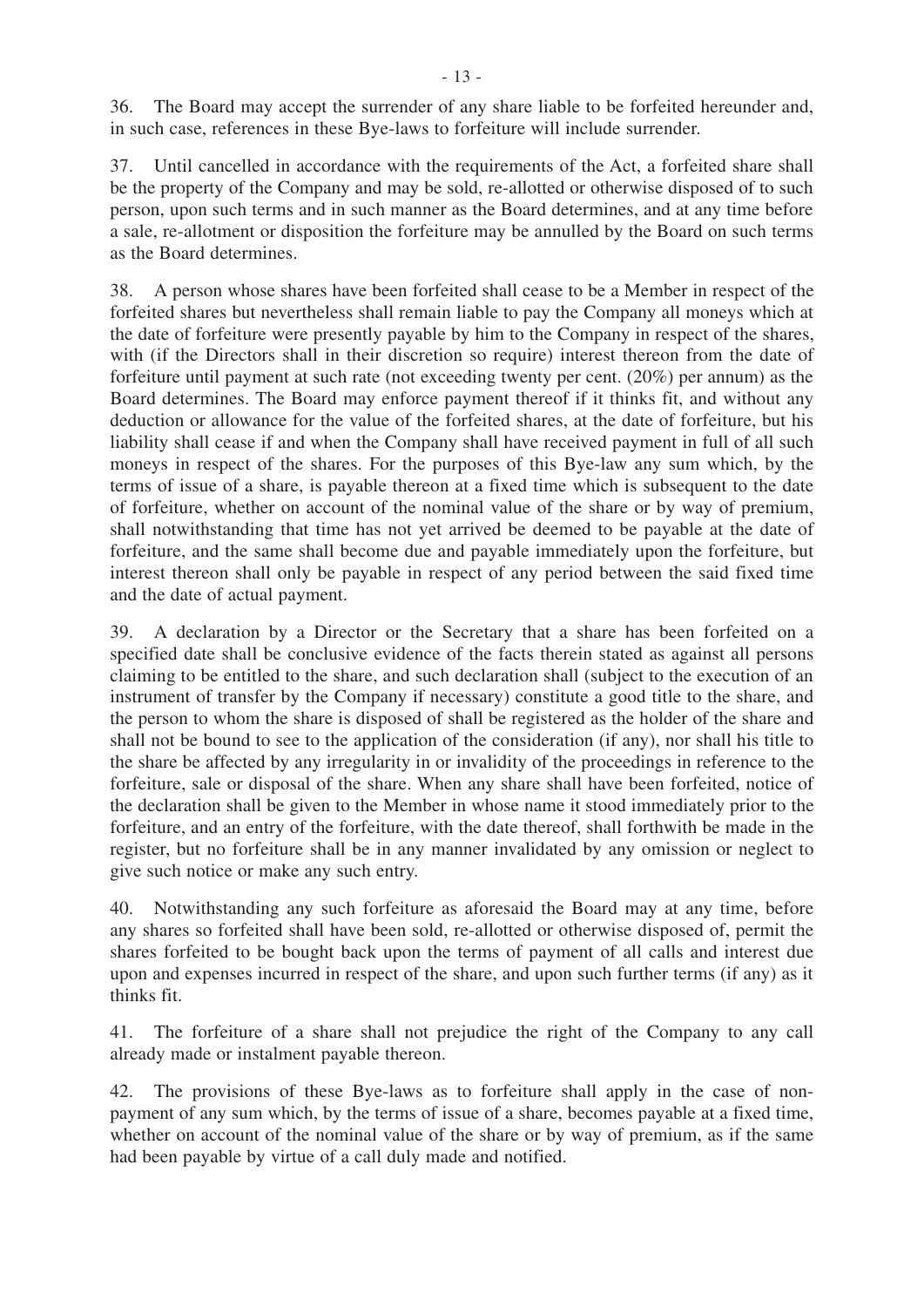#### REGISTER OF MEMBERS

43. (1) The Company shall keep in one or more books a Register and shall enter therein the following particulars, that is to say:

- (a) the name and address of each Member, the number and class of shares held by him and, in respect of any shares that are not fully paid, the amount paid or agreed to be considered as paid on such shares;
- (b) the date on which each person was entered in the Register; and
- (c) the date on which any person ceased to be a Member.

 (2) Subject to the Act, the Company may keep an overseas or local or other branch register of Members resident in any place, and the Board may make and vary such regulations as it determines in respect of the keeping of any such register and maintaining a Registration Office in connection therewith.

44. The Register and branch register of Members, as the case may be, shall be open to inspection between 10 a.m. and 12 noon during business hours by members of the public without charge at the Office or such other place at which the Register is kept in accordance with the Act. The Register including any overseas or local or other branch register of Members may, after notice has been given by advertisement in an appointed newspaper and where applicable, any other newspapers in accordance with the requirements of any Designated Stock Exchange or by any means in such manner as may be accepted by the Designated Stock Exchange to that effect, be closed for inspection at such times or for such periods not exceeding in the whole thirty (30) days in each year as the Board may determine and either generally or in respect of any class of shares.

#### RECORD DATES

45. Notwithstanding any other provision of these Bye-laws the Company or the Directors may fix any date as the record date for:

- (a) determining the Members entitled to receive any dividend, distribution, allotment or issue and such record date may be on, or at any time not more than thirty (30) days before or after, any date on which such dividend, distribution, allotment or issue is declared, paid or made;
- (b) determining the Members entitled to receive notice of and to vote at any general meeting of the Company.

## TRANSFER OF SHARES

46. Subject to these Bye-laws, any Member may transfer all or any of his shares by an instrument of transfer in the usual or common form or in a form prescribed by the Designated Stock Exchange or in any other form approved by the Board and may be under hand or, if the transferor or transferee is a clearing house or its nominee(s), by hand or by machine imprinted signature or by such other manner of execution as the Board may approve from time to time.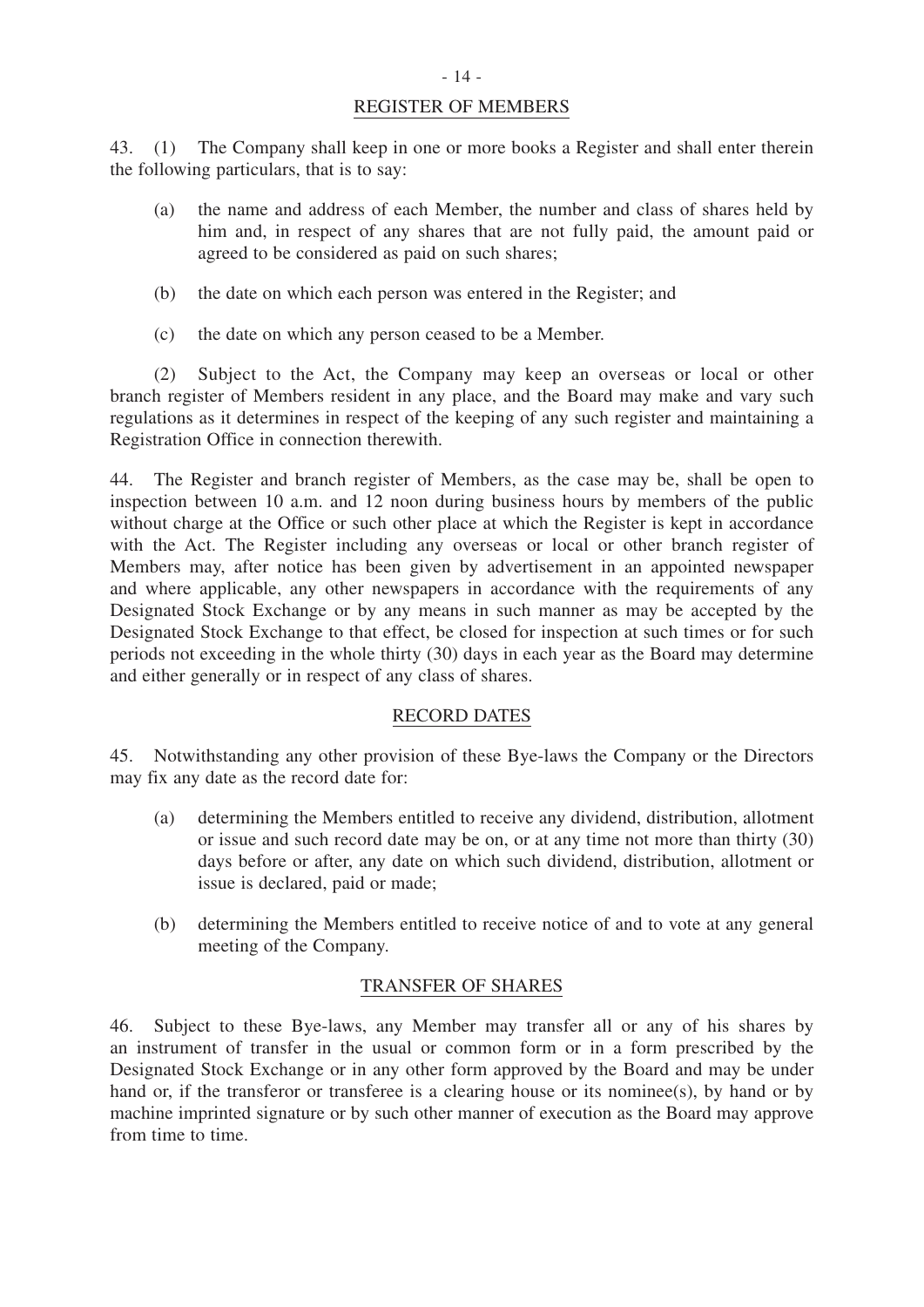47. The instrument of transfer shall be executed by or on behalf of the transferor and the transferee provided that the Board may dispense with the execution of the instrument of transfer by the transferee in any case which it thinks fit in its discretion to do so. Without prejudice to Bye-law 46, the Board may also resolve, either generally or in any particular case, upon request by either the transferor or transferee, to accept mechanically executed transfers. The transferor shall be deemed to remain the holder of the share until the name of the transferee is entered in the Register in respect thereof. Nothing in these Bye-laws shall preclude the Board from recognising a renunciation of the allotment or provisional allotment of any share by the allottee in favour of some other person.

48. (1) The Board may, in its absolute discretion, and without giving any reason therefor, refuse to register a transfer of any share (not being a fully paid up share) to a person of whom it does not approve, or any share issued under any share incentive scheme for employees upon which a restriction on transfer imposed thereby still subsists, and it may also, without prejudice to the foregoing generality, refuse to register a transfer of any share to more than four (4) joint holders or a transfer of any share (not being a fully paid up share) on which the Company has a lien.

 (2) No transfer shall be made to an infant or to a person of unsound mind or under other legal disability.

 (3) The Board in so far as permitted by any applicable law may, in its absolute discretion, at any time and from time to time transfer any share upon the Register to any branch register or any share on any branch register to the Register or any other branch register. In the event of any such transfer, the shareholder requesting such transfer shall bear the cost of effecting the transfer unless the Board otherwise determines.

 (4) Unless the Board otherwise agrees (which agreement may be on such terms and subject to such conditions as the Board in its absolute discretion may from time to time determine, and which agreement the Board shall, without giving any reason therefor, be entitled in its absolute discretion to give or withhold), no shares upon the Register shall be transferred to any branch register nor shall shares on any branch register be transferred to the Register or any other branch register and all transfers and other documents of title shall be lodged for registration, and registered, in the case of any shares on a branch register, at the relevant Registration Office, and, in the case of any shares on the Register, at the Office or such other place in Bermuda at which the Register is kept in accordance with the Act.

49. Without limiting the generality of the last preceding Bye-law, the Board may decline to recognise any instrument of transfer unless:-

- (a) a fee of such maximum sum as the Designated Stock Exchange may determine to be payable or such lesser sum as the Board may from time to time require is paid to the Company in respect thereof;
- (b) the instrument of transfer is in respect of only one class of share;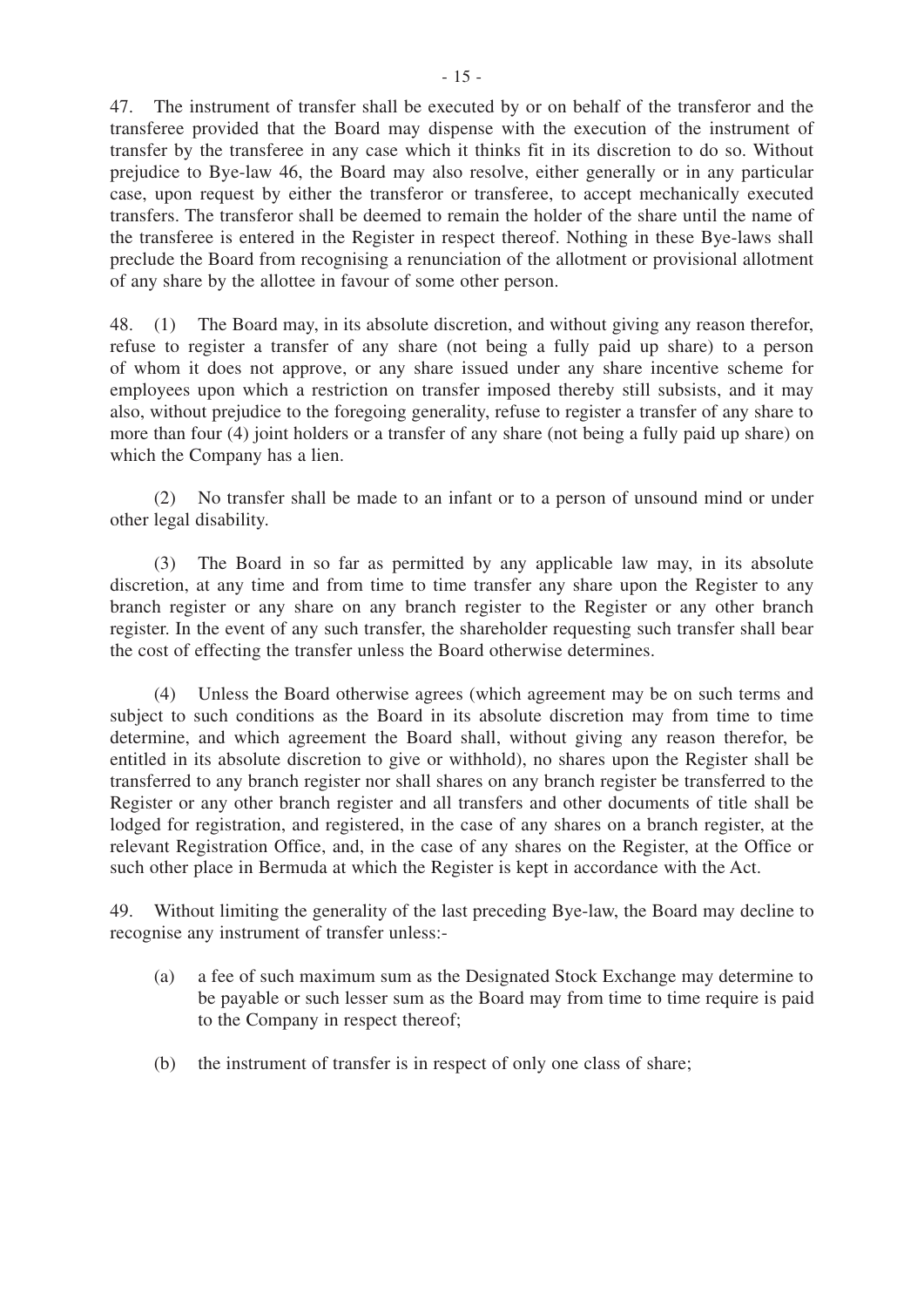- (c) the instrument of transfer is lodged at the Office or such other place in Bermuda at which the Register is kept in accordance with the Act or the Registration Office (as the case may be) accompanied by the relevant share certificate(s) and such other evidence as the Board may reasonably require to show the right of the transferor to make the transfer (and, if the instrument of transfer is executed by some other person on his behalf, the authority of that person so to do); and
- (d) if applicable, the instrument of transfer is duly and properly stamped.

50. If the Board refuses to register a transfer of any share, it shall, within two (2) months after the date on which the transfer was lodged with the Company, send to each of the transferor and transferee notice of the refusal.

51. The registration of transfers of shares or of any class of shares may, after notice has been given by advertisement in an appointed newspaper and, where applicable, any other newspapers in accordance with the requirements of any Designated Stock Exchange or by any means in such manner as may be accepted by the Designated Stock Exchange to that effect be suspended at such times and for such periods (not exceeding in the whole thirty (30) days in any year) as the Board may determine.

## TRANSMISSION OF SHARES

52. If a Member dies, the survivor or survivors where the deceased was a joint holder, and his legal personal representatives where he was a sole or only surviving holder, will be the only persons recognised by the Company as having any title to his interest in the shares; but nothing in this Bye-law will release the estate of a deceased Member (whether sole or joint) from any liability in respect of any share which had been solely or jointly held by him.

53. Subject to Section 52 of the Act, any person becoming entitled to a share in consequence of the death or bankruptcy or winding up of a Member may, upon such evidence as to his title being produced as may be required by the Board, elect either to become the holder of the share or to have some person nominated by him registered as the transferee thereof. If he elects to become the holder he shall notify the Company in writing either at the Registration Office or Office, as the case may be, to that effect. If he elects to have another person registered he shall execute a transfer of the share in favour of that person. The provisions of these Bye-laws relating to the transfer and registration of transfers of shares shall apply to such notice or transfer as aforesaid as if the death or bankruptcy of the Member had not occurred and the notice or transfer were a transfer signed by such Member.

54. A person becoming entitled to a share by reason of the death or bankruptcy or windingup of a Member shall be entitled to the same dividends and other advantages to which he would be entitled if he were the registered holder of the share. However, the Board may, if it thinks fit, withhold the payment of any dividend payable or other advantages in respect of such share until such person shall become the registered holder of the share or shall have effectually transferred such share, but, subject to the requirements of Bye-law 75(2) being met, such a person may vote at meetings.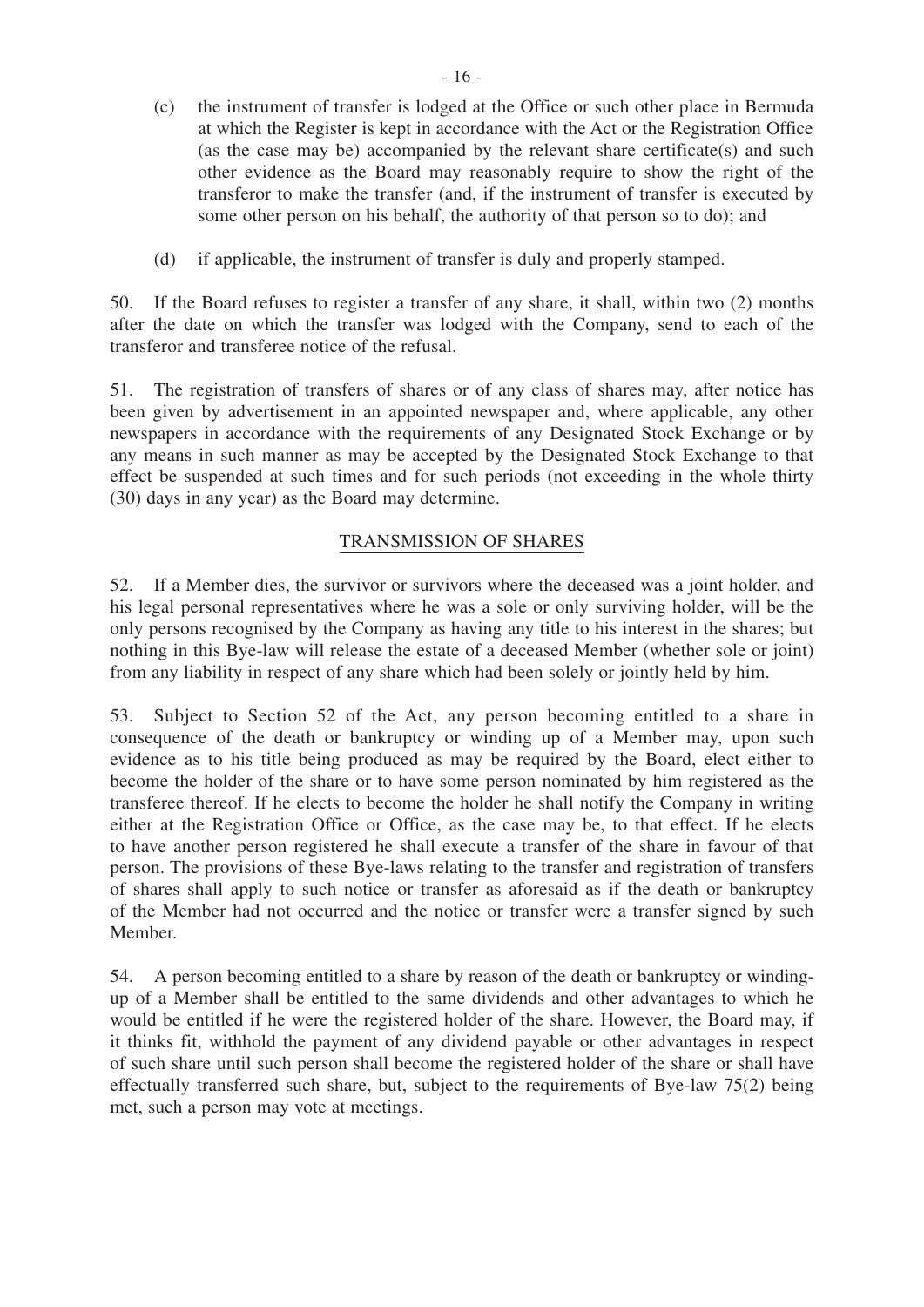#### UNTRACEABLE MEMBERS

55. (1) Without prejudice to the rights of the Company under paragraph (2) of this Byelaw, the Company may cease sending cheques for dividend entitlements or dividend warrants by post if such cheques or warrants have been left uncashed on two consecutive occasions. However, the Company may exercise the power to cease sending cheques for dividend entitlements or dividend warrants after the first occasion on which such a cheque or warrant is returned undelivered.

 (2) The Company shall have the power to sell, in such manner as the Board thinks fit, any shares of a Member who is untraceable, but no such sale shall be made unless:

- (a) all cheques or warrants in respect of dividends of the shares in question, being not less than three in total number, for any sum payable in cash to the holder of such shares in respect of them sent during the relevant period in the manner authorised by the Bye-laws of the Company have remained uncashed;
- (b) so far as it is aware at the end of the relevant period, the Company has not at any time during the relevant period received any indication of the existence of the Member who is the holder of such shares or of a person entitled to such shares by death, bankruptcy or operation of law; and
- (c) the Company, if so required by the rules governing the listing of shares on the Designated Stock Exchange, has given notice to, and caused advertisement in newspapers in accordance with the requirements of, the Designated Stock Exchange to be made of its intention to sell such shares in the manner required by the Designated Stock Exchange, and a period of three (3) months or such shorter period as may be allowed by the Designated Stock Exchange has elapsed since the date of such advertisement.

For the purpose of the foregoing, the "relevant period" means the period commencing twelve years before the date of publication of the advertisement referred to in paragraph (c) of this Bye-law and ending at the expiry of the period referred to in that paragraph.

 (3) To give effect to any such sale the Board may authorise some person to transfer the said shares and an instrument of transfer signed or otherwise executed by or on behalf of such person shall be as effective as if it had been executed by the registered holder or the person entitled by transmission to such shares, and the purchaser shall not be bound to see to the application of the purchase money nor shall his title to the shares be affected by any irregularity or invalidity in the proceedings relating to the sale. The net proceeds of the sale will belong to the Company and upon receipt by the Company of such net proceeds it shall become indebted to the former Member for an amount equal to such net proceeds. No trust shall be created in respect of such debt and no interest shall be payable in respect of it and the Company shall not be required to account for any money earned from the net proceeds which may be employed in the business of the Company or as it thinks fit. Any sale under this Bye-law shall be valid and effective notwithstanding that the Member holding the shares sold is dead, bankrupt or otherwise under any legal disability or incapacity.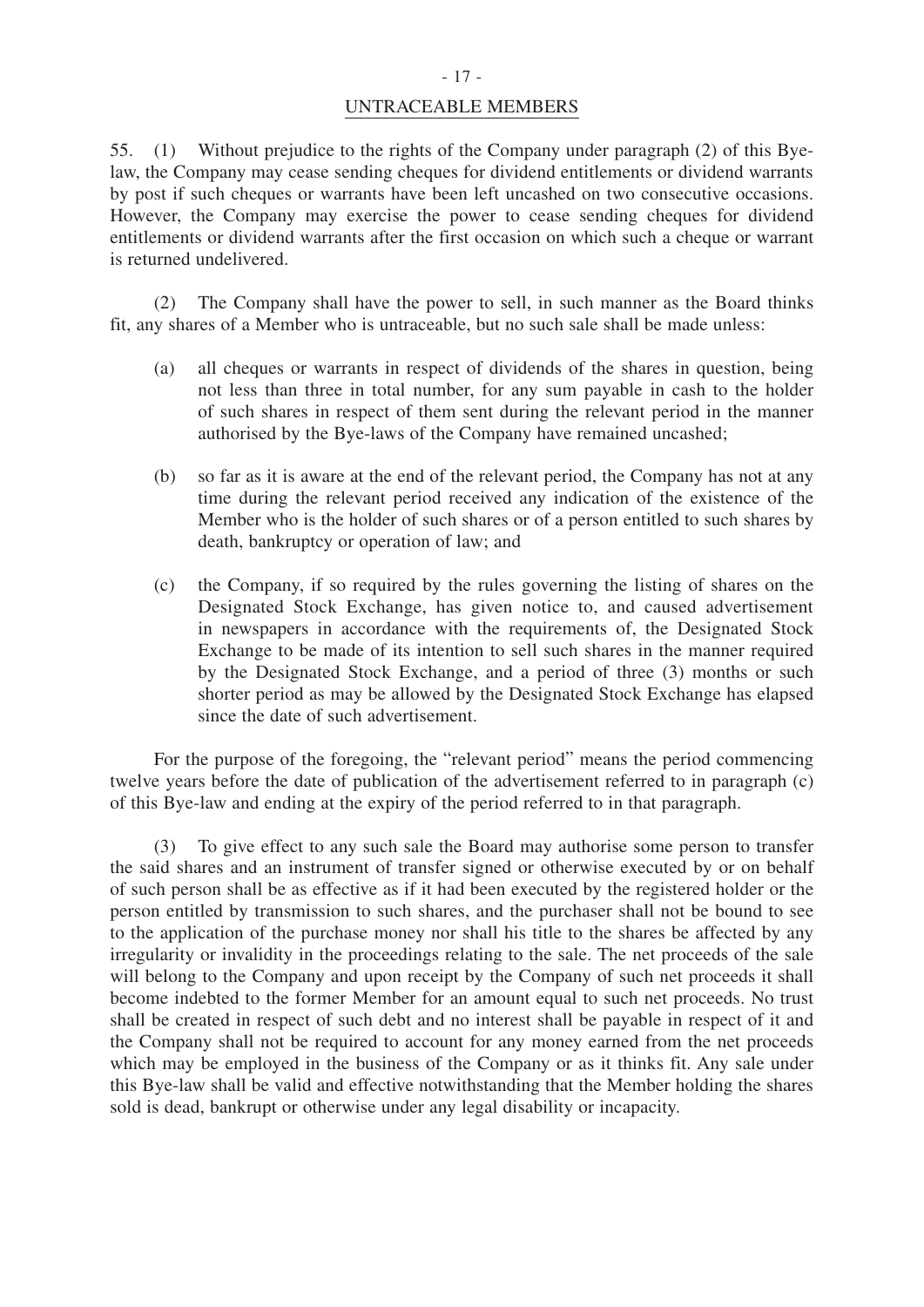#### GENERAL MEETINGS

56. Subject to the Act, an annual general meeting of the Company shall be held in each financial year other than the financial year in which its statutory meeting is convened and such annual general meeting must be held within six (6) months after the end of the Company's financial year (unless a longer period would not infringe the rules of the Designated Stock Exchange, if any) at such time and place(s) as may be determined by the Board. A meeting of Members or any class thereof convened by the Board may be held in any form and at two or more places as may be determined by the Board in its absolute discretion, as permit all Members participating in the meeting to participate in the business for which the meeting has been convened, and participation in such a meeting shall constitute presence in person at such meeting.

57. Each general meeting, other than an annual general meeting, shall be called a special general meeting. General meetings may be held in any part of the world as may be determined by the Board.

58. The Board may whenever it thinks fit call special general meetings, and Members holding at the date of deposit of the requisition not less than one-tenth of the paid up capital of the Company carrying the right of voting at general meetings of the Company shall at all times have the right, by written requisition to the Board or the Secretary of the Company, to require a special general meeting to be called by the Board for the transaction of any business or resolution specified in such requisition; and such meeting shall be held within two (2) months after the deposit of such requisition. If within twenty-one (21) days of such deposit the Board fails to proceed to convene such meeting the requisitionists themselves may do so in accordance with the provisions of Section 74(3) of the Act save that such meeting shall not be held at more than one place and the provisions of Section 75A of the Act shall not be applicable to such meeting.

#### NOTICE OF GENERAL MEETINGS

59. (1) An annual general meeting shall be called by not less than twenty-one (21) clear days' Notice. All other general meetings (including a special general meeting) must be called by not less than fourteen (14) clear days' Notice.

 (2) The Notice shall specify the time, the place (unless a pure electronic meeting is to be held) or where there is more than one meeting place as determined by the Board pursuant to Bye-law 56, the principal place of the meeting and the general nature of the business. The Notice convening an annual general meeting shall specify the meeting as such. Notice of every general meeting shall be given to all Members other than to such Members as, under the provisions of these Bye-laws or the terms of issue of the shares they hold, are not entitled to receive such notices from the Company, to all persons entitled to a share in consequence of the death or bankruptcy or winding-up of a Member and to each of the Directors and the Auditors.

60. The accidental omission to give Notice of a meeting or (in cases where instruments of proxy are sent out with the Notice) to send such instrument of proxy to, or the non-receipt of such Notice or such instrument of proxy by, any person entitled to receive such Notice shall not invalidate any resolution passed or the proceedings at that meeting.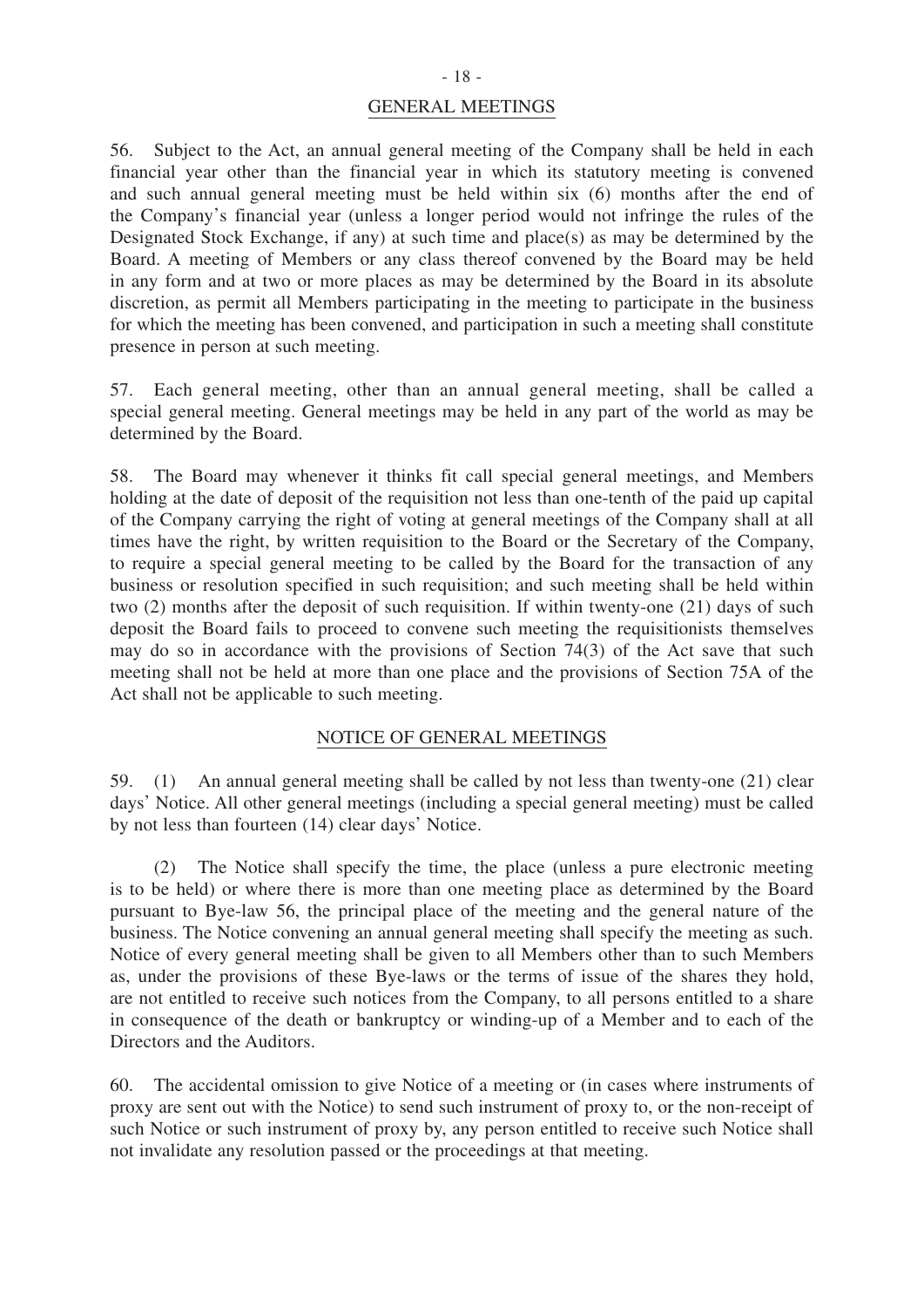#### PROCEEDINGS AT GENERAL MEETINGS

61. (1) All business shall be deemed special that is transacted at a special general meeting, and also all business that is transacted at an annual general meeting, with the exception of sanctioning dividends, the reading, considering and adopting of the accounts and balance sheet and the reports of the Directors and Auditors and other documents required to be annexed to the balance sheet, the election of Directors and appointment of Auditors and other officers in the place of those retiring, the fixing of the remuneration of the Auditors, and the voting of remuneration or extra remuneration to the Directors.

 (2) No business other than the appointment of a chairman of a meeting shall be transacted at any general meeting unless a quorum is present at the commencement of the business. Two (2) Members entitled to vote and present in person (or in the case of a Member being a corporation by its duly authorised representative) or by proxy shall form a quorum for all purposes.

62. If within thirty (30) minutes (or such longer time not exceeding one hour as the chairman of the meeting may determine to wait) after the time appointed for the meeting a quorum is not present, the meeting, if convened on the requisition of Members, shall be dissolved. In any other case it shall stand adjourned to the same day in the next week at the same time and place(s) or to such time and place(s) as the chairman of the meeting (or in default, the Board) may absolutely determine. If at such adjourned meeting a quorum is not present within half an hour from the time appointed for holding the meeting, the meeting shall be dissolved.

63. The president of the Company or the chairman shall preside as chairman at every general meeting. If at any meeting the president or the chairman, as the case may be, is not present within fifteen (15) minutes after the time appointed for holding the meeting, or if neither of them is willing to act as chairman, the Directors present shall choose one of their number to act, or if one Director only is present he shall preside as chairman if willing to act. If no Director is present, or if each of the Directors present declines to take the chair, or if the chairman chosen shall retire from the chair, the Members present in person or (in the case of a Member being a corporation) by its duly authorised representative or by proxy and entitled to vote shall elect one of their number to be chairman.

64. Subject to Bye-law 64B, the chairman may, with the consent of any meeting at which a quorum is present (and shall if so directed by the meeting), adjourn the meeting from time to time (or indefinitely) and from place(s) to place(s) as the meeting shall determine, but no business shall be transacted at any adjourned meeting other than the business which might lawfully have been transacted at the meeting had the adjournment not taken place. When a meeting is adjourned for fourteen (14) days or more, at least seven (7) clear days' Notice of the adjourned meeting shall be given specifying the time and place(s) of the adjourned meeting but it shall not be necessary to specify in such notice the nature of the business to be transacted at the adjourned meeting and the general nature of the business to be transacted. Save as aforesaid, it shall be unnecessary to give notice of an adjournment.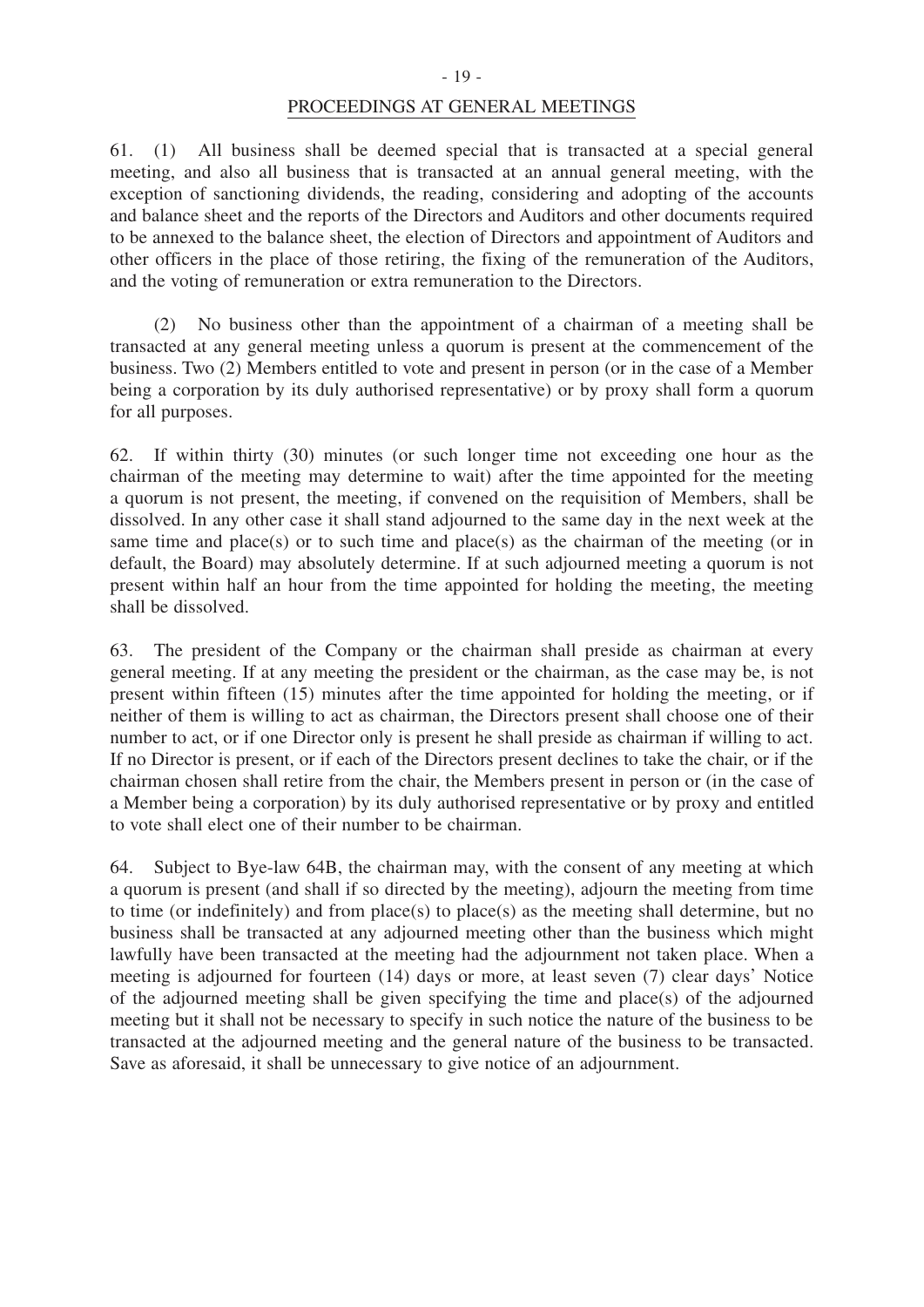64A. The Board and, at any general meeting, the chairman of the meeting may from time to time make arrangements for managing attendance and/or participation and/or voting at the meeting as it shall in its absolute discretion consider appropriate, and may from time to time change any such arrangements, provided that, other than a pure electronic meeting, a Member who, pursuant to such arrangements, is not entitled to attend, in person or by proxy, at any meeting place shall be entitled so to attend at one of the other meeting places; and the entitlement of any Member so to attend the meeting or adjourned meeting or postponed meeting at such meeting place(s) shall be subject to any such arrangement as may be for the time being in force and by the Notice of meeting or adjourned meeting or postponed meeting stated to apply to the meeting.

64B. Where any general meeting is held at more than one place and if it appears to the chairman of the meeting that the meeting cannot be conducted substantially in accordance with the provisions of Section 75A of the Act, then, without prejudice to any other power which the chairman of the meeting may have under these Bye-laws or at common law, the chairman may, at his/her absolute discretion, without the consent of the meeting, and before or after the meeting has started and irrespective of whether a quorum is present, interrupt or adjourn the meeting (including adjournment for an indefinite period). All business conducted at the meeting up to the time of such adjournment shall be valid.

64C. The Board and, at any general meeting, the chairman of the meeting may make any arrangement and impose any requirement or restriction the Board or the chairman of the meeting, as the case may be, considers appropriate to ensure the security and orderly conduct of a meeting (including, without limitation, requirements for evidence of identity to be produced by those attending the meeting, the searching of their personal property and the restriction of items that may be taken into the meeting place, determining the number and frequency of and the time allowed for questions that may be raised at a meeting). Members shall also comply with all requirements or restrictions imposed by the owner of the premises at which the meeting is held. Any decision made under this Bye-law shall be final and conclusive and a person who refuses to comply with any such arrangements, requirements or restrictions may be refused entry to the meeting or ejected (physically or electronically) from the meeting.

64D. If, after the sending of Notice of a general meeting but before the meeting is held, or after the adjournment of a meeting but before the adjourned meeting is held (whether or not Notice of the adjourned meeting is required), the Board, in its absolute discretion, considers that it is inappropriate, impracticable, unreasonable or undesirable for any reason to hold the general meeting in accordance with the Notice calling the meeting, they may change or postpone the meeting to another date, time and/or place(s) and/or change the form of the meeting and/or change the electronic facilities without approval from the Members. Without prejudice to the generality of the foregoing, the Board shall have the power to provide in every Notice calling a general meeting the circumstances in which a change and/ or postponement of the relevant general meeting may occur automatically without further notice, including without limitation where a number 8 or higher typhoon signal, black rainstorm warning or other similar event is in force at any time on the day of the meeting. This Bye-law shall be subject to the following:

(a) when a meeting is so postponed or changed, the Company shall endeavour to post a notice of such postponement or change on the Company's website as soon as practicable (provided that failure to post such a notice shall not affect the automatic postponement and/or change of such meeting);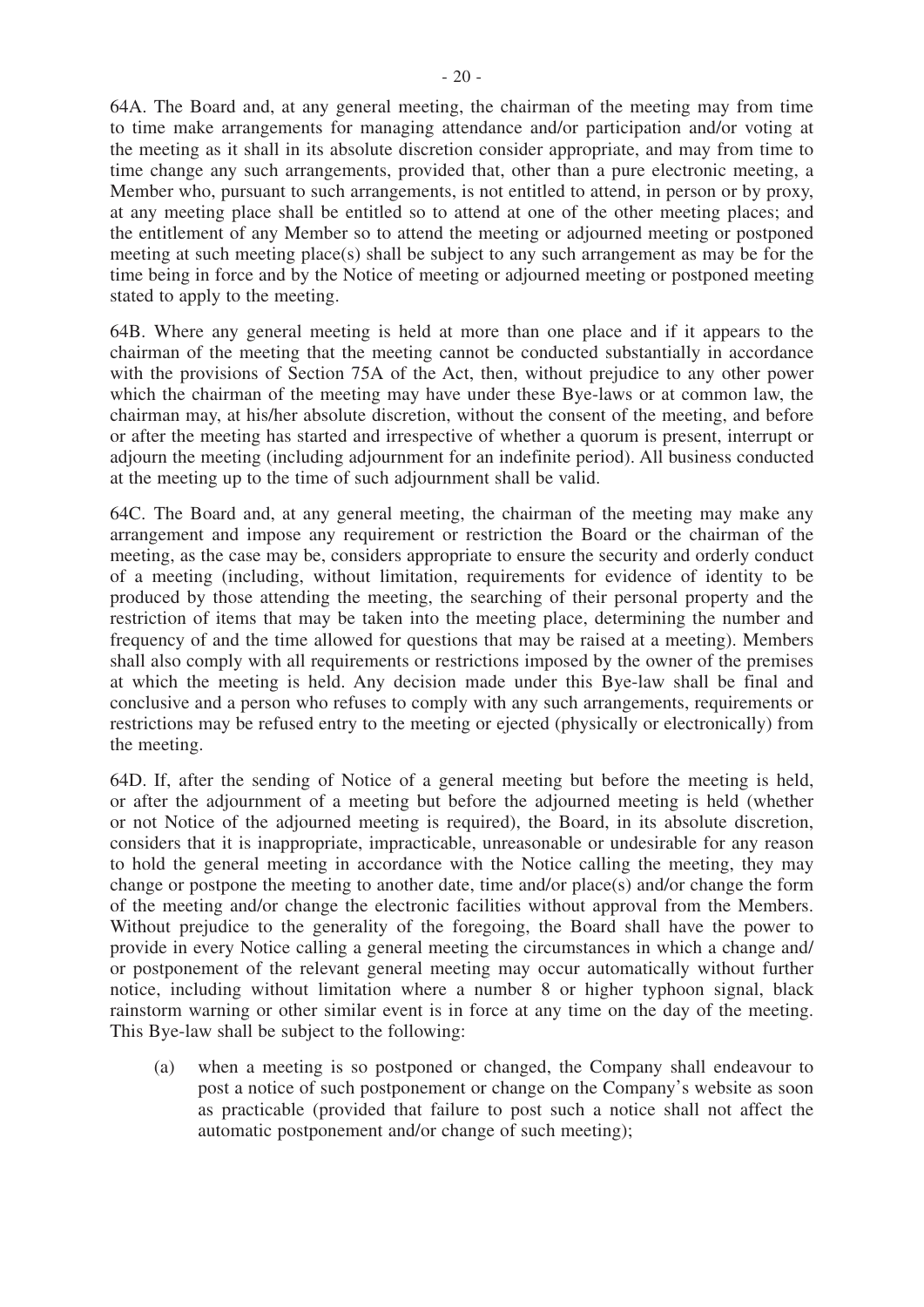- (b) when only the form of the meeting or electronic facilities specified in the Notice are changed, the Board shall notify the Members of details of such change in such manner as the Board may determine;
- (c) when a meeting is postponed or changed in accordance with this Bye-law, subject to and without prejudice to Bye-law 64, unless already specified in the original Notice of the meeting, the Board shall fix the date, time, place(s) (if applicable) and electronic facilities (if applicable) for the postponed or changed meeting and shall notify the Members of such details in such manner as the Board may determine; further all proxy forms shall be valid (unless revoked or replaced by a new proxy) if they are received as required by these Bye-laws not less than 48 hours before the time of the postponed or changed meeting; and
- (d) notice of the business to be transacted at the postponed or changed meeting shall not be required, nor shall any accompanying documents be required to be recirculated, provided that the business to be transacted at the postponed or changed meeting is the same as that set out in the original Notice of general meeting circulated to the Members.

64E. All persons seeking to attend and participate in a meeting by means of electronic facilities shall be responsible for maintaining adequate facilities to enable them to do so. Subject to Bye-law 64B, any inability of a person or persons to attend or participate in a general meeting by means of electronic facilities shall not invalidate the proceedings of and/ or resolutions passed at that meeting.

65. If an amendment is proposed to any resolution under consideration but is in good faith ruled out of order by the chairman of the meeting, the proceedings on the substantive resolution shall not be invalidated by any error in such ruling. In the case of a resolution duly proposed as a special resolution, no amendment thereto (other than a mere clerical amendment to correct a patent error) may in any event be considered or voted upon.

## VOTING

66. (1) Subject to any special rights or restrictions as to voting for the time being attached to any shares by or in accordance with these Bye-laws, at any general meeting on a poll every Member present in person or by proxy shall have one vote for every fully paid share of which he is the holder but so that no amount paid up or credited as paid up on a share in advance of calls or instalments is treated for the foregoing purposes as paid up on the share. A resolution put to the vote of a meeting shall be decided by way of a poll save that the chairman of the meeting may in good faith, allow a resolution which relates purely to a procedural or administrative matter to be voted on by a show of hands in which case every Member present in or by proxy(ies) shall have one vote provided that where more than one proxy is appointed by a Member which is a clearing house (or its nominee(s)), each such proxy shall have one vote on a show of hands. For purposes of this Bye-law, procedural and administrative matters are those that (i) are not on the agenda of the general meeting or in any supplementary circular that may be issued by the Company to its Members; and (ii) relate to the chairman's duties to maintain the orderly conduct of the meeting and/or allow the business of the meeting to be properly and effectively dealt with, whilst allowing all Members a reasonable opportunity to express their views.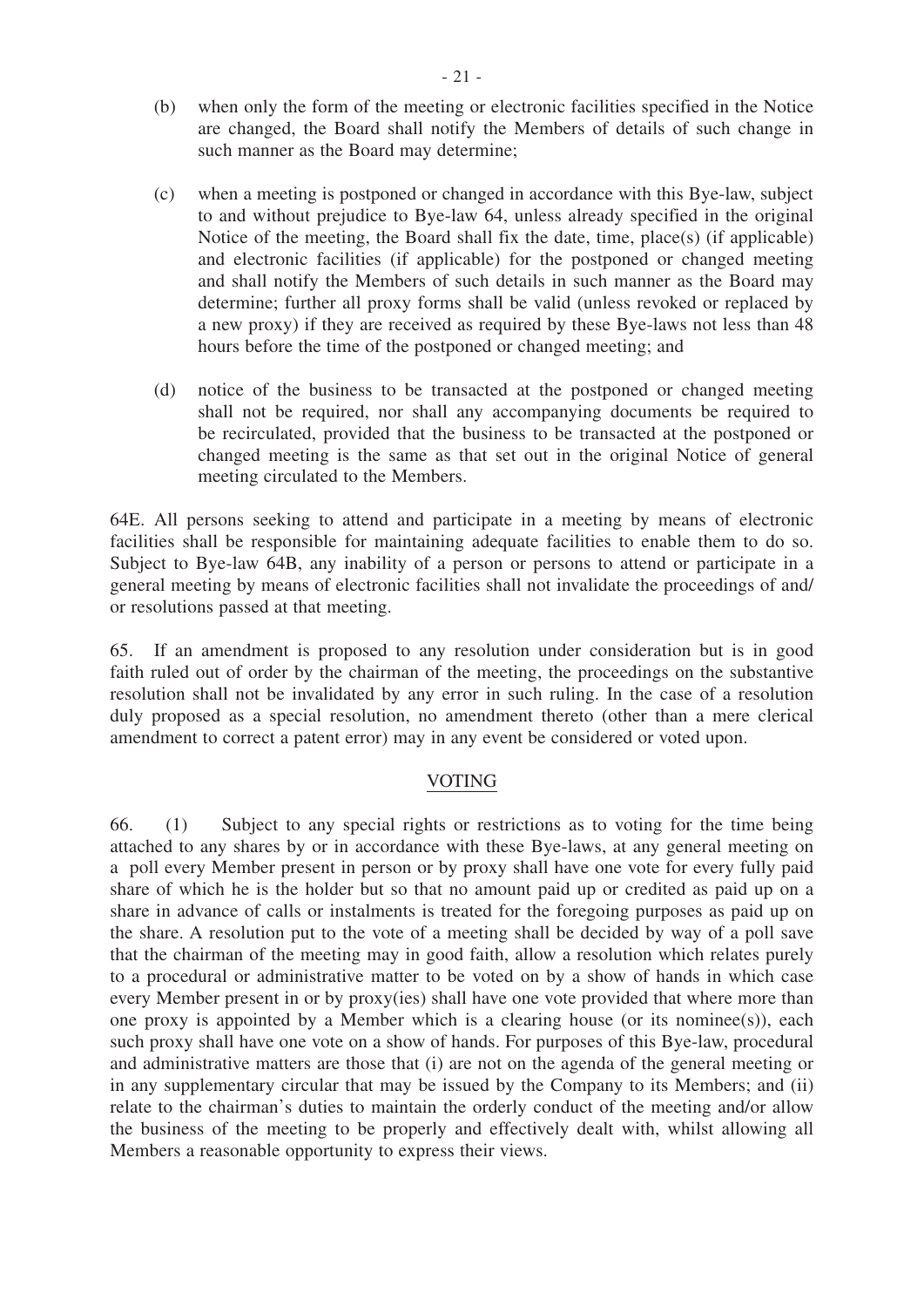(2) Where a show of hands is allowed, before or on the declaration of the result of the show of hands, a poll may be demanded:

- (a) by at least three Members present in person or by proxy for the time being entitled to vote at the meeting;
- (b) by a Member or Members present in person or by proxy and representing not less than one-tenth of the total voting rights of all Members having the right to vote at the meeting; or
- (c) by a Member or Members present in person or by proxy and holding shares in the Company conferring a right to vote at the meeting being shares on which an aggregate sum has been paid up equal to not less than one-tenth of the total sum paid up on all shares conferring that right.

A demand by a person as proxy for a Member shall be deemed to be the same as a demand by the Member.

67. Where a resolution is voted on by a show of hands, a declaration by the chairman that a resolution has been carried, or carried unanimously, or by a particular majority, or not carried by a particular majority, or lost, and an entry to that effect made in the minute book of the Company, shall be conclusive evidence of the facts without proof of the number or proportion of the votes recorded for or against the resolution. The result of the poll shall be deemed to be the resolution of the meeting. The Company shall only be required to disclose the voting figures on a poll if such disclosure is required by the rules of the Designated Stock Exchange.

68. Intentionally deleted.

69. Intentionally deleted.

70. Intentionally deleted.

71. On a poll votes may be given either personally or by proxy.

72. A person entitled to more than one vote on a poll need not use all his votes or cast all the votes he uses in the same way.

73. All questions submitted to a meeting shall be decided by a simple majority of votes except where a greater majority is required by these Bye-laws or by the Act or by the rules of the Designated Stock Exchange. In the case of an equality of votes, the chairman of such meeting shall be entitled to a second or casting vote in addition to any other vote he may have.

74. Where there are joint holders of any share any one of such joint holder may vote, either in person or by proxy, in respect of such share as if he were solely entitled thereto, but if more than one of such joint holders be present at any meeting the vote of the senior who tenders a vote, whether in person or by proxy, shall be accepted to the exclusion of the votes of the other joint holders, and for this purpose seniority shall be determined by the order in which the names stand in the Register in respect of the joint holding. Several executors or administrators of a deceased Member in whose name any share stands shall for the purposes of this Bye-law be deemed joint holders thereof.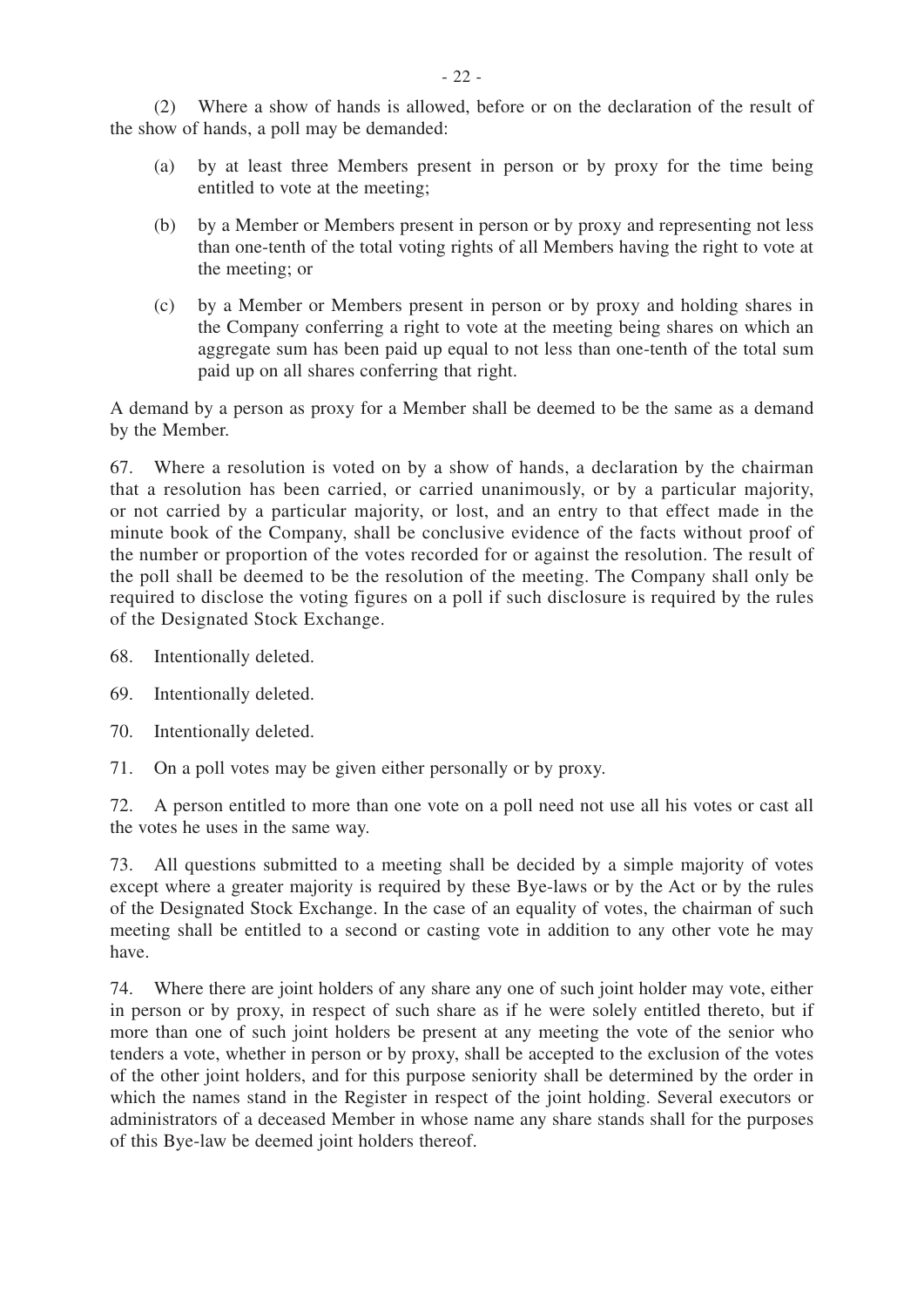75. (1) A Member who is a patient for any purpose relating to mental health or in respect of whom an order has been made by any court having jurisdiction for the protection or management of the affairs of persons incapable of managing their own affairs may vote, by his receiver, committee, curator bonis or other person in the nature of a receiver, committee or curator bonis appointed by such court, and such receiver, committee, curator bonis or other person may vote by proxy, and may otherwise act and be treated as if he were the registered holder of such shares for the purposes of general meetings, provided that such evidence as the Board may require of the authority of the person claiming to vote shall have been deposited at the Office, head office or Registration Office, as appropriate, not less than forty-eight (48) hours before the time appointed for holding the meeting, or adjourned meeting or poll, as the case may be.

 (2) Any person entitled under Bye-law 53 to be registered as the holder of any shares may vote at any general meeting in respect thereof in the same manner as if he were the registered holder of such shares, provided that forty-eight (48) hours at least before the time of the holding of the meeting or adjourned meeting, as the case may be, at which he proposes to vote, he shall satisfy the Board of his entitlement to such shares, or the Board shall have previously admitted his right to vote at such meeting in respect thereof.

76. (1) No Member shall, unless the Board otherwise determines, be entitled to attend and vote and to be reckoned in a quorum at any general meeting unless he is duly registered and all calls or other sums presently payable by him in respect of shares in the Company have been paid.

 (2) All Members attending any general meeting shall have the right to (a) speak at the general meeting, and (b) vote at the general meeting except where a Member is required, by the rules of the Designated Stock Exchange, to abstain from voting to approve the matter under consideration.

(3) Where the Company has knowledge that any Member is, under the rules of the Designated Stock Exchange, required to abstain from voting on any particular resolution of the Company or restricted to voting only for or only against any particular resolution of the Company, any votes cast by or on behalf of such Member in contravention of such requirement or restriction shall not be counted.

77. If:

- (a) any objection shall be raised to the qualification of any voter; or
- (b) any votes have been counted which ought not to have been counted or which might have been rejected; or
- (c) any votes are not counted which ought to have been counted;

the objection or error shall not vitiate the decision of the meeting or adjourned meeting on any resolution unless the same is raised or pointed out at the meeting or, as the case may be, the adjourned meeting at which the vote objected to is given or tendered or at which the error occurs. Any objection or error shall be referred to the chairman of the meeting and shall only vitiate the decision of the meeting on any resolution if the chairman decides that the same may have affected the decision of the meeting. The decision of the chairman on such matters shall be final and conclusive.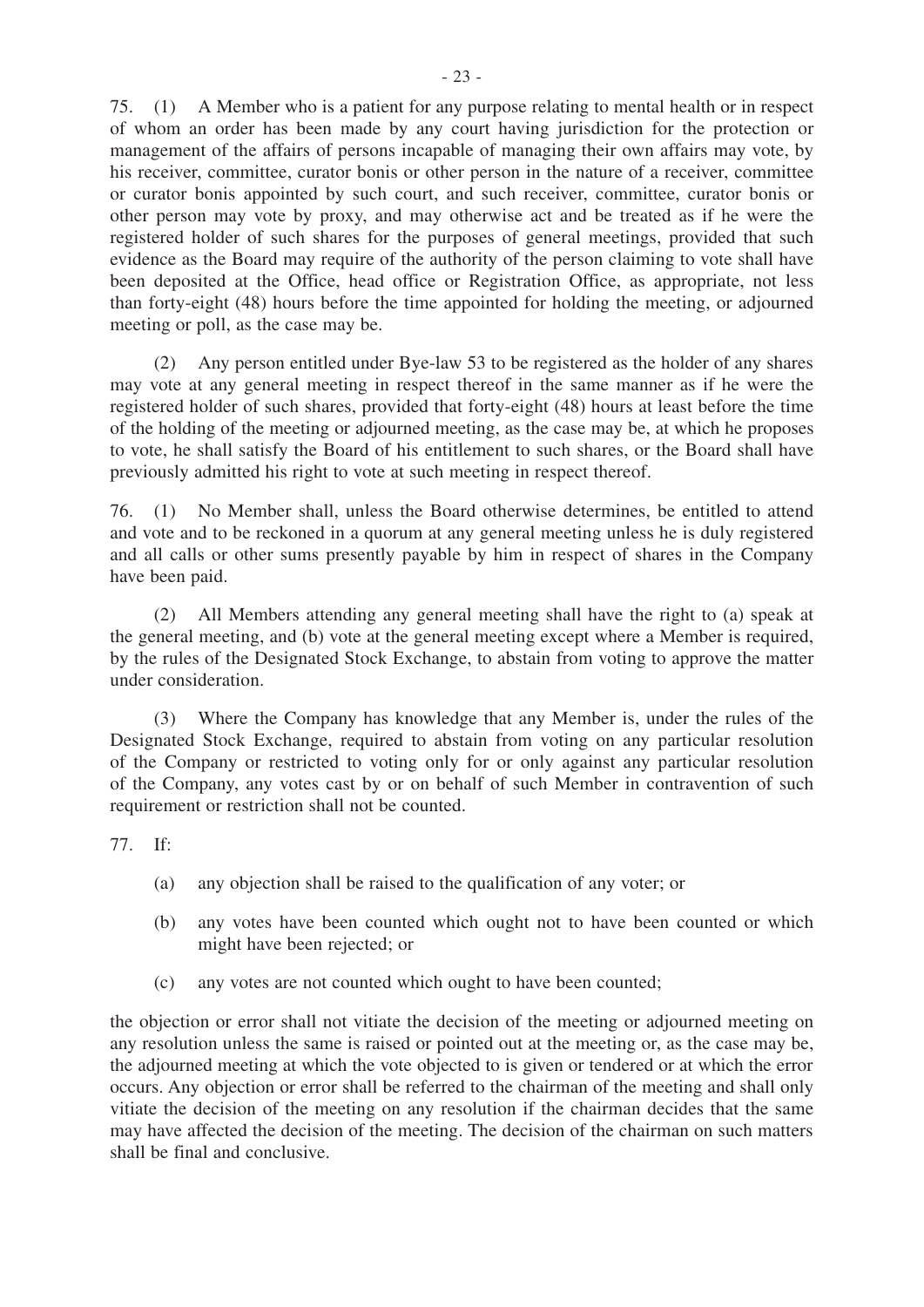#### - 24 -

#### PROXIES

78. Any Member entitled to attend and vote at a meeting of the Company shall be entitled to appoint another person as his proxy to attend and vote instead of him. A Member who is the holder of two or more shares may appoint more than one proxy to represent him and vote on his behalf at a general meeting of the Company or at a class meeting. A proxy need not be a Member. In addition, a proxy or proxies representing either a Member who is an individual or a Member which is a corporation shall be entitled to exercise the same powers on behalf of the Member which he or they represent as such Member could exercise.

79. The instrument appointing a proxy shall be in writing under the hand of the appointor or of his attorney duly authorised in writing or, if the appointor is a corporation, either under its seal or under the hand of an officer, attorney or other person authorised to sign the same. In the case of an instrument of proxy purporting to be signed on behalf of a corporation by an officer thereof it shall be assumed, unless the contrary appears, that such officer was duly authorised to sign such instrument of proxy on behalf of the corporation without further evidence of the fact.

80. The instrument appointing a proxy and (if required by the Board) the power of attorney or other authority (if any) under which it is signed, or a certified copy of such power or authority, shall be delivered to such place or one of such places (if any) as may be specified for that purpose in or by way of note to or in any document accompanying the notice convening the meeting (or, if no place is so specified at the Registration Office or the Office, as may be appropriate) not less than forty-eight (48) hours before the time appointed for holding the meeting or adjourned meeting at which the person named in the instrument proposes to vote or, in the case of a poll taken subsequently to the date of a meeting or adjourned meeting, not less than twenty-four (24) hours before the time appointed for the taking of the poll and in default the instrument of proxy shall not be treated as valid. No instrument appointing a proxy shall be valid after the expiration of twelve (12) months from the date named in it as the date of its execution, except at an adjourned meeting or on a poll demanded at a meeting or an adjourned meeting in cases where the meeting was originally held within twelve (12) months from such date. Delivery of an instrument appointing a proxy shall not preclude a Member from attending and voting in person at the meeting convened and in such event, the instrument appointing a proxy shall be deemed to be revoked.

81. Instruments of proxy shall be in any common form or in such other form as the Board may approve (provided that this shall not preclude the use of the two-way form) and the Board may, if it thinks fit, send out with the notice of any meeting forms of instrument of proxy for use at the meeting. The instrument of proxy shall be deemed to confer authority to demand or join in demanding a poll and to vote on any amendment of a resolution put to the meeting for which it is given as the proxy thinks fit. The instrument of proxy shall, unless the contrary is stated therein, be valid as well for any adjournment of the meeting as for the meeting to which it relates.

82. A vote given in accordance with the terms of an instrument of proxy shall be valid notwithstanding the previous death or insanity of the principal, or revocation of the instrument of proxy or of the authority under which it was executed, provided that no intimation in writing of such death, insanity or revocation shall have been received by the Company at the Office or the Registration Office (or such other place as may be specified for the delivery of instruments of proxy in the notice convening the meeting or other document sent therewith) two (2) hours at least before the commencement of the meeting or adjourned meeting, or the taking of the poll, at which the instrument of proxy is used.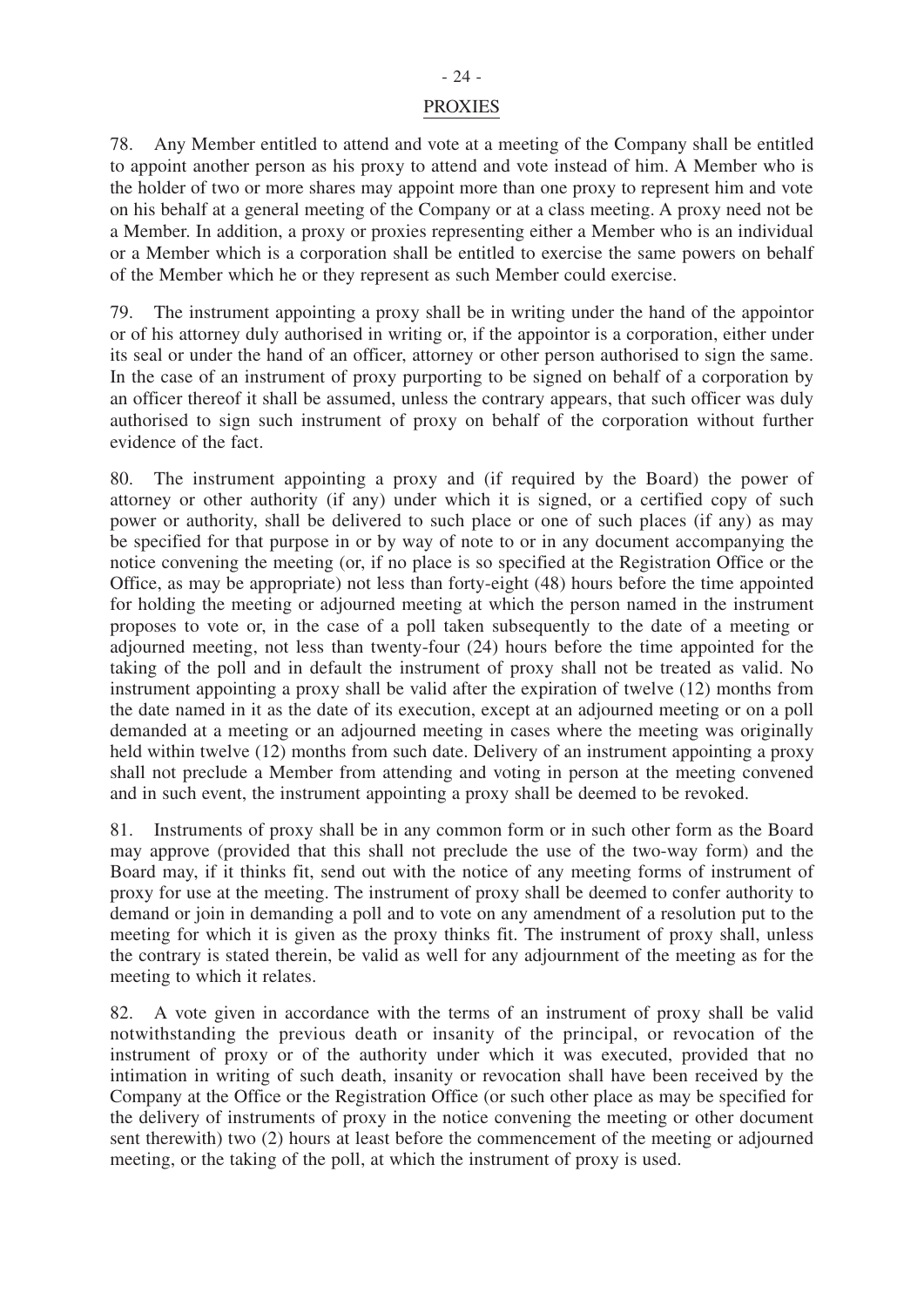83. Anything which under these Bye-laws a Member may do by proxy he may likewise do by his duly appointed attorney and the provisions of these Bye-laws relating to proxies and instruments appointing proxies shall apply mutatis mutandis in relation to any such attorney and the instrument under which such attorney is appointed.

#### CORPORATIONS ACTING BY REPRESENTATIVES

84. (1) Any corporation which is a Member may by resolution of its directors or other governing body authorise such person as it thinks fit to act as its representative at any meeting of the Company or at any meeting of any class of Members. The person so authorised shall be entitled to exercise the same powers on behalf of such corporation as the corporation could exercise if it were an individual Member and such corporation shall for the purposes of these Bye-laws be deemed to be present in person at any such meeting if a person so authorised is present thereat.

 (2) Where a Member is a clearing house (or its nominee(s) and, in each case, being a corporation), it may authorise such persons as it thinks fit to act as its representatives at any meeting of the Company or at any meeting of any class of Members provided that the authorisation shall specify the number and class of shares in respect of which each such representative is so authorised. Each person so authorised under the provisions of this Byelaw shall be deemed to have been duly authorised without further evidence of the facts and be entitled to exercise the same rights and powers on behalf of the clearing house (or its nominee(s)) as if such person was the registered holder of the shares of the Company held by the clearing house (or its nominee(s)) in respect of the number and class of shares specified in the relevant authorisation including, where a show of hands is allowed, the right to vote individually on a show of hands.

 (3) Any reference in these Bye-laws to a duly authorised representative of a Member being a corporation shall mean a representative authorised under the provisions of this Byelaw.

#### WRITTEN RESOLUTIONS OF MEMBERS

85. (1) Subject to the Act, a resolution in writing signed (in such manner as to indicate, expressly or impliedly, unconditional approval) by or on behalf of all persons for the time being entitled to receive notice of and to attend and vote at general meetings of the Company shall, for the purposes of these Bye-laws, be treated as a resolution duly passed at a general meeting of the Company and, where relevant, as a special resolution so passed. Any such resolution shall be deemed to have been passed at a meeting held on the date on which it was signed by the last Member to sign, and where the resolution states a date as being the date of his signature thereof by any Member the statement shall be prima facie evidence that it was signed by him on that date. Such a resolution may consist of several documents in the like form, each signed by one or more relevant Members.

 (2) Notwithstanding any provisions contained in these Bye-laws, a resolution in writing shall not be passed for the purpose of removing a Director before the expiration of his term of office under Bye-law  $86(4)$  or for the purposes set out in Bye-law 154(3) relating to the removal and appointment of the Auditor.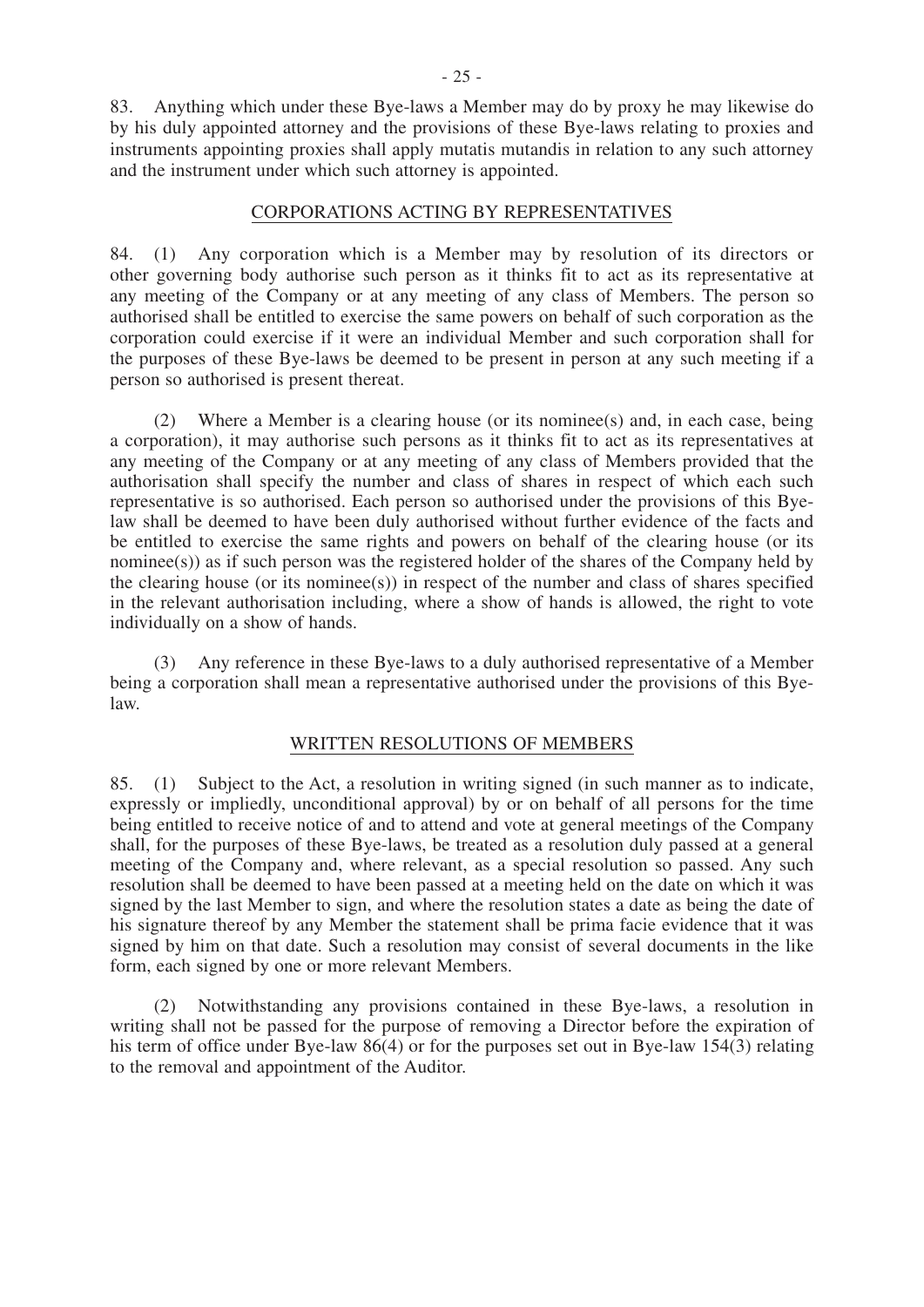86. (1) Unless otherwise determined by the Company in general meeting, the number of Directors shall not be less than two (2). There shall be no maximum number of Directors unless otherwise determined from time to time by the Members in general meeting. The Directors shall be elected or appointed in the first place at the statutory meeting of Members and thereafter at the annual general meeting in accordance with Bye-law 87 or at any special general meeting and shall hold office until the next appointment of Directors or until their successors are elected or appointed. Any general meeting may authorise the Board to fill any vacancy in their number left unfilled at a general meeting.

 (2) The Directors shall have the power from time to time and at any time to appoint any person as a Director either to fill a casual vacancy on the Board or, subject to authorisation by the Members in general meeting, as an addition to the existing Board but so that the number of Directors so appointed shall not exceed any maximum number determined from time to time by the Members in general meeting. Any Director so appointed shall hold office until the next following annual general meeting of the Company and shall then be eligible for re-election.

 (3) Neither a Director nor an alternate Director shall be required to hold any shares of the Company by way of qualification and a Director or alternate Director (as the case may be) who is not a Member shall be entitled to receive notice of and to attend and speak at any general meeting of the Company and of all classes of shares of the Company.

 (4) The Members may, at any general meeting convened and held in accordance with these Bye-laws, by ordinary resolution remove a Director at any time before the expiration of his period of office notwithstanding anything to the contrary in these Bye-laws or in any agreement between the Company and such Director (but without prejudice to any claim for damages under any such agreement) provided that the Notice of any such meeting convened for the purpose of removing a Director shall contain a statement of the intention so to do and be served on such Director fourteen (14) days before the meeting and at such meeting such Director shall be entitled to be heard on the motion for his removal.

 (5) A vacancy on the Board created by the removal of a Director under the provisions of subparagraph (4) above may be filled by the election or appointment by the Members at the meeting at which such Director is removed to hold office until the next appointment of Directors or until their successors are elected or appointed or, in the absence of such election or appointment such general meeting may authorise the Board to fill any vacancy in the number left unfilled.

 (6) The Company may from time to time in general meeting by ordinary resolution increase or reduce the number of Directors but so that the number of Directors shall never be less than two (2).

## RETIREMENT OF DIRECTORS

87. (1) Notwithstanding any other provisions in the Bye-laws, at each annual general meeting one-third of the Directors for the time being (or, if their number is not a multiple of three (3), the number nearest to but not less than one-third) shall retire from office by rotation provided always that and notwithstanding Bye-law 87(2) every Director, including those appointed for a specific term, shall be subject to retirement by rotation at least once every three (3) years.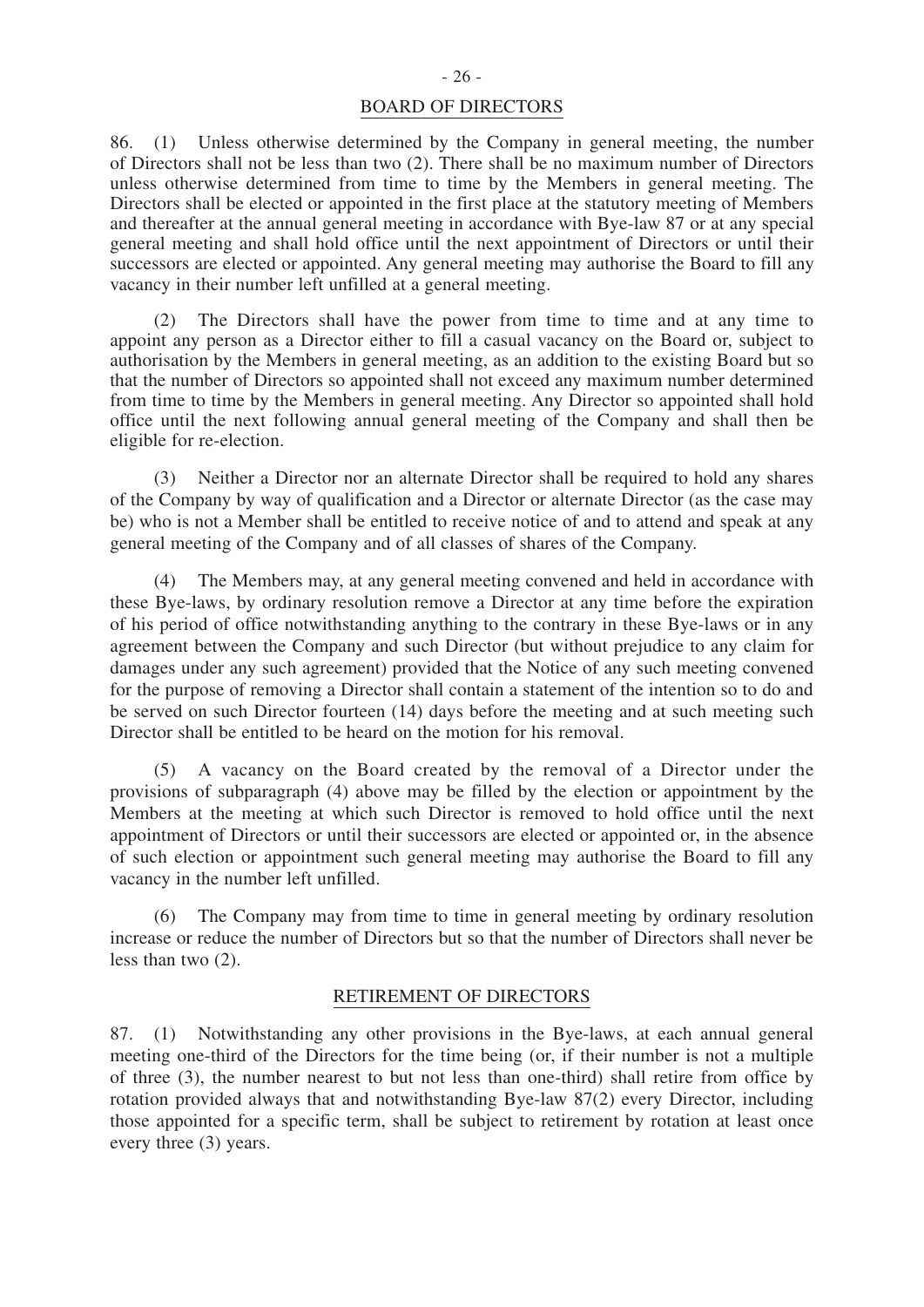(2) A retiring Director shall be eligible for re-election and shall continue to act as a Director throughout the meeting at which he retires. The Directors to retire by rotation shall include (so far as necessary to ascertain the number of directors to retire by rotation) any Director who wishes to retire and not to offer himself for re-election. Any further Directors so to retire shall be those of the other Directors subject to retirement by rotation who have been longest in office since their last re-election or appointment and so that as between persons who became or were last re-elected Directors on the same day those to retire shall (unless they otherwise agree among themselves) be determined by lot. Any Director appointed pursuant to Bye-law 86(2) shall not be taken into account in determining which particular Directors or the number of Directors who are to retire by rotation.

88. No person other than a Director retiring at the meeting shall, unless recommended by the Directors for election, be eligible for election as a Director at any general meeting unless a Notice signed by a Member (other than the person to be proposed) duly qualified to attend and vote at the meeting for which such notice is given of his intention to propose such person for election and also a Notice signed by the person to be proposed of his willingness to be elected shall have been lodged at the head office or at the Registration Office provided that the minimum length of the period, during which such Notice(s) are given, shall be at least seven (7) days and that (if the Notices are submitted after the despatch of the notice of the general meeting appointed for such election) the period for lodgement of such Notice(s) shall commence on the day after the dispatch of the notice of the general meeting appointed for such election and end no later than seven (7) days prior to the date of such general meeting.

#### DISQUALIFICATION OF DIRECTORS

89. The office of a Director shall be vacated if the Director:

 (1) resigns his office by notice in writing delivered to the Company at the Office or tendered at a meeting of the Board;

(2) becomes of unsound mind or dies;

 (3) without special leave of absence from the Board, is absent from meetings of the Board for six consecutive months, and his alternate Director, if any, shall not during such period have attended in his stead and the Board resolves that his office be vacated;

 (4) becomes bankrupt or has a receiving order made against him or suspends payment or compounds with his creditors;

(5) is prohibited by law from being a Director; or

 (6) ceases to be a Director by virtue of any provision of the Statutes or is removed from office pursuant to these Bye-laws.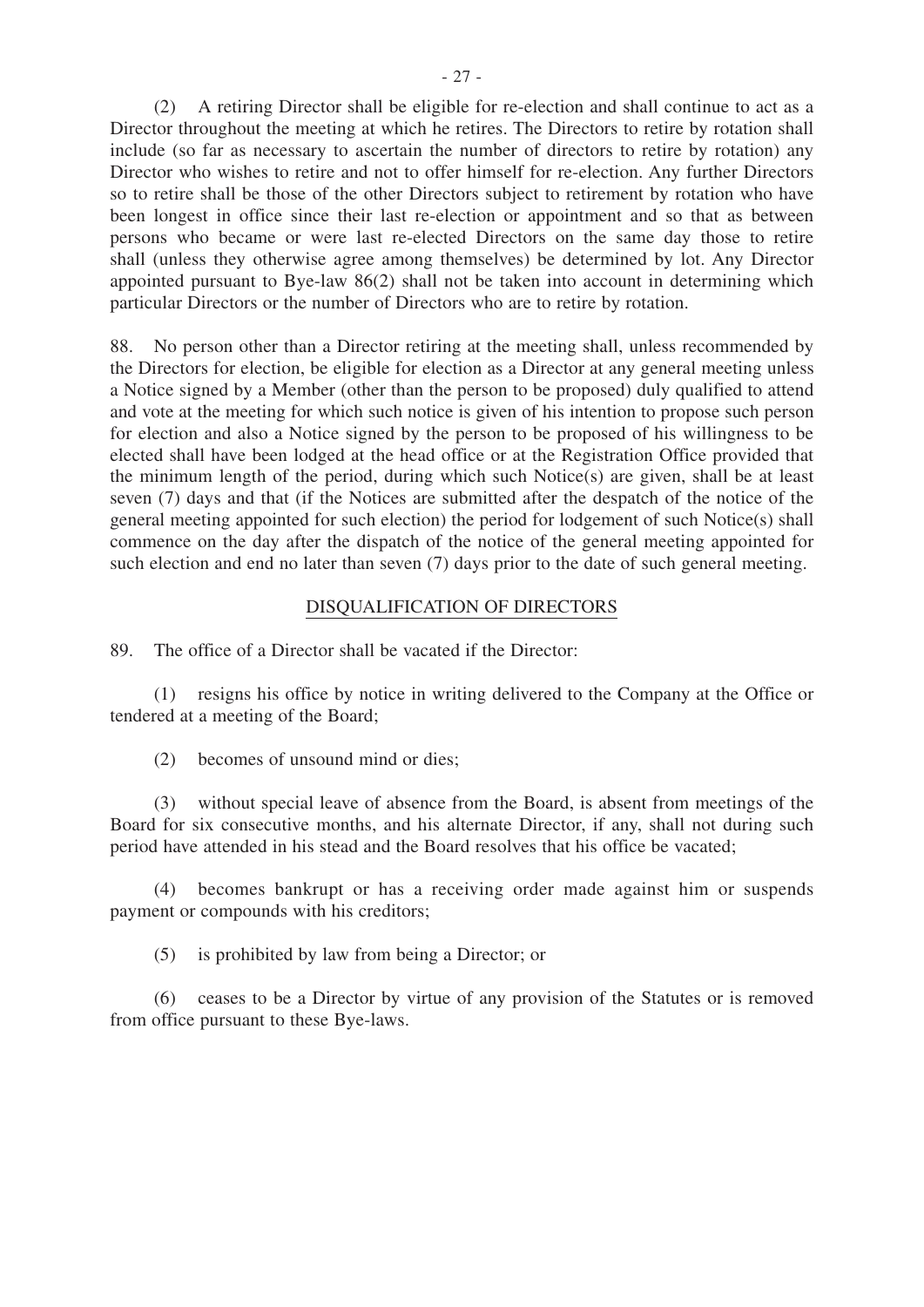#### EXECUTIVE DIRECTORS

90. The Board may from time to time appoint any one or more of its body to be a managing director, joint managing director or deputy managing director or to hold any other employment or executive office with the Company for such period (subject to their continuance as Directors) and upon such terms as the Board may determine and the Board may revoke or terminate any of such appointments. Any such revocation or termination as aforesaid shall be without prejudice to any claim for damages that such Director may have against the Company or the Company may have against such Director. A Director appointed to an office under this Bye-law shall be subject to the same provisions as to removal as the other Directors of the Company, and he shall (subject to the provisions of any contract between him and the Company) ipso facto and immediately cease to hold such office if he shall cease to hold the office of Director for any cause.

91. Notwithstanding Bye-laws 96, 97, 98 and 99, an executive director appointed to an office under Bye-law 90 hereof shall receive such remuneration (whether by way of salary, commission, participation in profits or otherwise or by all or any of those modes) and such other benefits (including pension and/or gratuity and/or other benefits on retirement) and allowances as the Board may from time to time determine, and either in addition to or in lieu of his remuneration as a Director.

#### ALTERNATE DIRECTORS

92. Any Director may at any time by Notice delivered to the Office or head office or at a meeting of the Directors appoint any person to be his alternate Director. Any person so appointed shall have all the rights and powers of the Director or Directors for whom such person is appointed in the alternative provided that such person shall not be counted more than once in determining whether or not a quorum is present. An alternate Director may be removed at any time by the person or body which appointed him and, subject thereto, the office of alternate Director shall continue until the next annual election of Directors or, if earlier, the date on which the relevant Director ceases to be a Director. Any appointment or removal of an alternate Director shall be effected by Notice signed by the appointor and delivered to the Office or head office or tendered at a meeting of the Board. An alternate Director may also be a Director in his own right and may act as alternate to more than one Director. An alternate Director shall, if his appointor so requests, be entitled to receive notices of meetings of the Board or of committees of the Board to the same extent as, but in lieu of, the Director appointing him and shall be entitled to such extent to attend and vote as a Director at any such meeting at which the Director appointing him is not personally present and generally at such meeting to exercise and discharge all the functions, powers and duties of his appointor as a Director and for the purposes of the proceedings at such meeting the provisions of these Bye-laws shall apply as if he were a Director save that as an alternate for more than one Director his voting rights shall be cumulative.

93. An alternate Director shall only be a Director for the purposes of the Act and shall only be subject to the provisions of the Act insofar as they relate to the duties and obligations of a Director when performing the functions of the Director for whom he is appointed in the alternative and shall alone be responsible to the Company for his acts and defaults and shall not be deemed to be the agent of or for the Director appointing him. An alternate Director shall be entitled to contract and be interested in and benefit from contracts or arrangements or transactions and to be repaid expenses and to be indemnified by the Company to the same extent mutatis mutandis as if he were a Director but he shall not be entitled to receive from the Company any fee in his capacity as an alternate Director except only such part, if any, of the remuneration otherwise payable to his appointor as such appointor may by Notice to the Company from time to time direct.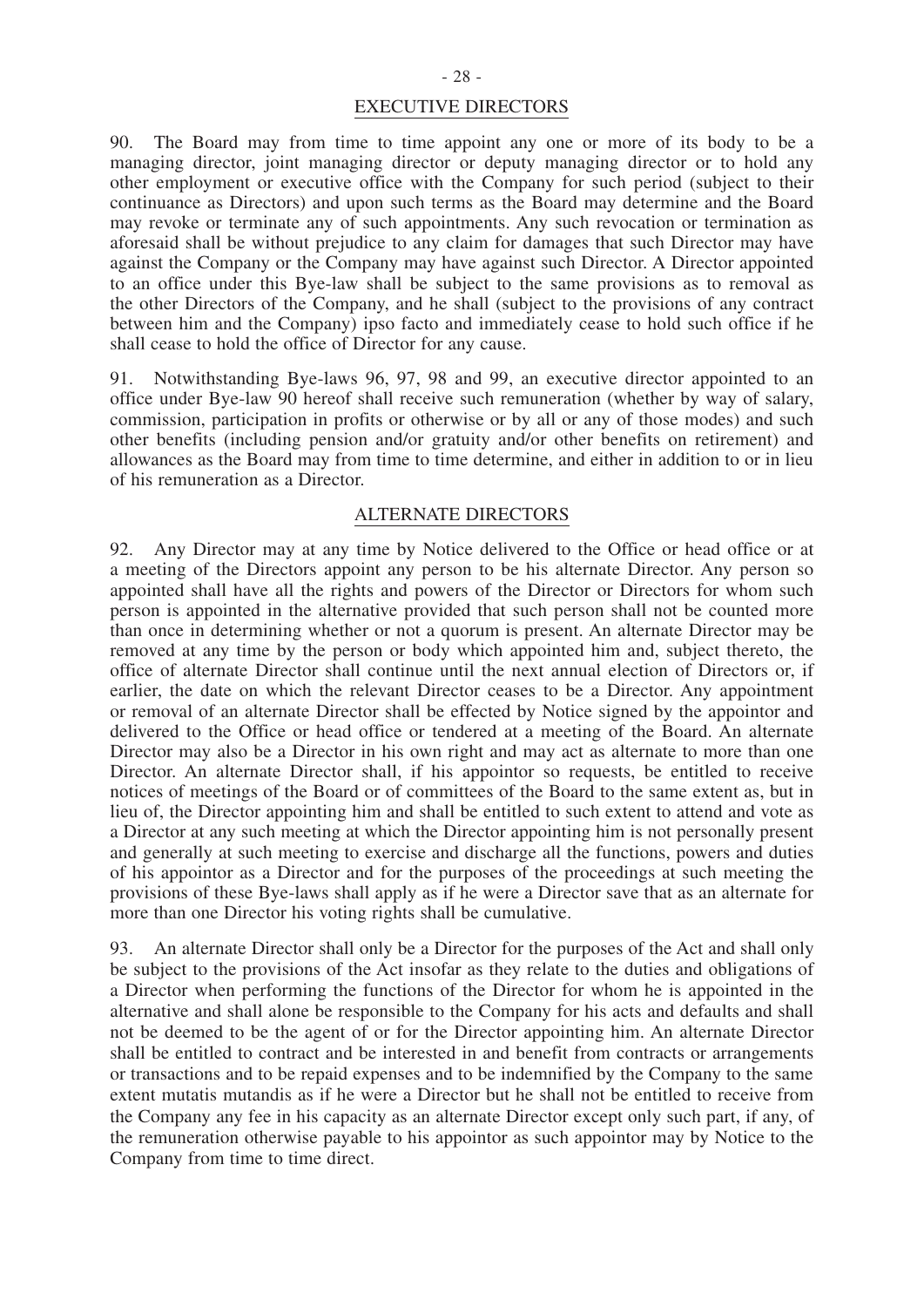94. Every person acting as an alternate Director shall have one vote for each Director for whom he acts as alternate (in addition to his own vote if he is also a Director). If his appointor is for the time being absent from Hong Kong or otherwise not available or unable to act, the signature of an alternate Director to any resolution in writing of the Board or a committee of the Board of which his appointor is a member shall, unless the notice of his appointment provides to the contrary, be as effective as the signature of his appointor.

95. An alternate Director shall ipso facto cease to be an alternate Director if his appointor ceases for any reason to be a Director, however, such alternate Director or any other person may be re-appointed by the Directors to serve as an alternate Director PROVIDED always that, if at any meeting any Director retires but is re-elected at the same meeting, any appointment of such alternate Director pursuant to these Bye-laws which was in force immediately before his retirement shall remain in force as though he had not retired.

## DIRECTORS' FEES AND EXPENSES

96. The ordinary remuneration of the Directors shall from time to time be determined by the Company in general meeting and shall (unless otherwise directed by the resolution by which it is voted) be divided amongst the Board in such proportions and in such manner as the Board may agree or, failing agreement, equally, except that any Director who shall hold office for part only of the period in respect of which such remuneration is payable shall be entitled only to rank in such division for a proportion of remuneration related to the period during which he has held office. Such remuneration shall be deemed to accrue from day to day.

97. Each Director shall be entitled to be repaid or prepaid all travelling, hotel and incidental expenses reasonably incurred or expected to be incurred by him in attending meetings of the Board or committees of the Board or general meetings or separate meetings of any class of shares or of debentures of the Company or otherwise in connection with the discharge of his duties as a Director.

98. Any Director who, by request, goes or resides abroad for any purpose of the Company or who performs services which in the opinion of the Board go beyond the ordinary duties of a Director may be paid such extra remuneration (whether by way of salary, commission, participation in profits or otherwise) as the Board may determine and such extra remuneration shall be in addition to or in substitution for any ordinary remuneration provided for by or pursuant to any other Bye-law.

99. The Board shall obtain the approval of the Company in general meeting before making any payment to any Director or past Director of the Company by way of compensation for loss of office, or as consideration for or in connection with his retirement from office (not being payment to which the Director is contractually entitled).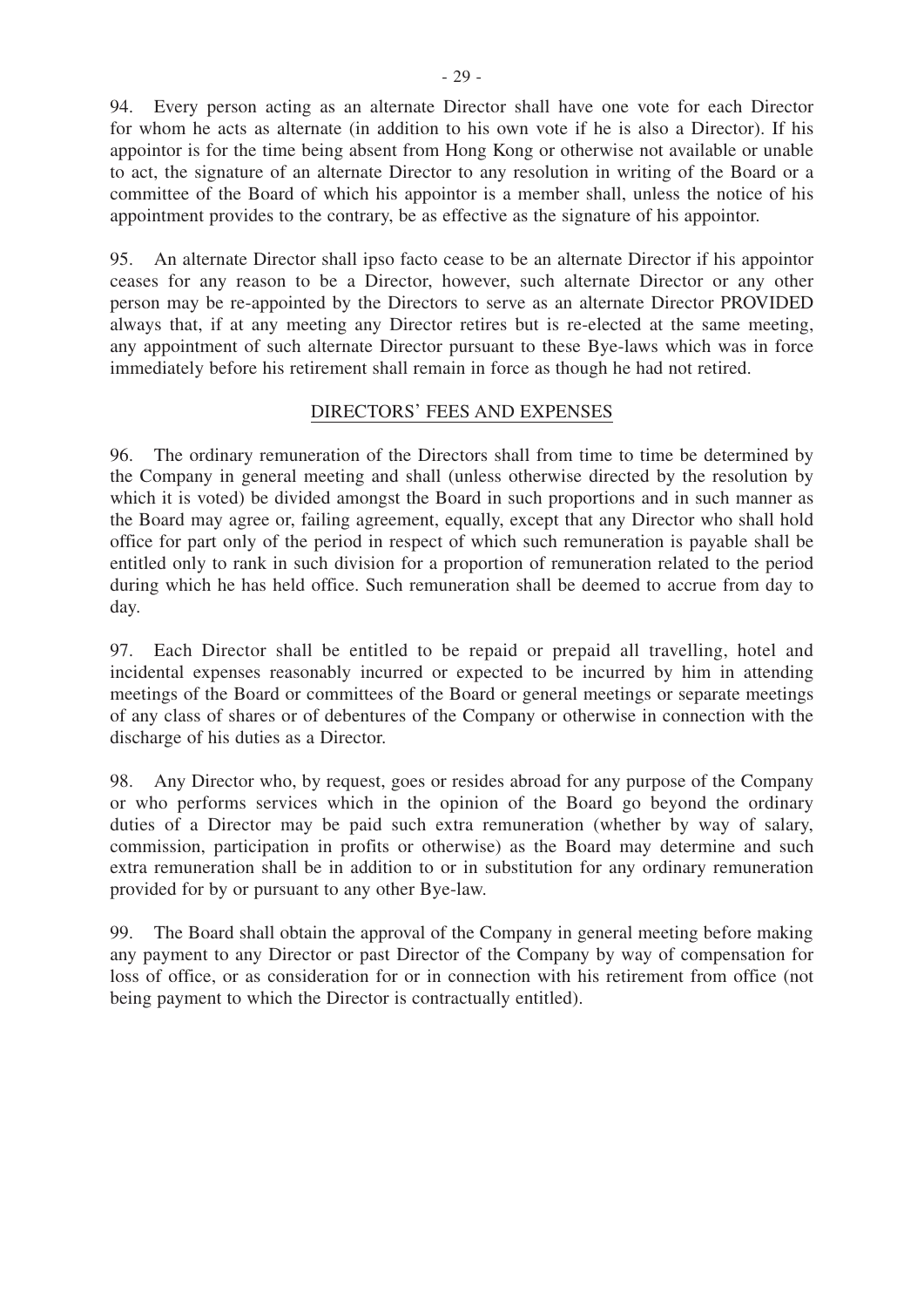## - 30 -

#### DIRECTORS' INTERESTS

#### 100. A Director may:

- (a) hold any other office or place of profit with the Company (except that of Auditor) in conjunction with his office of Director for such period and, subject to the relevant provisions of the Act, upon such terms as the Board may determine. Any remuneration (whether by way of salary, commission, participation in profits or otherwise) paid to any Director in respect of any such other office or place of profit shall be in addition to any remuneration provided for by or pursuant to any other Bye-law;
- (b) act by himself or his firm in a professional capacity for the Company (otherwise than as Auditor) and he or his firm may be remunerated for professional services as if he were not a Director;
- (c) continue to be or become a director, managing director, joint managing director, deputy managing director, executive director, manager or other officer or member of any other company promoted by the Company or in which the Company may be interested as a vendor, shareholder or otherwise and (unless otherwise agreed) no such Director shall be accountable for any remuneration, profits or other benefits received by him as a director, managing director, joint managing director, deputy managing director, executive director, manager or other officer or member of or from his interests in any such other company. Subject as otherwise provided by these Bye-laws the Directors may exercise or cause to be exercised the voting powers conferred by the shares in any other company held or owned by the Company, or exercisable by them as directors of such other company in such manner in all respects as they think fit (including the exercise thereof in favour of any resolution appointing themselves or any of them directors, managing directors, joint managing directors, deputy managing directors, executive directors, managers or other officers of such company) or voting or providing for the payment of remuneration to the director, managing director, joint managing director, deputy managing director, executive director, manager or other officers of such other company and any Director may vote in favour of the exercise of such voting rights in manner aforesaid notwithstanding that he may be, or about to be, appointed a director, managing director, joint managing director, deputy managing director, executive director, manager or other officer of such a company, and that as such he is or may become interested in the exercise of such voting rights in manner aforesaid.

101. Subject to the Act and to these Bye-laws, no Director or proposed or intending Director shall be disqualified by his office from contracting with the Company, either with regard to his tenure of any office or place of profit or as vendor, purchaser or in any other manner whatever, nor shall any such contract or any other contract or arrangement in which any Director is in any way interested be liable to be avoided, nor shall any Director so contracting or being so interested be liable to account to the Company or the Members for any remuneration, profit or other benefits realised by any such contract or arrangement by reason of such Director holding that office or of the fiduciary relationship thereby established provided that such Director shall disclose the nature of his interest in any contract or arrangement in which he is interested in accordance with Bye-law 102 herein.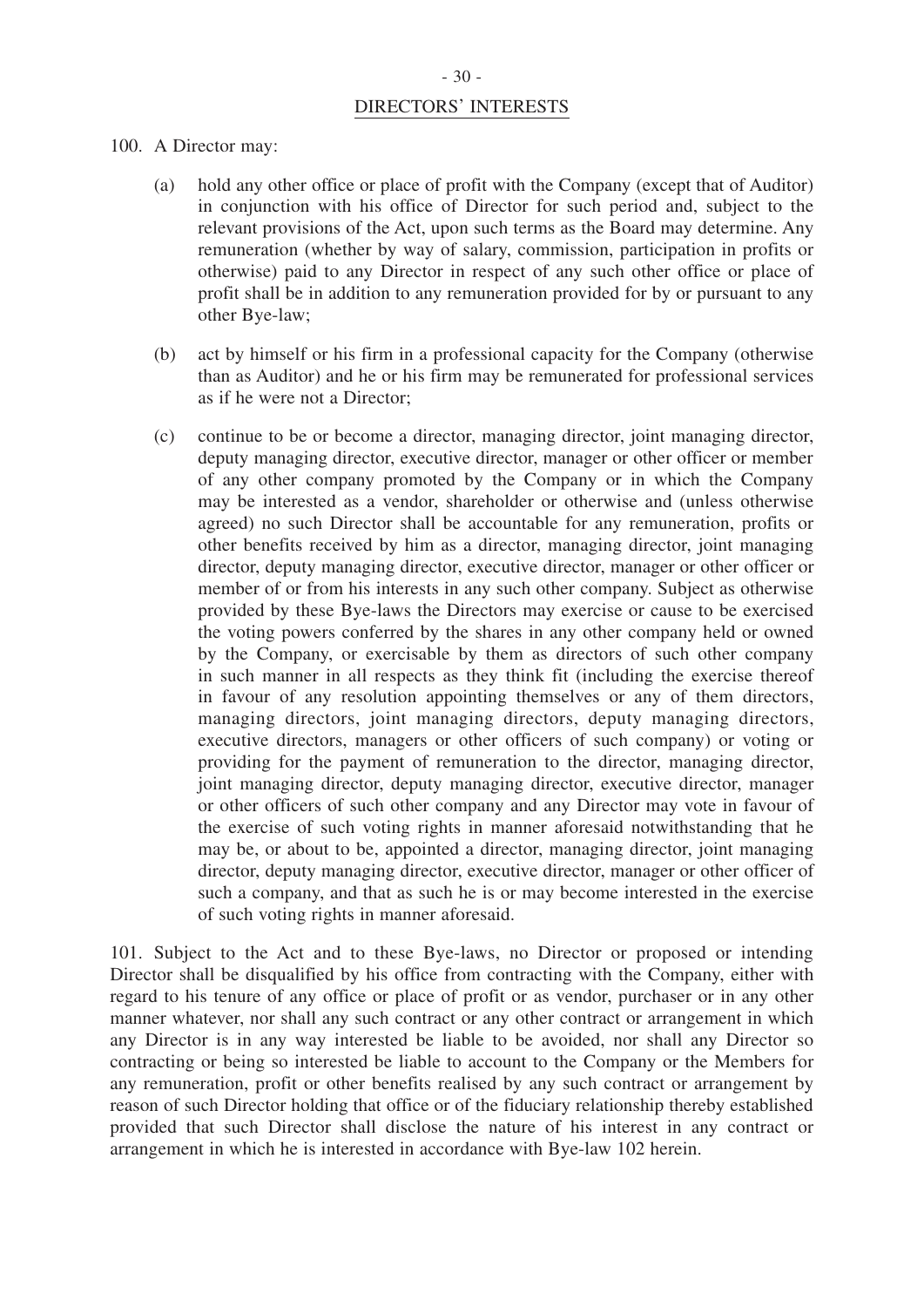102. A Director who to his knowledge is in any way, whether directly or indirectly, interested in a contract or arrangement or proposed contract or arrangement with the Company shall declare the nature of his interest at the meeting of the Board at which the question of entering into the contract or arrangement is first considered, if he knows his interest then exists, or in any other case at the first meeting of the Board after he knows that he is or has become so interested. For the purposes of this Bye-law, a general Notice to the Board by a Director to the effect that:

- (a) he is a member or officer of a specified company or firm and is to be regarded as interested in any contract or arrangement which may after the date of the Notice be made with that company or firm; or
- (b) he is to be regarded as interested in any contract or arrangement which may after the date of the Notice be made with a specified person who is connected with him;

shall be deemed to be a sufficient declaration of interest under this Bye-law in relation to any such contract or arrangement, provided that no such Notice shall be effective unless either it is given at a meeting of the Board or the Director takes reasonable steps to secure that it is brought up and read at the next Board meeting after it is given.

103. (1) A Director shall not vote (nor be counted in the quorum) on any resolution of the Board approving any contract or arrangement or any other proposal in which he or any of his close associates is materially interested, but this prohibition shall not apply to any of the following matters namely:

- (i) the giving of any security or indemnity either:–
	- (a) to the Director or his close associate(s) in respect of money lent or obligations incurred or undertaken by him or any of them at the request of or for the benefit of the Company or any of its subsidiaries; or
	- (b) to a third party in respect of a debt or obligation of the Company or any of its subsidiaries for which the Director or his close associate(s) has himself/ themselves assumed responsibility in whole or in part and whether alone or jointly under a guarantee or indemnity or by the giving of security;
- (ii) any proposal concerning an offer of shares or debentures or other securities of or by the Company or any other company which the Company may promote or be interested in for subscription or purchase, where the Director or his close associate(s) is/are or is/are to be interested as a participant in the underwriting or sub-underwriting of the offer;
- (iii) any proposal or arrangement concerning the benefit of employees of the Company or its subsidiaries including:
	- (a) the adoption, modification or operation of any employees' share scheme or any share incentive or share option scheme under which the Director or his close associate(s) may benefit; or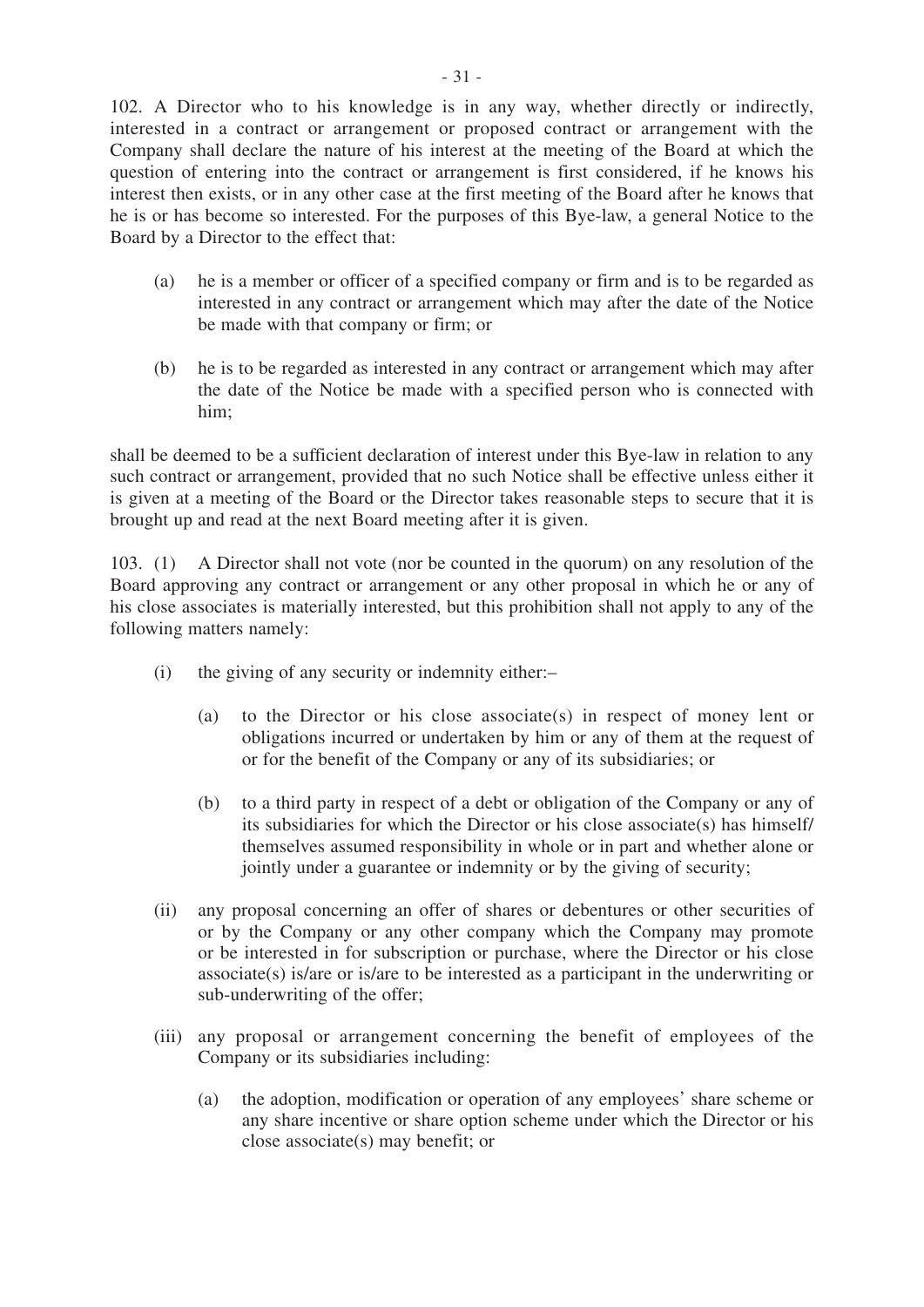- (b) the adoption modification or operation of a pension fund or retirement, death or disability benefits scheme which relates to the Director, his close associate(s) and employee(s) of the Company or any of its subsidiaries and does not provide in respect of any Director, or his close associate(s), as such any privilege or advantage not generally accorded to the class of persons to which such scheme or fund relates.
- (iv) any contract or arrangement in which the Director or his close associate(s) is/are interested in the same manner as other holders of shares or debentures or other securities of the Company by virtue only of his/their interest in shares or debentures or other securities of the Company.

 (2) If any question shall arise at any meeting of the Board as to the materiality of the interest of a Director (other than the chairman of the meeting) or as to the entitlement of any Director (other than such chairman) to vote and such question is not resolved by his voluntarily agreeing to abstain from voting, such question shall be referred to the chairman of the meeting and his ruling in relation to such other Director shall be final and conclusive except in a case where the nature or extent of the interest of the Director concerned as known to such Director has not been fairly disclosed to the Board. If any question as aforesaid shall arise in respect of the chairman of the meeting such question shall be decided by a resolution of the Board (for which purpose such chairman shall not vote thereon) and such resolution shall be final and conclusive except in a case where the nature or extent of the interest of such chairman as known to such chairman has not been fairly disclosed to the Board.

#### GENERAL POWERS OF THE DIRECTORS

104. (1) The business of the Company shall be managed and conducted by the Board, which may pay all expenses incurred in forming and registering the Company and may exercise all powers of the Company (whether relating to the management of the business of the Company or otherwise) which are not by the Statutes or by these Bye-laws required to be exercised by the Company in general meeting, subject nevertheless to the provisions of the Statutes and of these Bye-laws and to such regulations being not inconsistent with such provisions, as may be prescribed by the Company in general meeting, but no regulations made by the Company in general meeting shall invalidate any prior act of the Board which would have been valid if such regulations had not been made. The general powers given by this Bye-law shall not be limited or restricted by any special authority or power given to the Board by any other Bye-law.

 (2) Any person contracting or dealing with the Company in the ordinary course of business shall be entitled to rely on any written or oral contract or agreement or deed, document or instrument entered into or executed as the case may be by any two of the Directors acting jointly on behalf of the Company and the same shall be deemed to be validly entered into or executed by the Company as the case may be and shall, subject to any rule of law, be binding on the Company.

 (3) Without prejudice to the general powers conferred by these Bye-laws it is hereby expressly declared that the Board shall have the following powers:

> (a) to give to any person the right or option of requiring at a future date that an allotment shall be made to him of any share at par or at such premium as may be agreed.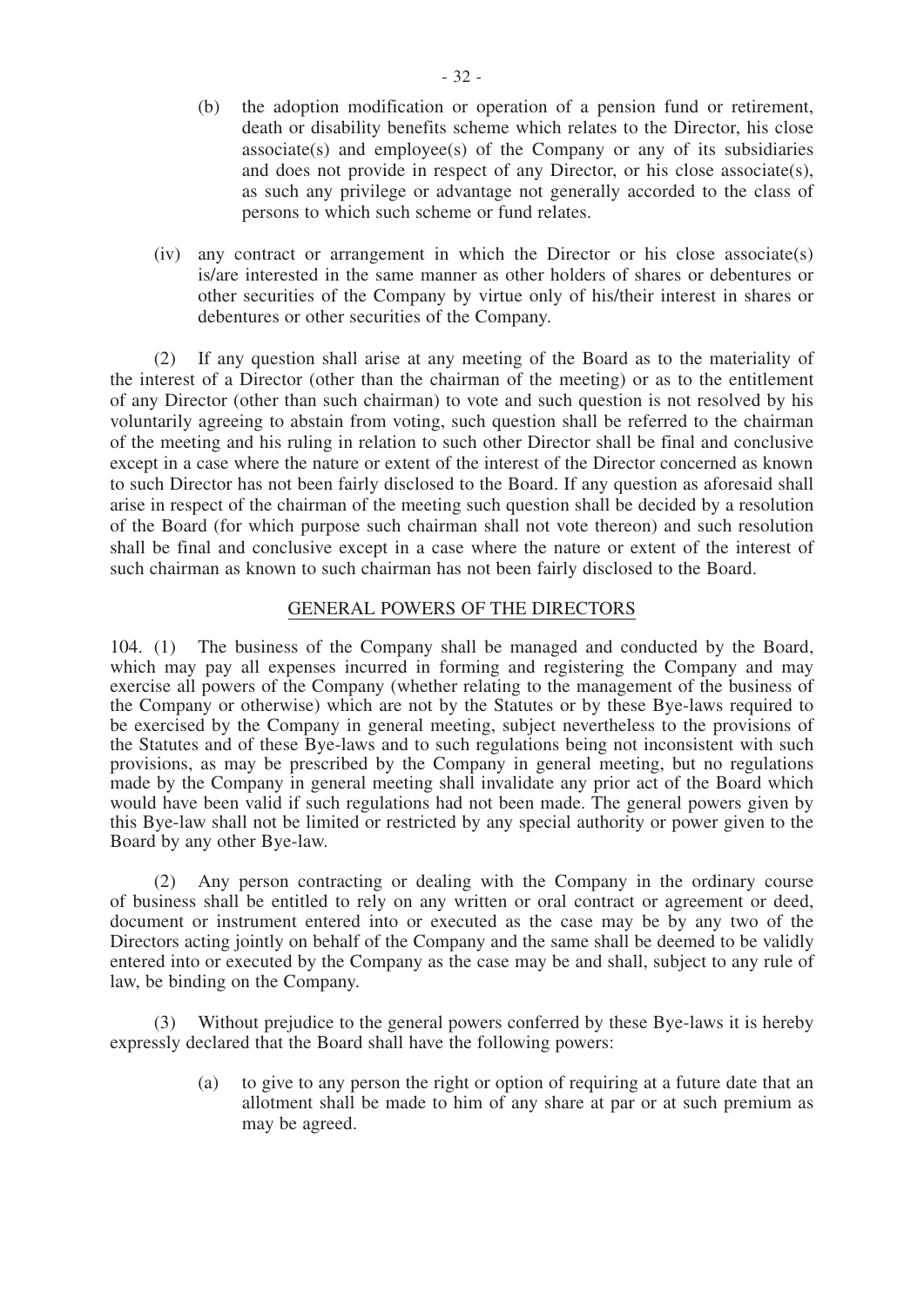- (b) to give to any Directors, officers or servants of the Company an interest in any particular business or transaction or participation in the profits thereof or in the general profits of the Company either in addition to or in substitution for a salary or other remuneration.
- (c) to resolve that the Company be discontinued in Bermuda and continued in a named country or jurisdiction outside Bermuda subject to the provisions of the Act.

105. The Board may establish any regional or local boards or agencies for managing any of the affairs of the Company in any place, and may appoint any persons to be members of such local boards, or any managers or agents, and may fix their remuneration (either by way of salary or by commission or by conferring the right to participation in the profits of the Company or by a combination of two or more of these modes) and pay the working expenses of any staff employed by them upon the business of the Company. The Board may delegate to any regional or local board, manager or agent any of the powers, authorities and discretions vested in or exercisable by the Board (other than its powers to make calls and forfeit shares), with power to sub-delegate, and may authorise the members of any of them to fill any vacancies therein and to act notwithstanding vacancies. Any such appointment or delegation may be made upon such terms and subject to such conditions as the Board may think fit, and the Board may remove any person appointed as aforesaid, and may revoke or vary such delegation, but no person dealing in good faith and without notice of any such revocation or variation shall be affected thereby.

106. The Board may by power of attorney appoint under the Seal any company, firm or person or any fluctuating body of persons, whether nominated directly or indirectly by the Board, to be the attorney or attorneys of the Company for such purposes and with such powers, authorities and discretions (not exceeding those vested in or exercisable by the Board under these Bye-laws) and for such period and subject to such conditions as it may think fit, and any such power of attorney may contain such provisions for the protection and convenience of persons dealing with any such attorney as the Board may think fit, and may also authorise any such attorney to sub-delegate all or any of the powers, authorities and discretions vested in him. Such attorney or attorneys may, if so authorised under the Seal of the Company, execute any deed or instrument under their personal seal with the same effect as the affixation of the Seal.

107. The Board may entrust to and confer upon a managing director, joint managing director, deputy managing director, an executive director or any Director any of the powers exercisable by it upon such terms and conditions and with such restrictions as it thinks fit, and either collaterally with, or to the exclusion of, its own powers, and may from time to time revoke or vary all or any of such powers but no person dealing in good faith and without notice of such revocation or variation shall be affected thereby.

108. All cheques, promissory notes, drafts, bills of exchange and other instruments, whether negotiable or transferable or not, and all receipts for moneys paid to the Company shall be signed, drawn, accepted, endorsed or otherwise executed, as the case may be, in such manner as the Board shall from time to time by resolution determine. The Company's banking accounts shall be kept with such banker or bankers as the Board shall from time to time determine.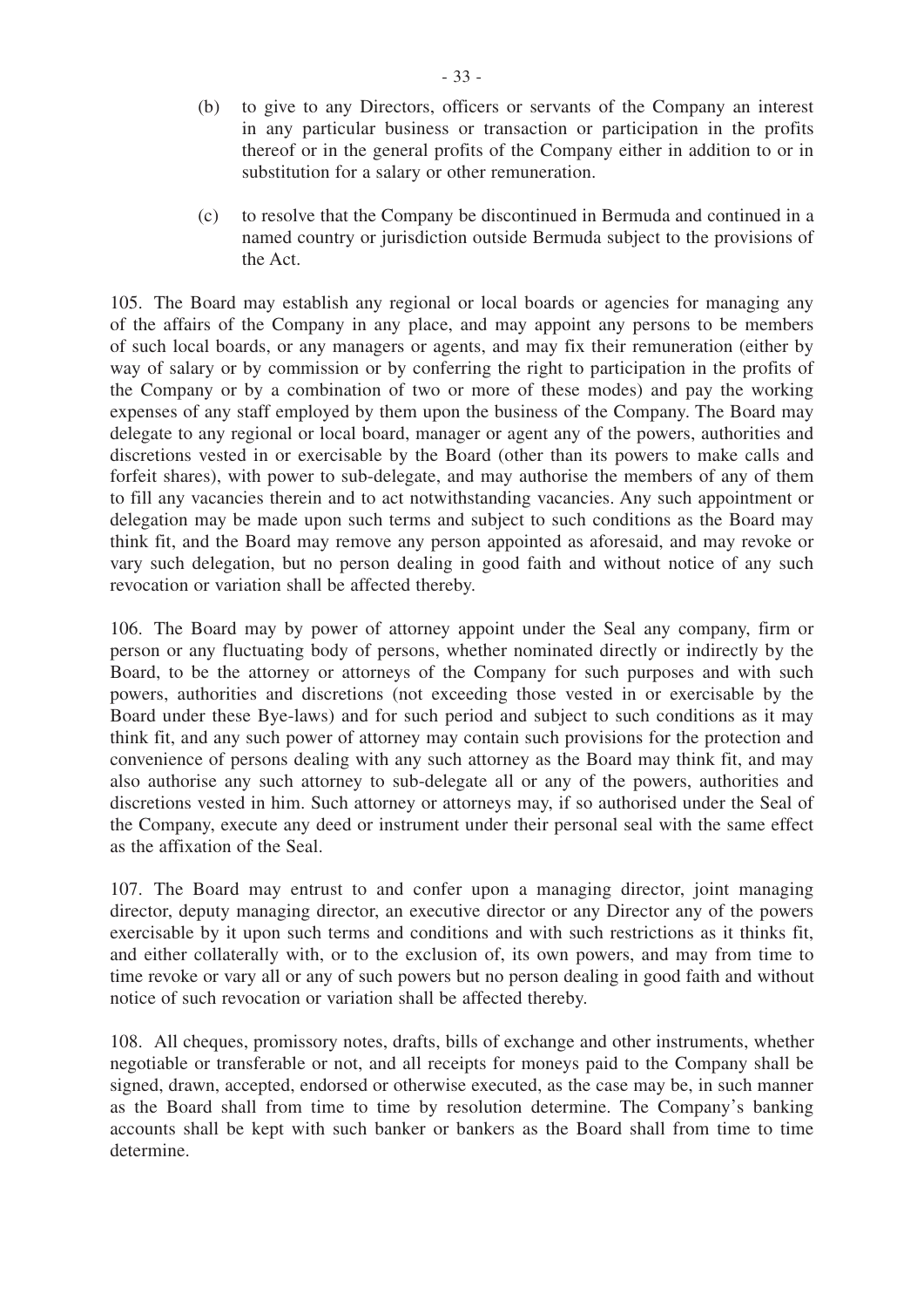109. (1) The Board may establish or concur or join with other companies (being subsidiary companies of the Company or companies with which it is associated in business) in establishing and making contributions out of the Company's moneys to any schemes or funds for providing pensions, sickness or compassionate allowances, life assurance or other benefits for employees (which expression as used in this and the following paragraph shall include any Director or ex-Director who may hold or have held any executive office or any office of profit under the Company or any of its subsidiary companies) and ex-employees of the Company and their dependants or any class or classes of such person.

 (2) The Board may pay, enter into agreements to pay or make grants of revocable or irrevocable, and either subject or not subject to any terms or conditions, pensions or other benefits to employees and ex-employees and their dependants, or to any of such persons, including pensions or benefits additional to those, if any, to which such employees or ex-employees or their dependants are or may become entitled under any such scheme or fund as mentioned in the last preceding paragraph. Any such pension or benefit may, as the Board considers desirable, be granted to an employee either before and in anticipation of or upon or at any time after his actual retirement.

#### BORROWING POWERS

110. The Board may exercise all the powers of the Company to raise or borrow money and to mortgage or charge all or any part of the undertaking, property and assets (present and future) and uncalled capital of the Company and, subject to the Act, to issue debentures, bonds and other securities, whether outright or as collateral security for any debt, liability or obligation of the Company or of any third party.

111. Debentures, bonds and other securities may be made assignable free from any equities between the Company and the person to whom the same may be issued.

112. Any debentures, bonds or other securities may be issued at a discount (other than shares), premium or otherwise and with any special privileges as to redemption, surrender, drawings, allotment of shares, attending and voting at general meetings of the Company, appointment of Directors and otherwise.

113. (1) Where any uncalled capital of the Company is charged, all persons taking any subsequent charge thereon shall take the same subject to such prior charge, and shall not be entitled, by notice to the Members or otherwise, to obtain priority over such prior charge.

 (2) The Board shall cause a proper register to be kept, in accordance with the provisions of the Act, of all charges specifically affecting the property of the Company and of any series of debentures issued by the Company and shall duly comply with the requirements of the Act in regard to the registration of charges and debentures therein specified and otherwise.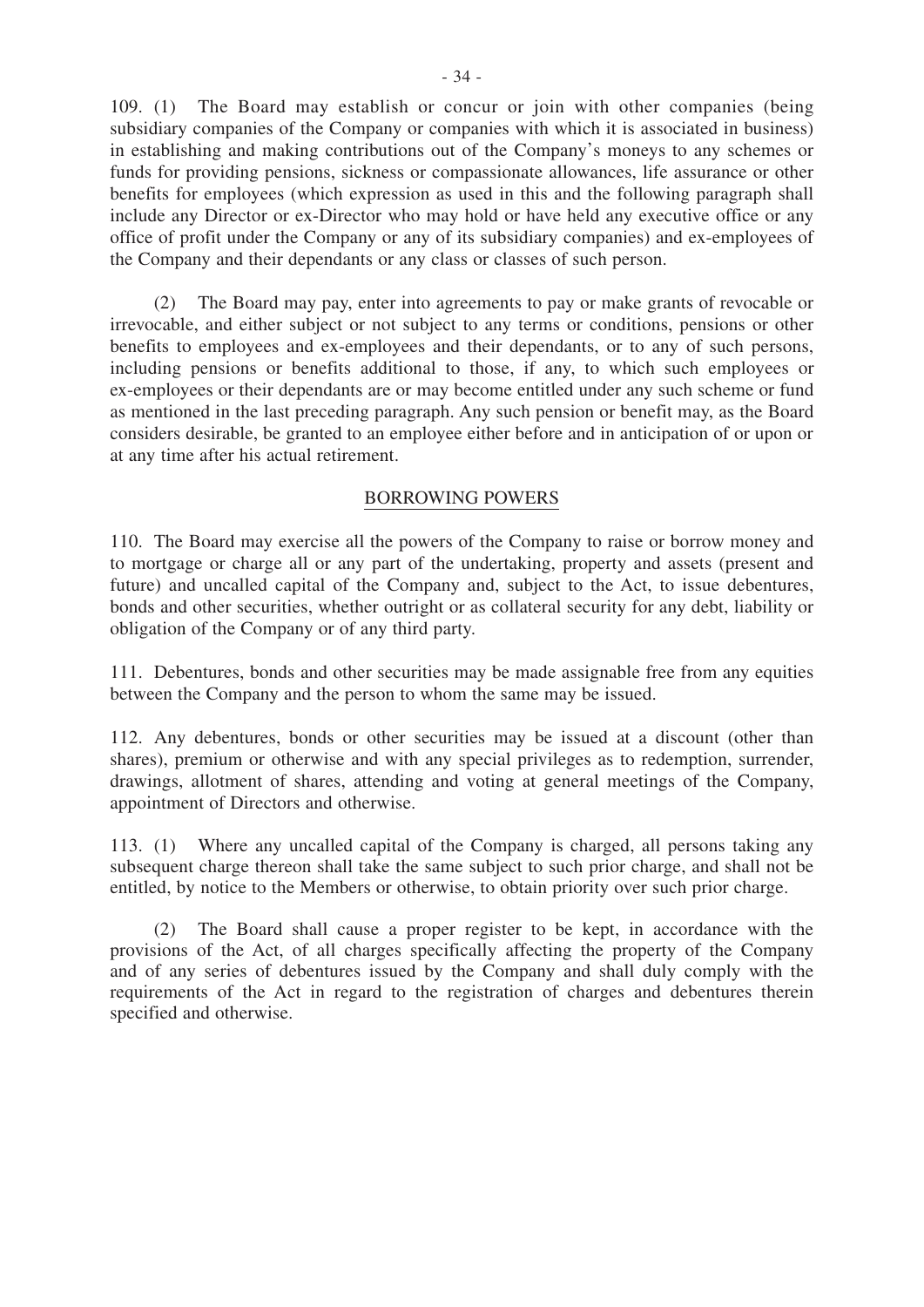## PROCEEDINGS OF THE DIRECTORS

114. The Board may meet for the despatch of business, adjourn and otherwise regulate its meetings as it considers appropriate. Questions arising at any meeting shall be determined by a majority of votes. In the case of any equality of votes the chairman of the meeting shall have an additional or casting vote.

115. A meeting of the Board may be convened by the Secretary on request of a Director or by any Director. The Secretary shall convene a meeting of the Board whenever he shall be required so to do by any Director. Notice of a meeting of the Board shall be deemed to be duly given to a Director if it is given to such Director in writing or verbally (including in person or by telephone) or by electronic means to an electronic address from time to time notified to the Company by such Director or (if the recipient consents to it being made available on a website) by making it available on a website or in such other manner as the Board may from time to time determine.

116. (1) The quorum necessary for the transaction of the business of the Board may be fixed by the Board and, unless so fixed at any other number, shall be two (2). An alternate Director shall be counted in a quorum in the case of the absence of a Director for whom he is the alternate provided that he shall not be counted more than once for the purpose of determining whether or not a quorum is present.

 (2) Directors may participate in any meeting of the Board by means of a conference telephone, electronic or other communications equipment through which all persons participating in the meeting can communicate with each other simultaneously and instantaneously and, for the purpose of counting a quorum, such participation shall constitute presence at a meeting as if those participating were present in person.

 (3) Any Director who ceases to be a Director at a Board meeting may continue to be present and to act as a Director and be counted in the quorum until the termination of such Board meeting if no other Director objects and if otherwise a quorum of Directors would not be present.

117. The continuing Directors or a sole continuing Director may act notwithstanding any vacancy in the Board but, if and so long as the number of Directors is reduced below the minimum number fixed by or in accordance with these Bye-laws, the continuing Directors or Director, notwithstanding that the number of Directors is below the number fixed by or in accordance with these Bye-laws as the quorum or that there is only one continuing Director, may act for the purpose of filling vacancies in the Board or of summoning general meetings of the Company but not for any other purpose.

118. The Board may elect a chairman and one or more deputy chairman of its meetings and determine the period for which they are respectively to hold such office. If no chairman or deputy chairman is elected, or if at any meeting neither the chairman nor any deputy chairman is present within five (5) minutes after the time appointed for holding the same, the Directors present may choose one of their number to be chairman of the meeting.

119. A meeting of the Board at which a quorum is present shall be competent to exercise all the powers, authorities and discretions for the time being vested in or exercisable by the Board.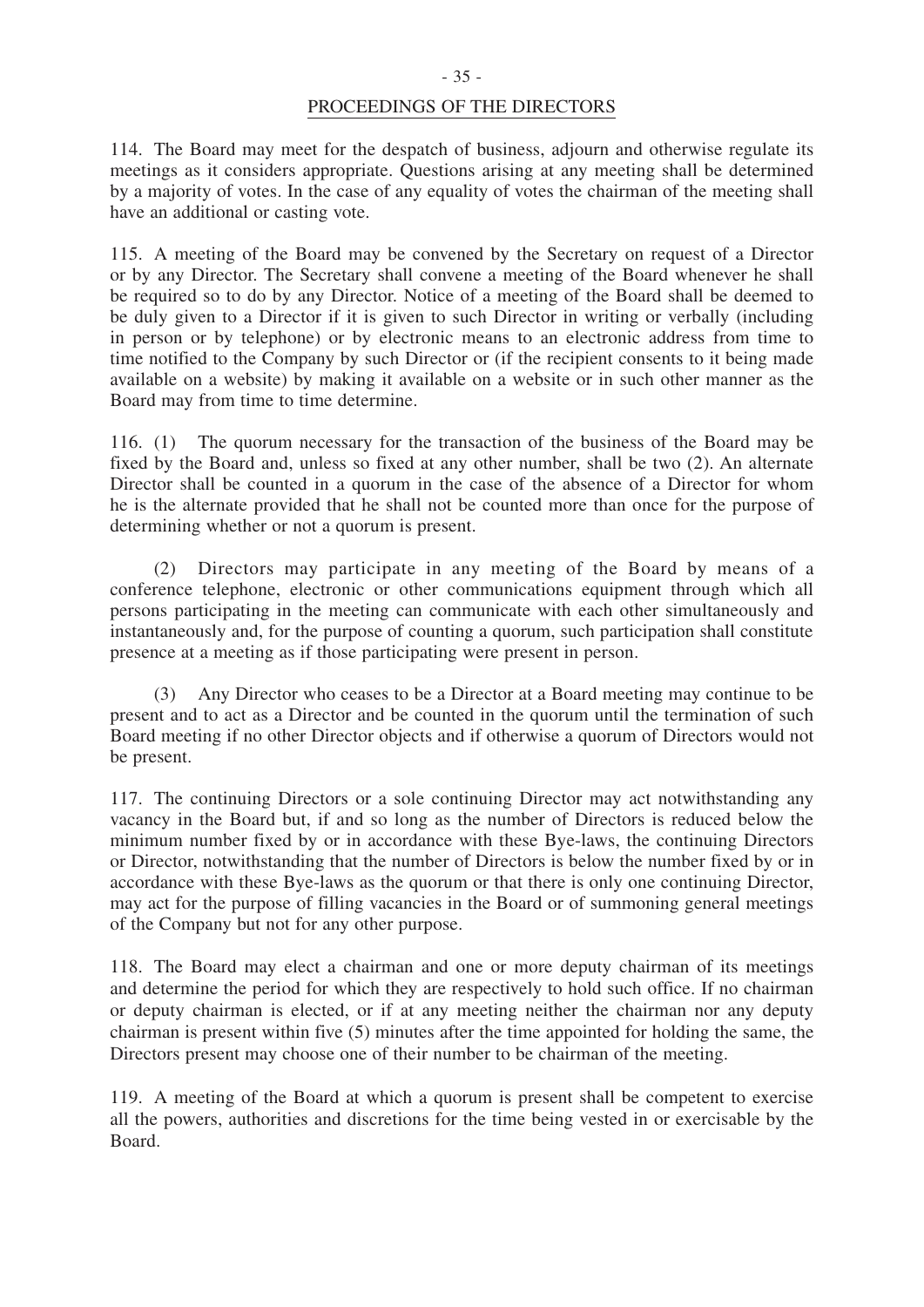120. (1) The Board may delegate any of its powers, authorities and discretions to committees, consisting of such Director or Directors and other persons as it thinks fit, and they may, from time to time, revoke such delegation or revoke the appointment of and discharge any such committees either wholly or in part, and either as to persons or purposes. Any committee so formed shall, in the exercise of the powers, authorities and discretions so delegated, conform to any regulations which may be imposed on it by the Board.

 (2) All acts done by any such committee in conformity with such regulations, and in fulfilment of the purposes for which it was appointed, but not otherwise, shall have like force and effect as if done by the Board, and the Board shall have power, with the consent of the Company in general meeting, to remunerate the members of any such committee, and charge such remuneration to the current expenses of the Company.

121. The meetings and proceedings of any committee consisting of two or more members shall be governed by the provisions contained in these Bye-laws for regulating the meetings and proceedings of the Board so far as the same are applicable and are not superseded by any regulations imposed by the Board under the last preceding Bye-laws.

122. A resolution in writing signed by all the Directors except such as are temporarily unable to act through ill-health or disability, and all the alternate Directors, if appropriate, whose appointors are temporarily unable to act as aforesaid shall be as valid and effectual as if a resolution had been passed at a meeting of the Board duly convened and held provided that such number is sufficient to constitute a quorum and that a copy of such resolution has been given or the contents thereof communicated to all the Directors for the time being entitled to receive notices of Board meetings in the same manner as notices of meetings are required to be given by these Bye-laws and further provided that no Director is aware of or has received any objection to the resolution from any Director. A notification of consent to such resolution given by a Director in writing to the Board by any means (including by means of electronic communication) shall be deemed to be his/her signature to such resolution in writing for the purpose of this Bye-law. Such resolution may be contained in one document or in several documents in like form each signed by one or more of the Directors or alternate Directors and for this purpose a facsimile signature of a Director or an alternate Director shall be treated as valid. Notwithstanding the foregoing, a resolution in writing shall not be passed in lieu of a meeting of the Board for the purposes of considering any matter or business in which a substantial shareholder of the Company or a Director has a conflict of interest and the Board has determined that such conflict of interest to be material.

123. All acts bona fide done by the Board or by any committee or by any person acting as a Director or members of a committee, shall, notwithstanding that it is afterwards discovered that there was some defect in the appointment of any member of the Board or such committee or person acting as aforesaid or that they or any of them were disqualified or had vacated office, be as valid as if every such person had been duly appointed and was qualified and had continued to be a Director or member of such committee.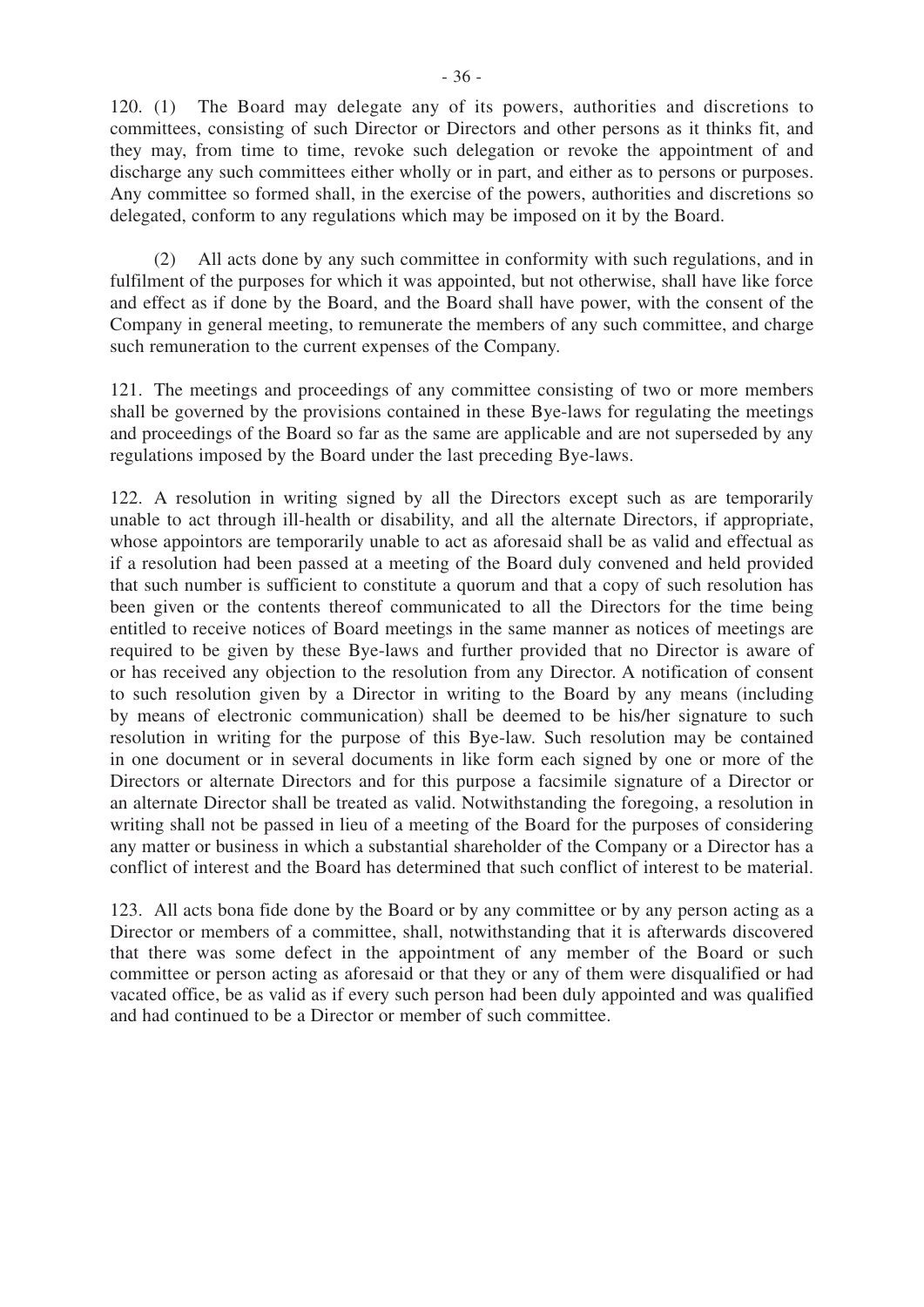## - 37 -

#### MANAGERS

124. The Board may from time to time appoint a general manager, a manager or managers of the Company and may fix his or their remuneration either by way of salary or commission or by conferring the right to participation in the profits of the Company or by a combination of two or more of these modes and pay the working expenses of any of the staff of the general manager, manager or managers who may be employed by him or them upon the business of the Company.

125. The appointment of such general manager, manager or managers may be for such period as the Board may decide, and the Board may confer upon him or them all or any of the powers of the Board as it may think fit.

126. The Board may enter into such agreement or agreements with any such general manager, manager or managers upon such terms and conditions in all respects as the Board may in their absolute discretion think fit, including a power for such general manager, manager or managers to appoint an assistant manager or managers or other employees whatsoever under them for the purpose of carrying on the business of the Company.

#### **OFFICERS**

127. (1) The officers of the Company shall consist of the Directors and Secretary and such additional officers (who may or may not be Directors) as the Board may from time to time determine, all of whom shall be deemed to be officers for the purposes of the Act and these Bye-laws, subject to Bye-law 132(4).

(2) Intentionally deleted.

 (3) The officers shall receive such remuneration as the Directors may from time to time determine.

 (4) Where the Company appoints and maintains a resident representative ordinarily resident in Bermuda in accordance with the Act, the resident representative shall comply with the provisions of the Act.

(5) The Company shall provide the resident representative with such documents and information as the resident representative may require in order to be able to comply with the provisions of the Act.

(6) The resident representative shall be entitled to have notice of, attend and be heard at all meetings of the Directors or of any committee of such Directors or general meetings of the Company.

128. (1) The Secretary and additional officers, if any, shall be appointed by the Board and shall hold office on such terms and for such period as the Board may determine. If thought fit, two (2) or more persons may be appointed as joint Secretaries. The Board may also appoint from time to time on such terms as it thinks fit one or more assistant or deputy Secretaries.

 (2) The Secretary shall attend all meetings of the Members and shall keep correct minutes of such meetings and enter the same in the proper books provided for the purpose. He shall perform such other duties as are prescribed by the Act or these Bye-laws or as may be prescribed by the Board.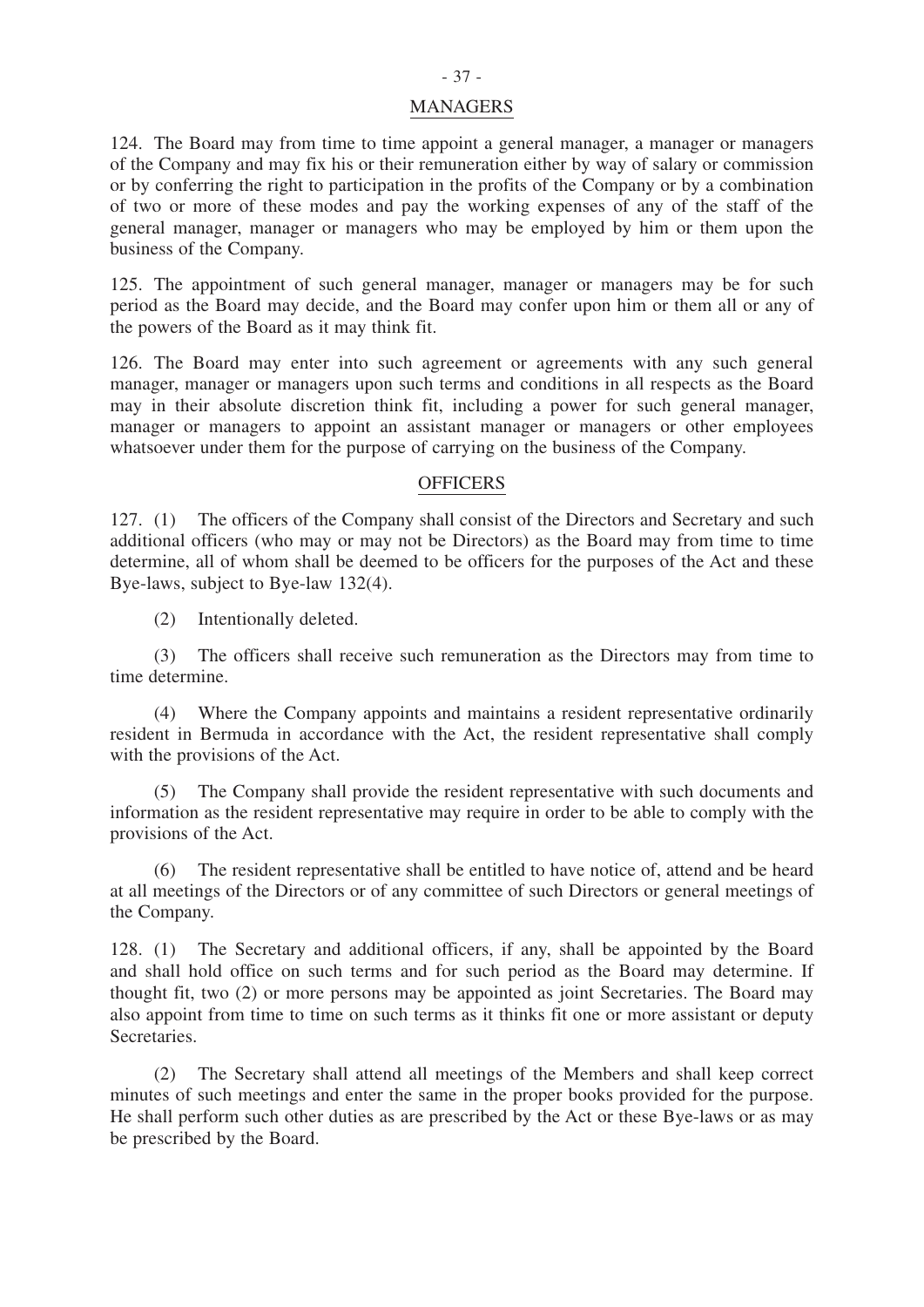129. Intentionally deleted.

130. The officers of the Company shall have such powers and perform such duties in the management, business and affairs of the Company as may be delegated to them by the Directors from time to time.

131. A provision of the Act or of these Bye-laws requiring or authorising a thing to be done by or to a Director and the Secretary shall not be satisfied by its being done by or to the same person acting both as Director and as or in place of the Secretary.

## REGISTER OF DIRECTORS AND OFFICERS

132. (1) The Board shall cause to be kept in one or more books at the Office a Register of Directors and Officers and shall enter therein the following particulars with respect to each Director and Officer, that is to say:

- (a) in the case of an individual, his or her present first name, surname and address; and
- (b) in the case of a company, its name and registered office.
- (2) The Board shall within a period of fourteen (14) days from the occurrence of:
- (a) any change among the Directors and Officers; or
- (b) any change in the particulars contained in the Register of Directors and Officers,

cause to be entered on the Register of Directors and Officers the particulars of such change.

 (3) The Register of Directors and Officers shall be open to inspection by members of the public without charge at the Office between 10:00 a.m. and 12:00 noon during business hours.

 (4) In this Bye-law "Officer" has the meaning ascribed to it in Section 92A(7) of the Act.

## MINUTES

133. (1) The Board shall cause Minutes to be duly entered in books provided for the purpose:

- (a) of all elections and appointments of officers;
- (b) of the names of the Directors present at each meeting of the Directors and of any committee of the Directors;
- (c) of all resolutions and proceedings of each general meeting of the Members, meetings of the Board and meetings of committees of the Board.

 (2) Minutes prepared in accordance with the Act and these Bye-laws shall be kept by the Secretary at the Office.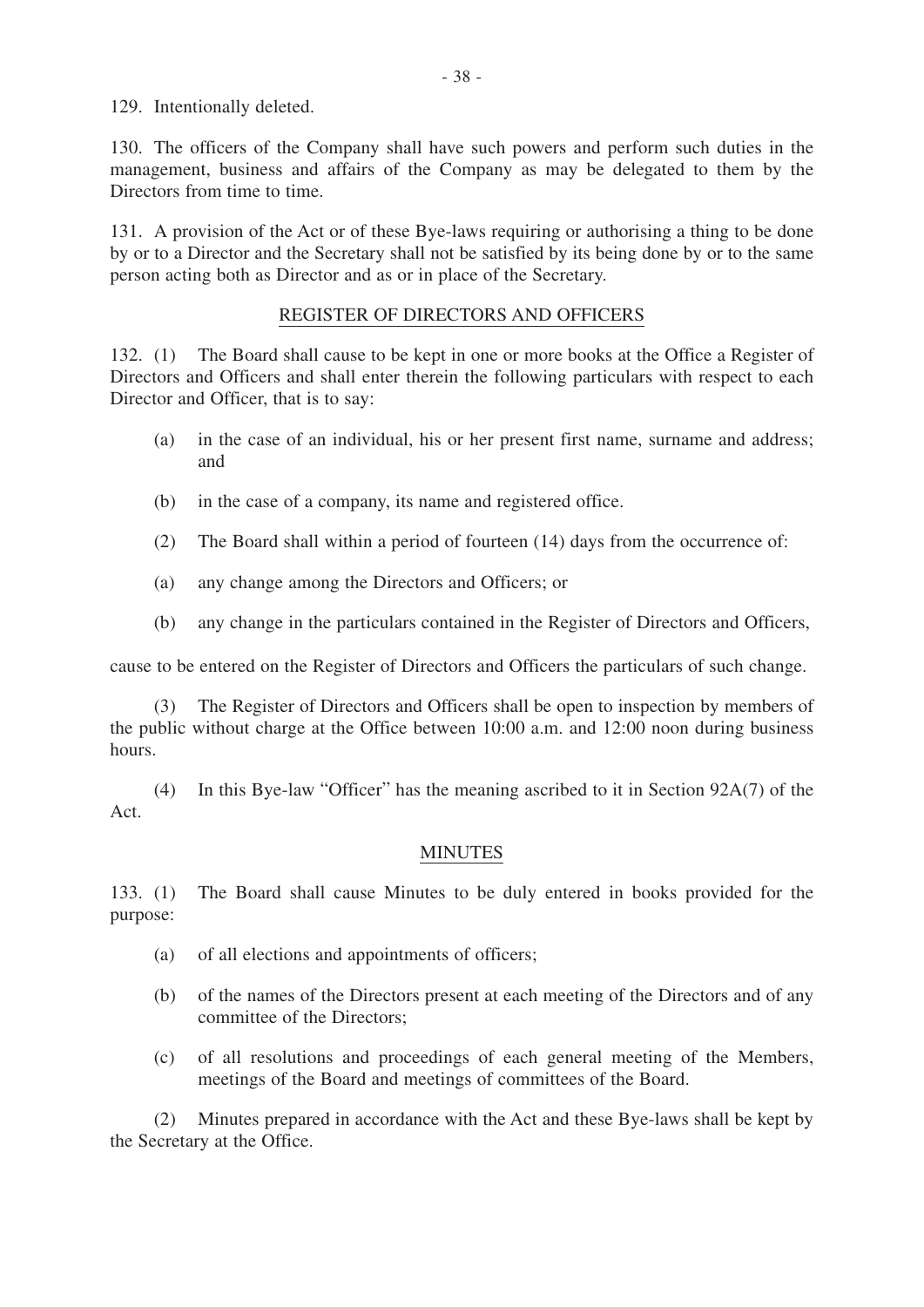#### SEAL

134. (1) The Company shall have one or more Seals, as the Board may determine. For the purpose of sealing documents creating or evidencing securities issued by the Company, the Company may have a securities seal which is a facsimile of the Seal with the addition of the words "Securities Seal" on its face or in such other form as the Board may approve. The Board shall provide for the custody of each Seal and no Seal shall be used without the authority of the Board or of a committee of the Board authorised by the Board in that behalf. Subject as otherwise provided in these Bye-laws, any instrument to which a Seal is affixed shall be signed autographically by one Director and the Secretary or by two Directors or by such other person (including a Director) or persons as the Board may appoint, either generally or in any particular case, save that as regards any certificates for shares or debentures or other securities of the Company the Board may by resolution determine that such signatures or either of them shall be dispensed with or affixed by some method or system of mechanical signature. Every instrument executed in the manner provided by this Bye-law shall be deemed to be sealed and executed with the authority of the Board previously given.

 (2) Where the Company has a Seal for use abroad, the Board may by writing under the Seal appoint any agent or committee abroad to be the duly authorised agent of the Company for the purpose of affixing and using such Seal and the Board may impose restrictions on the use thereof as may be thought fit. Wherever in these Bye-laws reference is made to the Seal, the reference shall, when and so far as may be applicable, be deemed to include any such other Seal as aforesaid.

#### AUTHENTICATION OF DOCUMENTS

135. Any Director or the Secretary or any person appointed by the Board for the purpose may authenticate any documents affecting the constitution of the Company and any resolution passed by the Company or the Board or any committee, and any books, records, documents and accounts relating to the business of the Company, and to certify copies thereof or extracts therefrom as true copies or extracts, and if any books, records, documents or accounts are elsewhere than at the Office or the head office the local manager or other officer of the Company having the custody thereof shall be deemed to be a person so appointed by the Board. A document purporting to be a copy of a resolution, or an extract from the minutes of a meeting, of the Company or of the Board or any committee which is so certified shall be conclusive evidence in favour of all persons dealing with the Company upon the faith thereof that such resolution has been duly passed or, as the case may be, that such minutes or extract is a true and accurate record of proceedings at a duly constituted meeting.

#### DESTRUCTION OF DOCUMENTS

136. (1) The Company shall be entitled to destroy the following documents at the following times:

- (a) any share certificate which has been cancelled at any time after the expiry of one (1) year from the date of such cancellation;
- (b) any dividend mandate or any variation or cancellation thereof or any notification of change of name or address at any time after the expiry of two (2) years from the date such mandate variation cancellation or notification was recorded by the Company;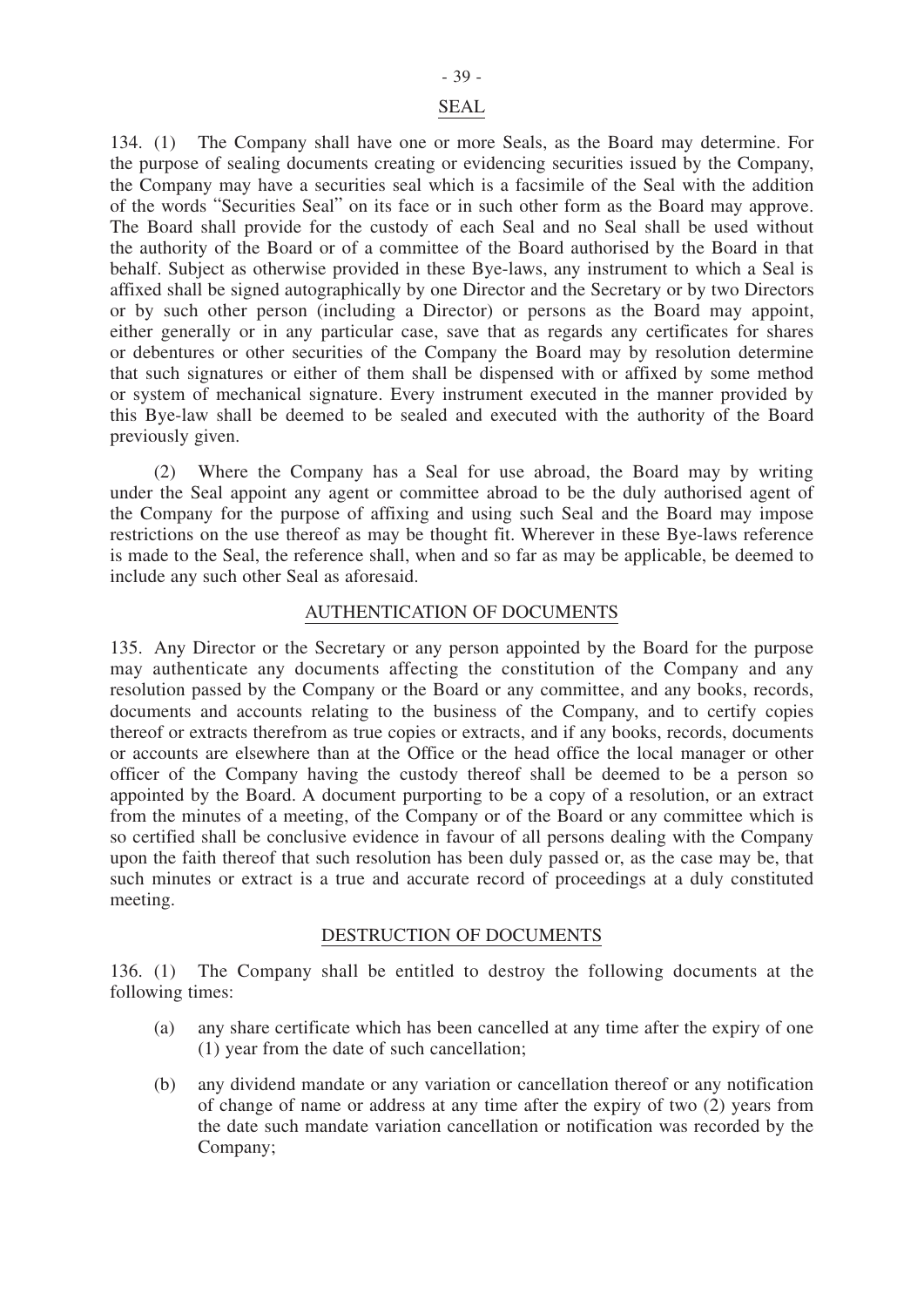- (c) any instrument of transfer of shares which has been registered at any time after the expiry of seven (7) years from the date of registration;
- (d) any allotment letters after the expiry of seven (7) years from the date of issue thereof; and
- (e) copies of powers of attorney, grants of probate and letters of administration at any time after the expiry of seven (7) years after the account to which the relevant power of attorney, grant of probate or letters of administration related has been closed;

and it shall conclusively be presumed in favour of the Company that every entry in the Register purporting to be made on the basis of any such documents so destroyed was duly and properly made and every share certificate so destroyed was a valid certificate duly and properly cancelled and that every instrument of transfer so destroyed was a valid and effective instrument duly and properly registered and that every other document destroyed hereunder was a valid and effective document in accordance with the recorded particulars thereof in the books or records of the Company. Provided always that: (1) the foregoing provisions of this Bye-law shall apply only to the destruction of a document in good faith and without express notice to the Company that the preservation of such document was relevant to a claim; (2) nothing contained in this Bye-law shall be construed as imposing upon the Company any liability in respect of the destruction of any such document earlier than as aforesaid or in any case where the conditions of proviso (1) above are not fulfilled; and (3) references in this Bye-law to the destruction of any document include references to its disposal in any manner.

 (2) Notwithstanding any provision contained in these Bye-laws, the Directors may, if permitted by applicable law, authorise the destruction of documents set out in subparagraphs (a) to (e) of paragraph (1) of this Bye-law and any other documents in relation to share registration which have been microfilmed or electronically stored by the Company or by the share registrar on its behalf provided always that this Bye-law shall apply only to the destruction of a document in good faith and without express notice to the Company and its share registrar that the preservation of such document was relevant to a claim.

#### DIVIDENDS AND OTHER PAYMENTS

137. Subject to the Act, the Company in general meeting may from time to time declare dividends in any currency to be paid to the Members but no dividend shall be declared in excess of the amount recommended by the Board. The Company in general meeting may also make a distribution to the Members out of any contributed surplus (as ascertained in accordance with the Act).

138. No dividend shall be paid or distribution made out of contributed surplus if to do so would render the Company unable to pay its liabilities as they become due or the realisable value of its assets would thereby become less than its liabilities.

139. Except in so far as the rights attaching to, or the terms of issue of, any share otherwise provide: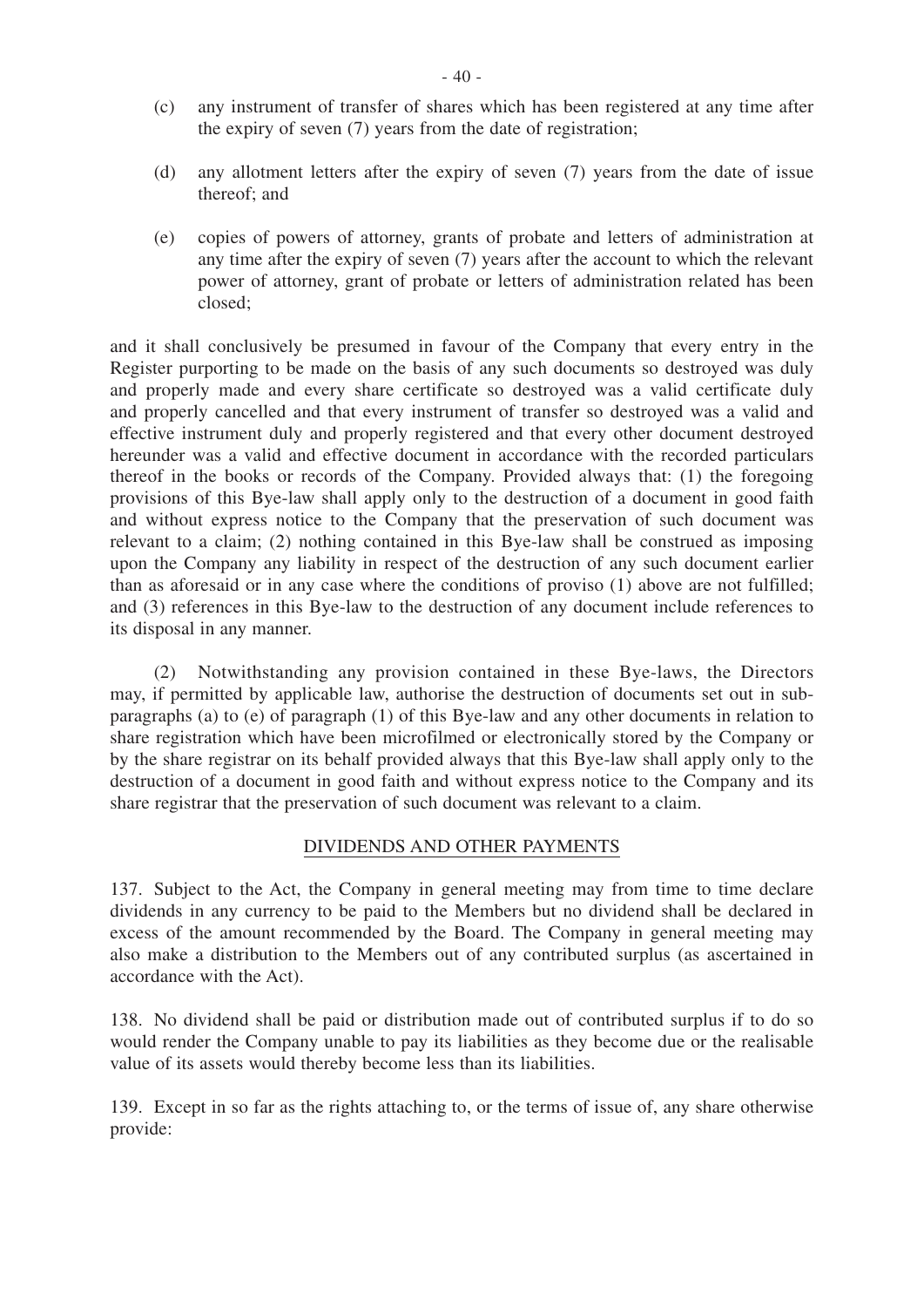- (a) all dividends shall be declared and paid according to the amounts paid up on the shares in respect of which the dividend is paid, but no amount paid up on a share in advance of calls shall be treated for the purposes of this Bye-law as paid up on the share; and
- (b) all dividends shall be apportioned and paid pro rata according to the amounts paid up on the shares during any portion or portions of the period in respect of which the dividend is paid.

140. The Board may from time to time pay to the Members such interim dividends as appear to the Board to be justified by the profits of the Company and in particular (but without prejudice to the generality of the foregoing) if at any time the share capital of the Company is divided into different classes, the Board may pay such interim dividends in respect of those shares in the capital of the Company which confer on the holders thereof deferred or non-preferential rights as well as in respect of those shares which confer on the holders thereof preferential rights with regard to dividend and provided that the Board acts bona fide the Board shall not incur any responsibility to the holders of shares conferring any preference for any damage that they may suffer by reason of the payment of an interim dividend on any shares having deferred or non-preferential rights and may also pay any fixed dividend which is payable on any shares of the Company half-yearly or on any other dates, whenever such profits, in the opinion of the Board, justifies such payment.

141. The Board may deduct from any dividend or other moneys payable to a Member by the Company on or in respect of any shares all sums of money (if any) presently payable by him to the Company on account of calls or otherwise.

142. No dividend or other moneys payable by the Company on or in respect of any share shall bear interest against the Company.

143. Any dividend, interest or other sum payable in cash to the holder of shares may be paid by cheque or warrant sent through the post addressed to the holder at his registered address or, in the case of joint holders, addressed to the holder whose name stands first in the Register in respect of the shares at his address as appearing in the Register or addressed to such person and at such address as the holder or joint holders may in writing direct. Every such cheque or warrant shall, unless the holder or joint holders otherwise direct, be made payable to the order of the holder or, in the case of joint holders, to the order of the holder whose name stands first on the Register in respect of such shares, and shall be sent at his or their risk and payment of the cheque or warrant by the bank on which it is drawn shall constitute a good discharge to the Company notwithstanding that it may subsequently appear that the same has been stolen or that any endorsement thereon has been forged. Any one of two or more joint holders may give effectual receipts for any dividends or other moneys payable or property distributable in respect of the shares held by such joint holders.

144. All dividends or bonuses unclaimed for one (1) year after having been declared may be invested or otherwise made use of by the Board for the benefit of the Company until claimed. Any dividend or bonuses unclaimed after a period of six (6) years from the date of declaration shall be forfeited and shall revert to the Company. The payment by the Board of any unclaimed dividend or other sums payable on or in respect of a share into a separate account shall not constitute the Company a trustee in respect thereof.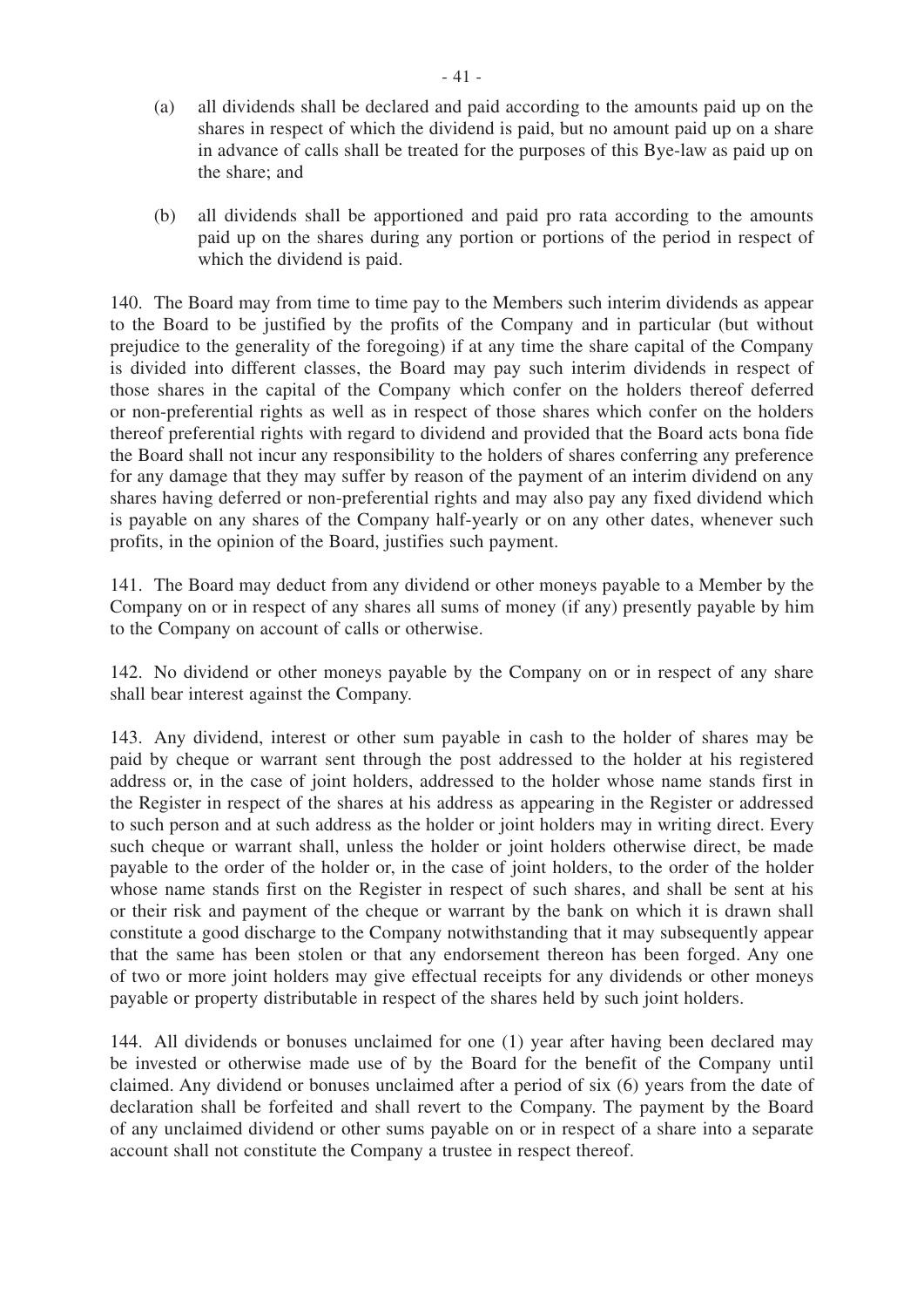145. Whenever the Board or the Company in general meeting has resolved that a dividend be paid or declared, the Board may further resolve that such dividend be satisfied wholly or in part by the distribution of specific assets of any kind and in particular of paid up shares, debentures or warrants to subscribe securities of the Company or any other company, or in any one or more of such ways, and where any difficulty arises in regard to the distribution the Board may settle the same as it thinks expedient, and in particular may issue certificates in respect of fractions of shares, disregard fractional entitlements or round the same up or down, and may fix the value for distribution of such specific assets, or any part thereof, and may determine that cash payments shall be made to any Members upon the footing of the value so fixed in order to adjust the rights of all parties, and may vest any such specific assets in trustees as may seem expedient to the Board and may appoint any person to sign any requisite instruments of transfer and other documents on behalf of the persons entitled to the dividend, and such appointment shall be effective and binding on the Members. The Board may resolve that no such assets shall be made available to Members with registered addresses in any particular territory or territories where, in the absence of a registration statement or other special formalities, such distribution of assets would or might, in the opinion of the Board, be unlawful or impracticable and in such event the only entitlement of the Members aforesaid shall be to receive cash payments as aforesaid. Members affected as a result of the foregoing sentence shall not be or be deemed to be a separate class of Members for any purpose whatsoever.

146. (1) Whenever the Board or the Company in general meeting has resolved that a dividend be paid or declared on any class of the share capital of the Company, the Board may further resolve either:

- (a) that such dividend be satisfied wholly or in part in the form of an allotment of shares credited as fully paid up, provided that the shareholders entitled thereto will be entitled to elect to receive such dividend (or part thereof if the Board so determines) in cash in lieu of such allotment. In such case, the following provisions shall apply:
	- (i) the basis of any such allotment shall be determined by the Board;
	- (ii) the Board, after determining the basis of allotment, shall give not less than two (2) weeks' Notice to the holders of the relevant shares of the right of election accorded to them and shall send with such notice forms of election and specify the procedure to be followed and the place at which and the latest date and time by which duly completed forms of election must be lodged in order to be effective;
	- (iii) the right of election may be exercised in respect of the whole or part of that portion of the dividend in respect of which the right of election has been accorded; and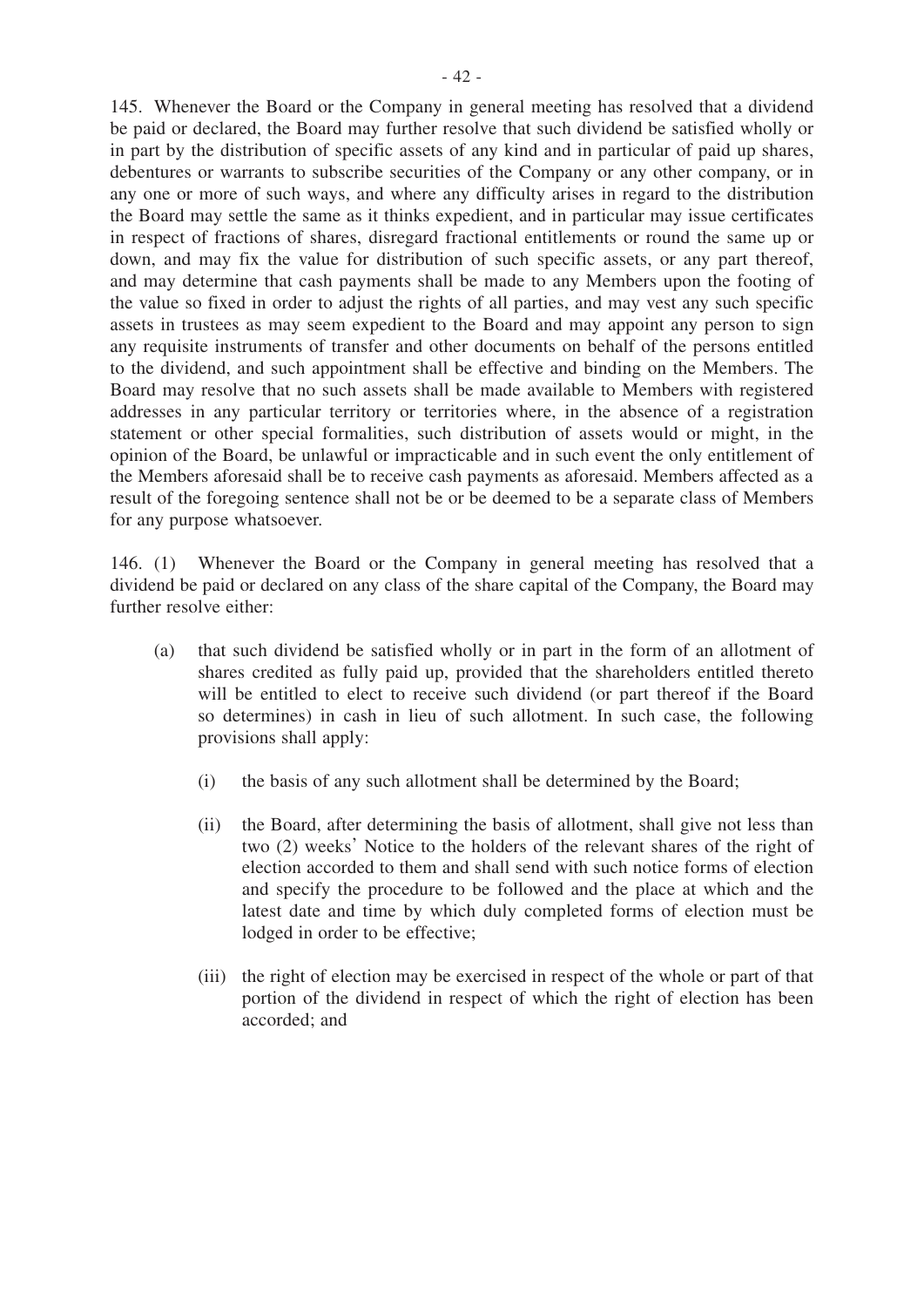- (iv) the dividend (or that part of the dividend to be satisfied by the allotment of shares as aforesaid) shall not be payable in cash on shares in respect whereof the cash election has not been duly exercised ("the non-elected shares") and in satisfaction thereof shares of the relevant class shall be allotted credited as fully paid up to the holders of the non-elected shares on the basis of allotment determined as aforesaid and for such purpose the Board shall capitalise and apply out of any part of the undivided profits of the Company (including profits carried and standing to the credit of any reserves or other special account other than the Subscription Rights Reserve) as the Board may determine, such sum as may be required to pay up in full the appropriate number of shares of the relevant class for allotment and distribution to and amongst the holders of the non-elected shares on such basis; or
- (b) that the shareholders entitled to such dividend shall be entitled to elect to receive an allotment of shares credited as fully paid up in lieu of the whole or such part of the dividend as the Board may think fit. In such case, the following provisions shall apply:
	- (i) the basis of any such allotment shall be determined by the Board;
	- (ii) the Board, after determining the basis of allotment, shall give not less than two (2) weeks' Notice to the holders of the relevant shares of the right of election accorded to them and shall send with such notice forms of election and specify the procedure to be followed and the place at which and the latest date and time by which duly completed forms of election must be lodged in order to be effective;
	- (iii) the right of election may be exercised in respect of the whole or part of that portion of the dividend in respect of which the right of election has been accorded; and
	- (iv) the dividend (or that part of the dividend in respect of which a right of election has been accorded) shall not be payable in cash on shares in respect whereof the share election has been duly exercised ("the elected shares") and in lieu thereof shares of the relevant class shall be allotted credited as fully paid up to the holders of the elected shares on the basis of allotment determined as aforesaid and for such purpose the Board shall capitalise and apply out of any part of the undivided profits of the Company (including profits carried and standing to the credit of any reserves or other special account other than the Subscription Rights Reserve) as the Board may determine, such sum as may be required to pay up in full the appropriate number of shares of the relevant class for allotment and distribution to and amongst the holders of the elected shares on such basis.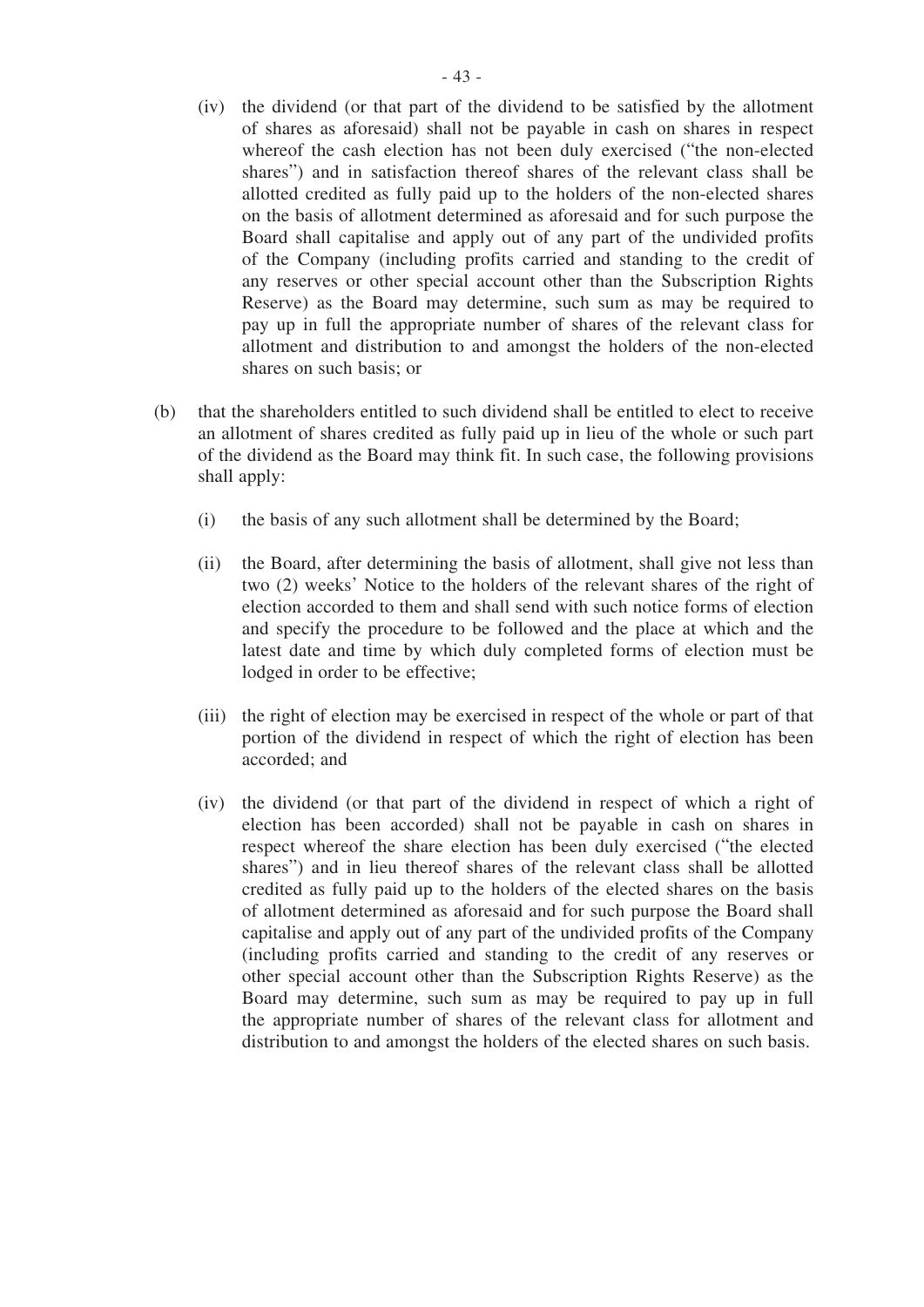- (2) (a) The shares allotted pursuant to the provisions of paragraph (1) of this Byelaw shall rank pari passu in all respects with shares of the same class (if any) then in issue save only as regards participation in the relevant dividend or in any other distributions, bonuses or rights paid, made, declared or announced prior to or contemporaneously with the payment or declaration of the relevant dividend unless, contemporaneously with the announcement by the Board of their proposal to apply the provisions of sub-paragraph (a) or (b) of paragraph (1) of this Bye-law in relation to the relevant dividend or contemporaneously with their announcement of the distribution, bonus or rights in question, the Board shall specify that the shares to be allotted pursuant to the provisions of paragraph (1) of this Bye-law shall rank for participation in such distribution, bonus or rights.
	- (b) The Board may do all acts and things considered necessary or expedient to give effect to any capitalisation pursuant to the provisions of paragraph (1) of this Bye-law, with full power to the Board to make such provisions as it thinks fit in the case of shares becoming distributable in fractions (including provisions whereby, in whole or in part, fractional entitlements are aggregated and sold and the net proceeds distributed to those entitled, or are disregarded or rounded up or down or whereby the benefit of fractional entitlements accrues to the Company rather than to the Members concerned). The Board may authorise any person to enter into on behalf of all Members interested, an agreement with the Company providing for such capitalisation and matters incidental thereto and any agreement made pursuant to such authority shall be effective and binding on all concerned.

 (3) The Company may upon the recommendation of the Board by ordinary resolution resolve in respect of any one particular dividend of the Company that notwithstanding the provisions of paragraph (1) of this Bye-law a dividend may be satisfied wholly in the form of an allotment of shares credited as fully paid up without offering any right to shareholders to elect to receive such dividend in cash in lieu of such allotment.

 (4) The Board may on any occasion determine that rights of election and the allotment of shares under paragraph (1) of this Bye-law shall not be made available or made to any shareholders with registered addresses in any territory where, in the absence of a registration statement or other special formalities, the circulation of an offer of such rights of election or the allotment of shares would or might, in the opinion of the Board, be unlawful or impracticable, and in such event the provisions aforesaid shall be read and construed subject to such determination. Members affected as a result of the foregoing sentence shall not be or be deemed to be a separate class of Members for any purpose whatsoever.

 (5) Any resolution declaring a dividend on shares of any class, whether a resolution of the Company in general meeting or a resolution of the Board, may specify that the same shall be payable or distributable to the persons registered as the holders of such shares at the close of business on a particular date, notwithstanding that it may be a date prior to that on which the resolution is passed, and thereupon the dividend shall be payable or distributable to them in accordance with their respective holdings so registered, but without prejudice to the rights inter se in respect of such dividend of transferors and transferees of any such shares. The provisions of this Bye-law shall mutatis mutandis apply to bonuses, capitalisation issues, distributions of realised capital profits or offers or grants made by the Company to the Members.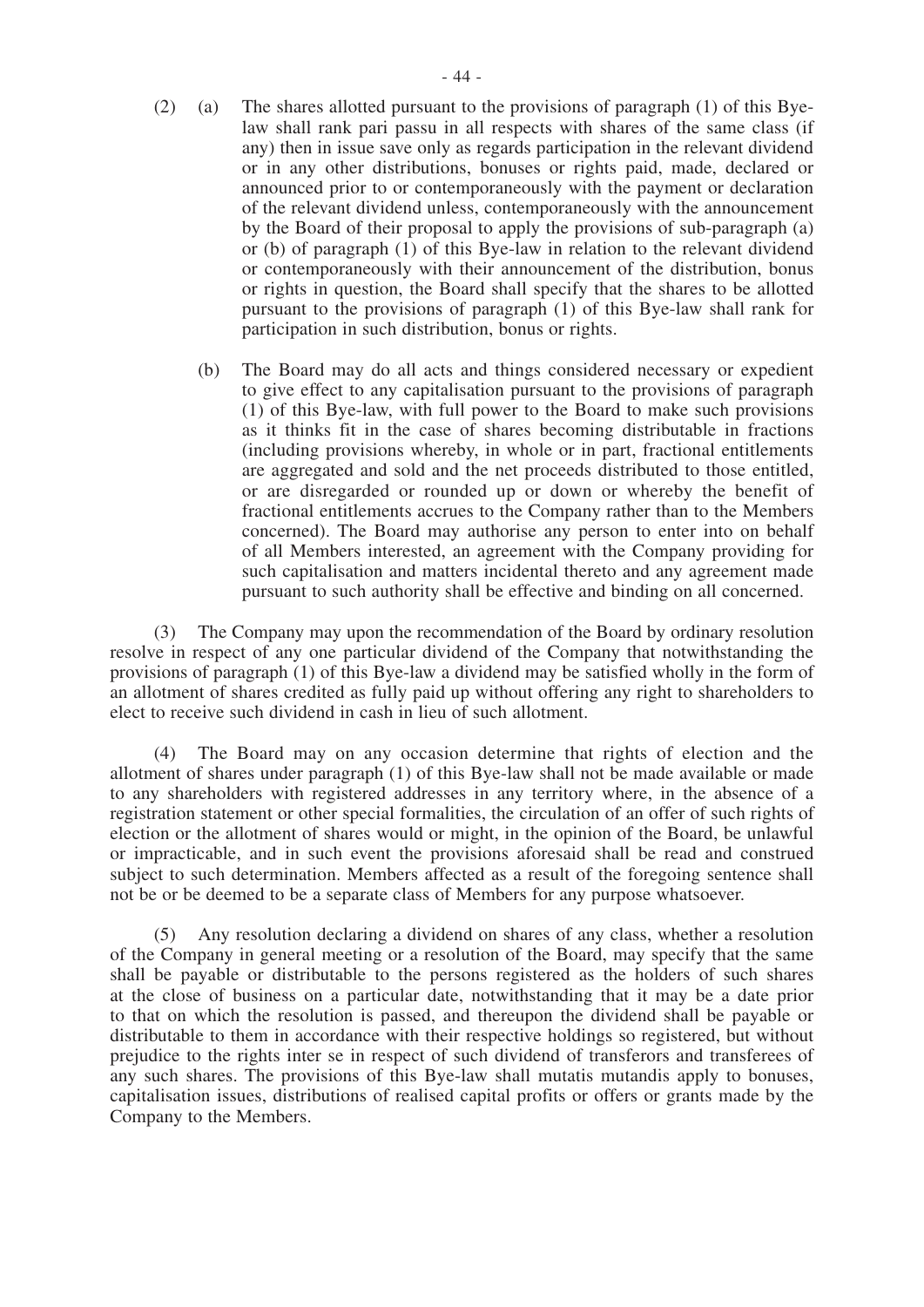#### RESERVES

147. Before recommending any dividend, the Board may set aside out of the profits of the Company such sums as it determines as reserves which shall, at the discretion of the Board, be applicable for any purpose to which the profits of the Company may be properly applied and pending such application may, also at such discretion, either be employed in the business of the Company or be invested in such investments as the Board may from time to time think fit and so that it shall not be necessary to keep any investments constituting the reserve or reserves separate or distinct from any other investments of the Company. The Board may also without placing the same to reserve carry forward any profits which it may think prudent not to distribute.

#### **CAPITALISATION**

148. The Company may, upon the recommendation of the Board, at any time and from time to time pass an ordinary resolution to the effect that it is desirable to capitalise all or any part of any amount for the time being standing to the credit of any reserve or fund (including the profit and loss account) whether or not the same is available for distribution and accordingly that such amount be set free for distribution among the Members or any class of Members who would be entitled thereto if it were distributed by way of dividend and in the same proportions, on the footing that the same is not paid in cash but is applied either in or towards paying up the amounts for the time being unpaid on any shares in the Company held by such Members respectively or in paying up in full unissued shares, debentures or other obligations of the Company, to be allotted and distributed credited as fully paid up among such Members, or partly in one way and partly in the other, and the Board shall give effect to such resolution provided that, for the purposes of this Bye-law, a share premium account and any reserve or fund representing unrealised profits, may be applied only in paying up in full unissued shares of the Company to be allotted to such Members credited as fully paid. In carrying sums to reserve and in applying the same the Board shall comply with the provisions of the Act.

149. The Board may settle, as it considers appropriate, any difficulty arising in regard to any distribution under the last preceding Bye-law and in particular may issue certificates in respect of fractions of shares or authorise any person to sell and transfer any fractions or may resolve that the distribution should be as nearly as may be practicable in the correct proportion but not exactly so or may ignore fractions altogether, and may determine that cash payments shall be made to any Members in order to adjust the rights of all parties, as may seem expedient to the Board. The Board may appoint any person to sign on behalf of the persons entitled to participate in the distribution any contract necessary or desirable for giving effect thereto and such appointment shall be effective and binding upon the Members.

#### SUBSCRIPTION RIGHTS RESERVE

150. The following provisions shall have effect to the extent that they are not prohibited by and are in compliance with the Act: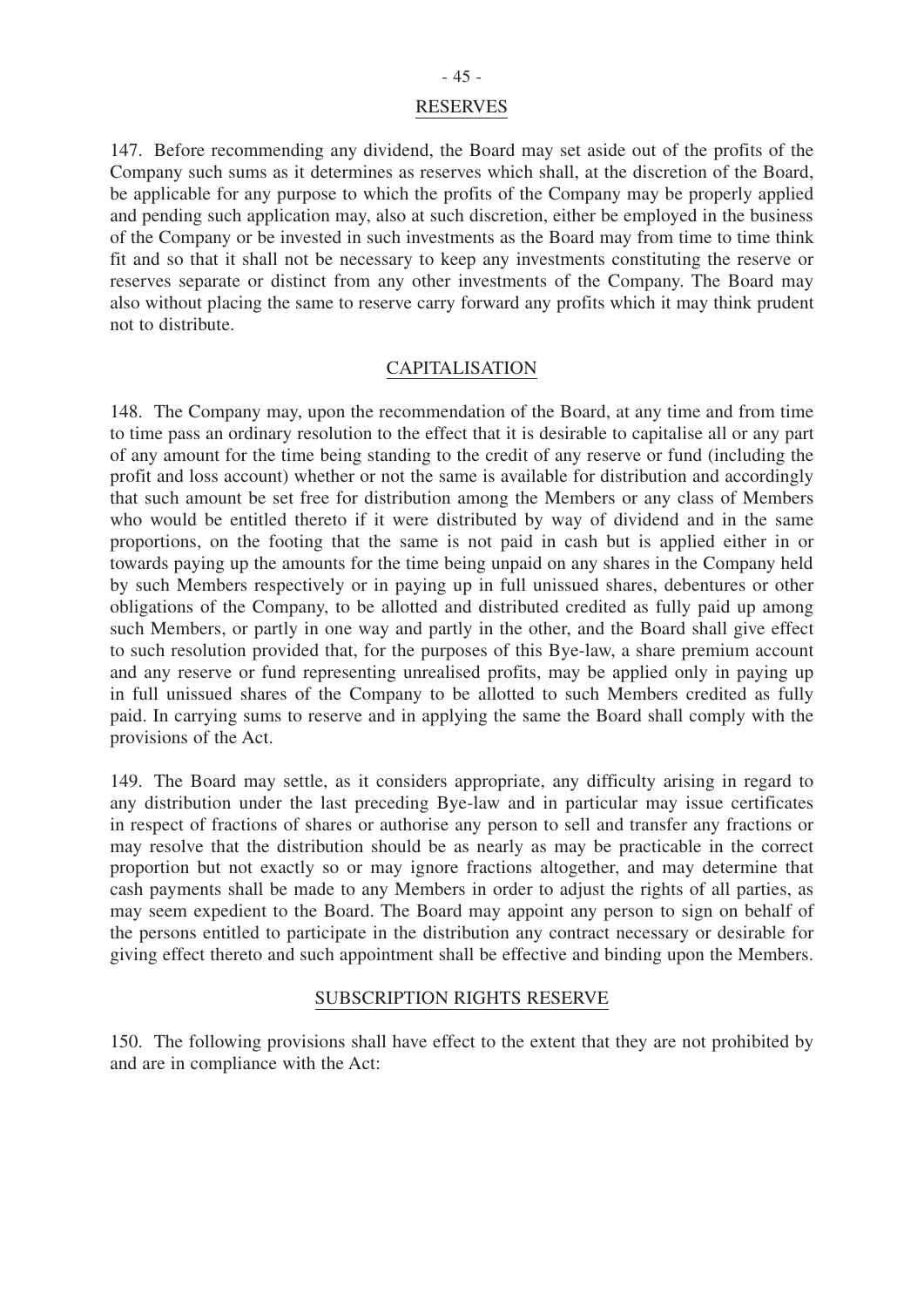(1) If, so long as any of the rights attached to any warrants issued by the Company to subscribe for shares of the Company shall remain exercisable, the Company does any act or engages in any transaction which, as a result of any adjustments to the subscription price in accordance with the provisions of the conditions of the warrants, would reduce the subscription price to below the nominal value of a share, then the following provisions shall apply:

- (a) as from the date of such act or transaction the Company shall establish and thereafter (subject as provided in this Bye-law) maintain in accordance with the provisions of this Bye-law a reserve (the "Subscription Rights Reserve") the amount of which shall at no time be less than the sum which for the time being would be required to be capitalised and applied in paying up in full the nominal amount of the additional shares required to be issued and allotted credited as fully paid pursuant to sub-paragraph (c) below on the exercise in full of all the subscription rights outstanding and shall apply the Subscription Rights Reserve in paying up such additional shares in full as and when the same are allotted;
- (b) the Subscription Rights Reserve shall not be used for any purpose other than that specified above unless all other reserves of the Company (other than share premium account) have been extinguished and will then only be used to make good losses of the Company if and so far as is required by law;
- (c) upon the exercise of all or any of the subscription rights represented by any warrant, the relevant subscription rights shall be exercisable in respect of a nominal amount of shares equal to the amount in cash which the holder of such warrant is required to pay on exercise of the subscription rights represented thereby (or, as the case may be the relevant portion thereof in the event of a partial exercise of the subscription rights) and, in addition, there shall be allotted in respect of such subscription rights to the exercising warrantholder, credited as fully paid, such additional nominal amount of shares as is equal to the difference between:
	- (i) the said amount in cash which the holder of such warrant is required to pay on exercise of the subscription rights represented thereby (or, as the case may be, the relevant portion thereof in the event of a partial exercise of the subscription rights); and
	- (ii) the nominal amount of shares in respect of which such subscription rights would have been exercisable having regard to the provisions of the conditions of the warrants, had it been possible for such subscription rights to represent the right to subscribe for shares at less than par

and immediately upon such exercise so much of the sum standing to the credit of the Subscription Rights Reserve as is required to pay up in full such additional nominal amount of shares shall be capitalised and applied in paying up in full such additional nominal amount of shares which shall forthwith be allotted credited as fully paid to the exercising warrantholders; and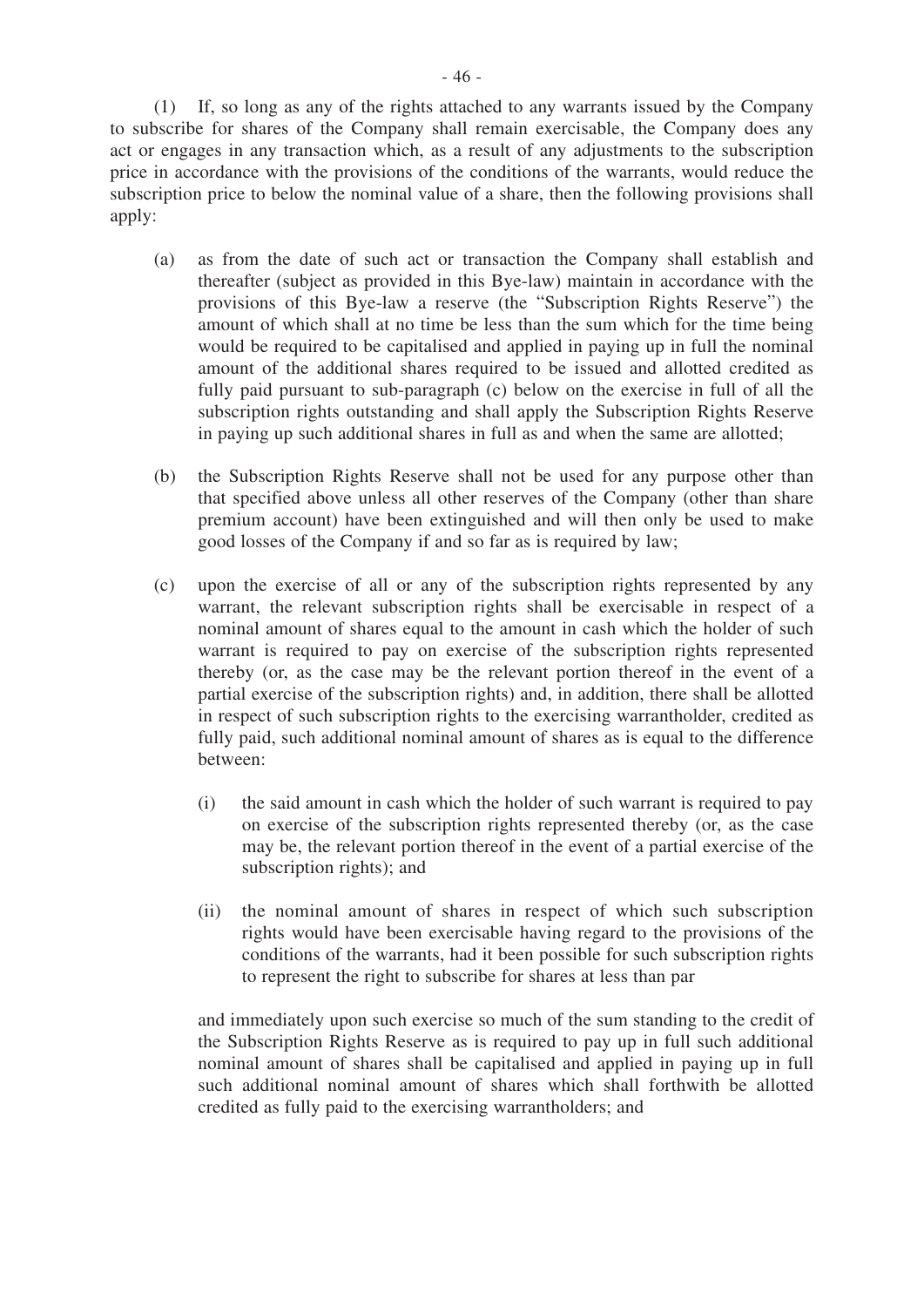(d) if, upon the exercise of the subscription rights represented by any warrant, the amount standing to the credit of the Subscription Rights Reserve is not sufficient to pay up in full such additional nominal amount of shares equal to such difference as aforesaid to which the exercising warrantholder is entitled, the Board shall apply any profits or reserves then or thereafter becoming available (including, to the extent permitted by law, share premium account) for such purpose until such additional nominal amount of shares is paid up and allotted as aforesaid and until then no dividend or other distribution shall be paid or made on the fully paid shares of the Company then in issue. Pending such payment and allotment, the exercising warrantholder shall be issued by the Company with a certificate evidencing his right to the allotment of such additional nominal amount of shares. The rights represented by any such certificate shall be in registered form and shall be transferable in whole or in part in units of one share in the like manner as the shares for the time being are transferable, and the Company shall make such arrangements in relation to the maintenance of a register therefor and other matters in relation thereto as the Board may think fit and adequate particulars thereof shall be made known to each relevant exercising warrantholder upon the issue of such certificate.

 (2) Shares allotted pursuant to the provisions of this Bye-law shall rank pari passu in all respects with the other shares allotted on the relevant exercise of the subscription rights represented by the warrant concerned. Notwithstanding anything contained in paragraph (1) of this Bye-law, no fraction of any share shall be allotted on exercise of the subscription rights.

 (3) The provision of this Bye-law as to the establishment and maintenance of the Subscription Rights Reserve shall not be altered or added to in any way which would vary or abrogate, or which would have the effect of varying or abrogating the provisions for the benefit of any warrantholder or class of warrantholders under this Bye-law without the sanction of a special resolution of such warrantholders or class of warrantholders.

 (4) A certificate or report by the auditors for the time being of the Company as to whether or not the Subscription Rights Reserve is required to be established and maintained and if so the amount thereof so required to be established and maintained, as to the purposes for which the Subscription Rights Reserve has been used, as to the extent to which it has been used to make good losses of the Company, as to the additional nominal amount of shares required to be allotted to exercising warrantholders credited as fully paid, and as to any other matter concerning the Subscription Rights Reserve shall (in the absence of manifest error) be conclusive and binding upon the Company and all warrantholders and shareholders.

#### ACCOUNTING RECORDS

151. The Board shall cause true accounts to be kept of the sums of money received and expended by the Company, and the matters in respect of which such receipt and expenditure take place, and of the property, assets, credits and liabilities of the Company and of all other matters required by the Act or necessary to give a true and fair view of the Company's affairs and to explain its transactions.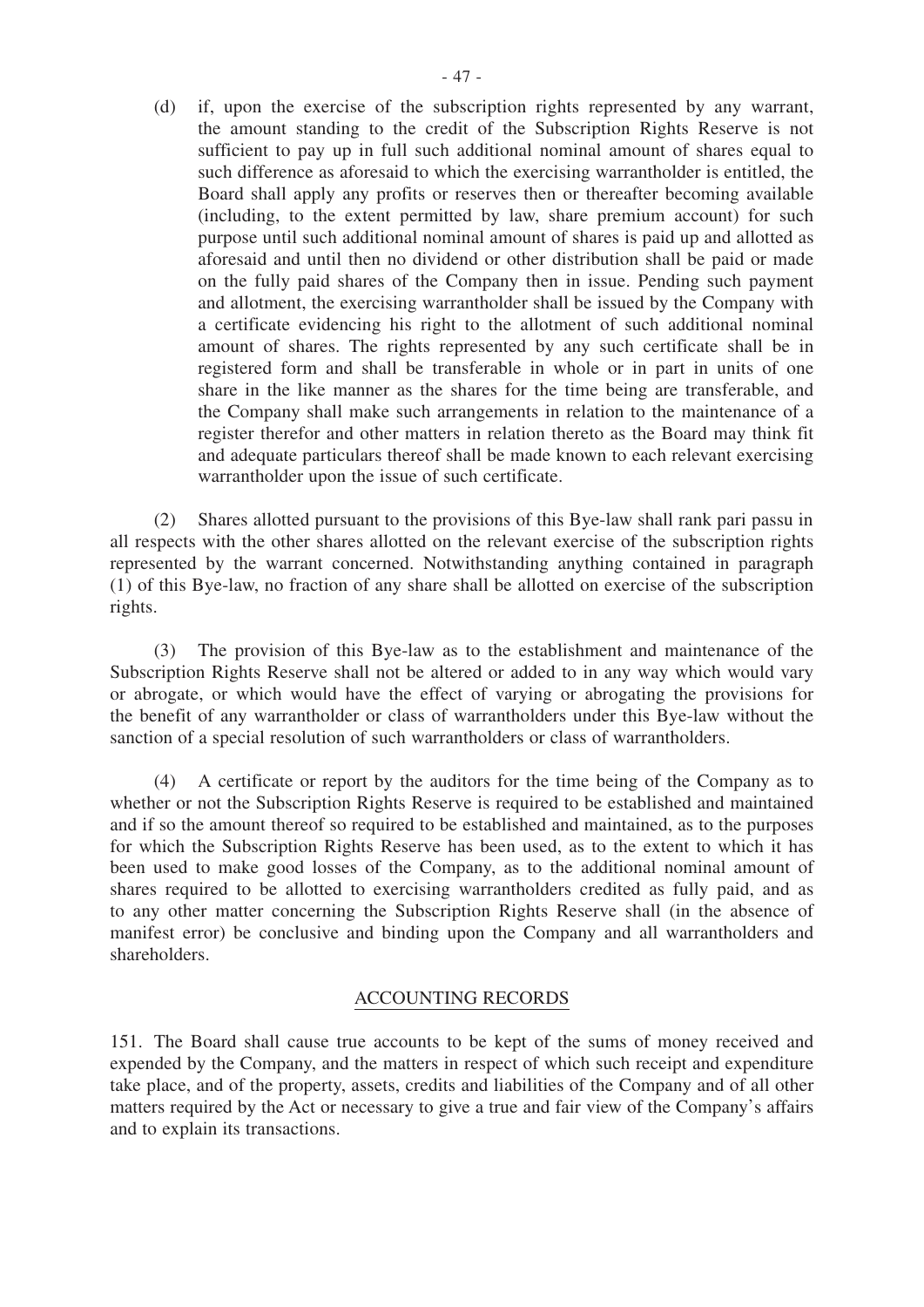152. The accounting records shall be kept at the Office or, subject to the Act, at such other place or places as the Board decides and shall always be open to inspection by the Directors. No Member (other than a Director) shall have any right of inspecting any accounting record or book or document of the Company except as conferred by law or authorised by the Board or the Company in general meeting.

153. Subject to Section 88 of the Act and Bye-law 153A, a printed copy of the Directors' report, accompanied by the balance sheet and profit and loss account, including every document required by law to be annexed thereto, made up to the end of the applicable financial year and containing a summary of the assets and liabilities of the Company under convenient heads and a statement of income and expenditure, together with a copy of the Auditors' report, shall be sent to each person entitled thereto at least twenty-one (21) days before the date of the general meeting and at the same time as the notice of annual general meeting and laid before the Company at the annual general meeting in accordance with the requirements of the Act provided that this Bye-law shall not require a copy of those documents to be sent to any person whose address the Company is not aware of or to more than one of the joint holders of any shares or debentures.

153A. To the extent permitted by and subject to due compliance with all applicable Statutes, rules and regulations, including, without limitation, the rules of the Designated Stock Exchange, and to obtaining all necessary consents, if any, required thereunder, the requirements of Bye-law 153 shall be deemed satisfied in relation to any person by sending to the person in any manner not prohibited by the Statutes, summarised financial statements derived from the Company's annual accounts and the directors' report which shall be in the form and containing the information required by applicable laws and regulations, provided that any person who is otherwise entitled to the annual financial statements of the Company and the directors' report thereon may, if he so requires by notice in writing served on the Company, demand that the Company sends to him, in addition to summarised financial statement, a complete printed copy of the Company's annual financial statement and the directors' report thereon.

153B. The requirement to send to a person referred to in Bye-law 153 the documents referred to in that provision or a summary financial report in accordance with Bye-law 153A shall be deemed satisfied where, in accordance with all applicable Statutes, rules and regulations, including, without limitation, the rules of the Designated Stock Exchange, the Company publishes copies of the documents referred to in Bye-law 153 and, if applicable, a summary financial report complying with Bye-law 153A, on the Company's computer network or in any other permitted manner (including by sending any form of electronic communication), and that person has agreed or is deemed to have agreed to treat the publication or receipt of such documents in such manner as discharging the Company's obligation to send to him a copy of such documents.

#### AUDIT

154. (1) Subject to Section 88 of the Act, at the annual general meeting or at a subsequent special general meeting in each year, the Members shall appoint an auditor to audit the accounts of the Company and such auditor shall hold office until the Members appoint another auditor. Such auditor may be a Member but no Director or officer or employee of the Company shall, during his continuance in office, be eligible to act as an auditor of the Company.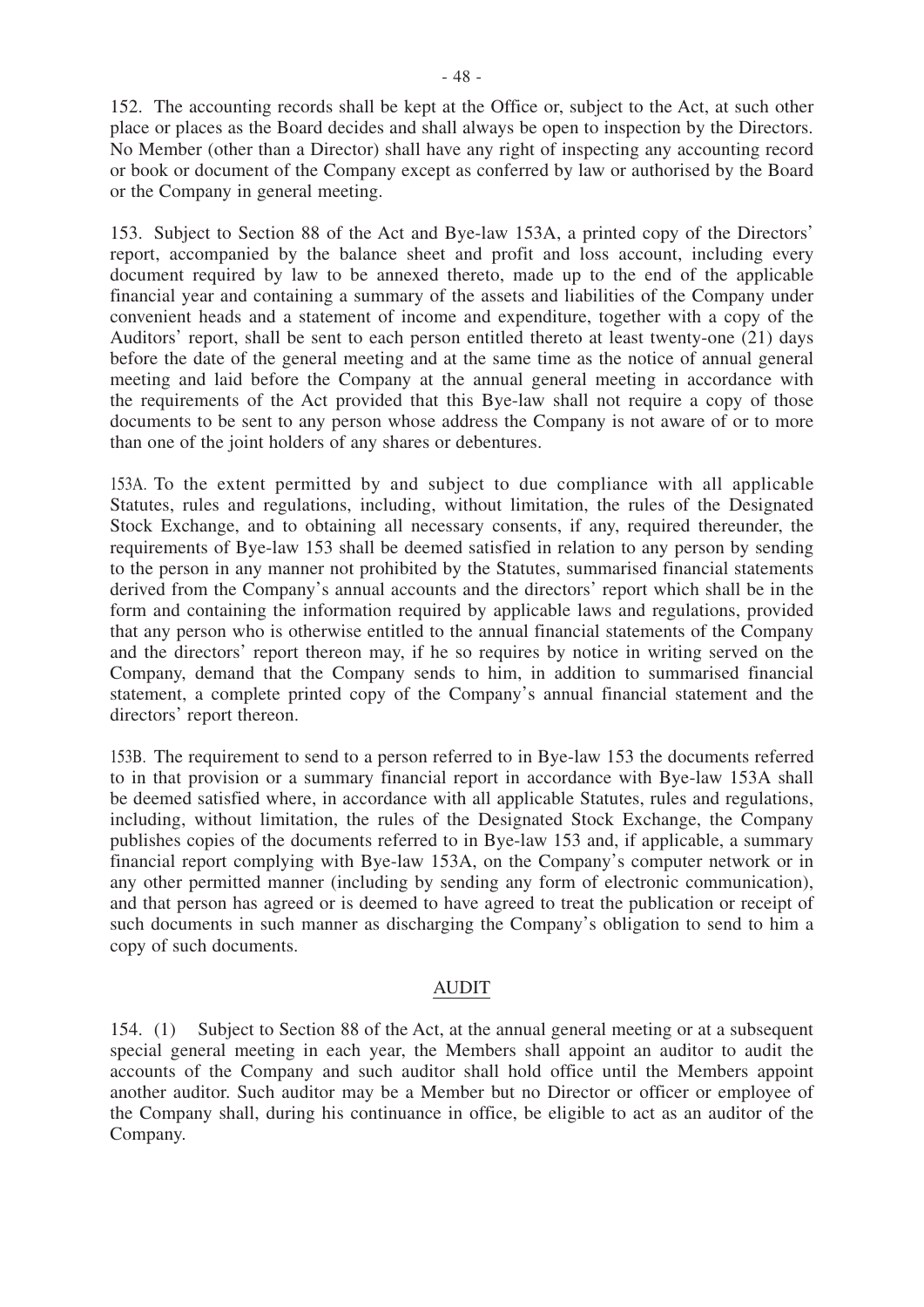(2) Subject to Section 89 of the Act, a person, other than an incumbent Auditor, shall not be capable of being appointed Auditor at an annual general meeting unless notice in writing of an intention to nominate that person to the office of Auditor has been given not less than twenty-one (21) days before the annual general meeting and furthermore, the Company shall send a copy of any such notice to the incumbent Auditor.

 (3) The Members may, at any general meeting convened and held in accordance with these Bye-laws, by extraordinary resolution remove the Auditor at any time before the expiration of his term of office and shall by ordinary resolution at that meeting appoint another Auditor in his stead for the remainder of his term.

155. Subject to Section 88 of the Act the accounts of the Company shall be audited at least once in every year.

156. The remuneration of the Auditor shall be fixed by the Company in general meeting or in such manner as the Members may determine.

157. The Directors may fill any casual vacancy in the office of Auditor but while any such vacancy continues the surviving or continuing Auditor, or Auditors, if any, may act. The remuneration of any Auditor appointed by the Directors under this Bye-law may be fixed by the Board. Subject to Bye-law 154(3), an Auditor appointed under this Bye-law shall hold office until the next following annual general meeting of the Company and shall then be subject to appointment by the Members under Bye-law 154(1) at such remuneration to be determined by the Members under Bye-law 156.

158. The Auditor shall at all reasonable times have access to all books kept by the Company and to all accounts and vouchers relating thereto; and he may call on the Directors or officers of the Company for any information in their possession relating to the books or affairs of the Company.

159. The statement of income and expenditure and the balance sheet provided for by these Bye-laws shall be examined by the Auditor and compared by him with the books, accounts and vouchers relating thereto; and he shall make a written report thereon stating whether such statement and balance sheet are drawn up so as to present fairly the financial position of the Company and the results of its operations for the period under review and, in case information shall have been called for from Directors or officers of the Company, whether the same has been furnished and has been satisfactory. The financial statements of the Company shall be audited by the Auditor in accordance with generally accepted auditing standards. The Auditor shall make a written report thereon in accordance with generally accepted auditing standards and the report of the Auditor shall be submitted to the Members in general meeting. The generally accepted auditing standards referred to herein may be those of a country or jurisdiction other than Bermuda. If the auditing standards of a country or jurisdiction other than Bermuda are used, the financial statements and the report of the Auditor should disclose this fact and name such country or jurisdiction.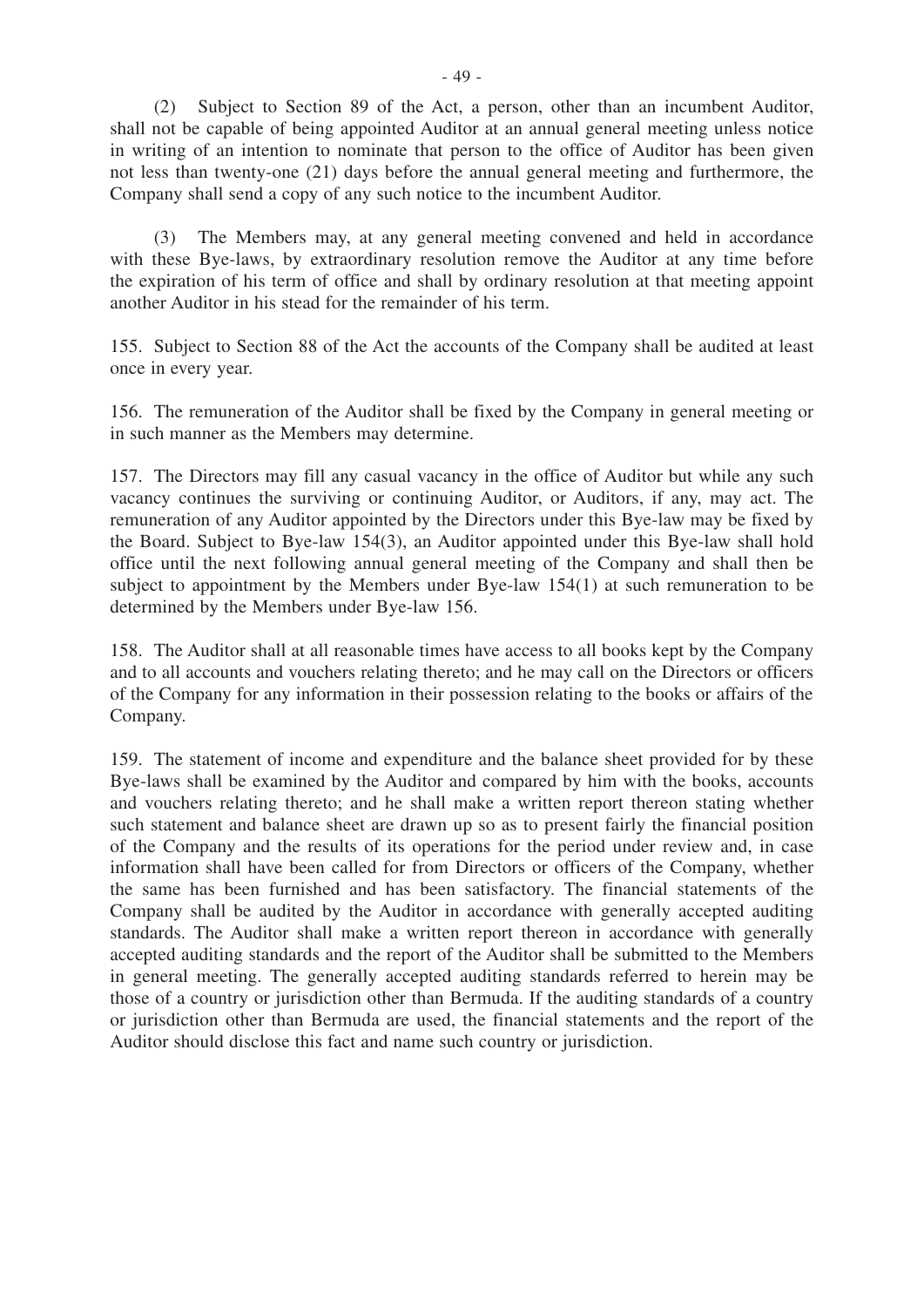#### - 50 -

#### **NOTICES**

160. Any Notice or document (including any "corporate communication" within the meaning ascribed thereto under the rules of the Designated Stock Exchange), whether or not, to be given or issued under these Bye-laws from the Company to a Member shall be in writing or by cable, telex or facsimile transmission message or other form of electronic transmission or communication and any such Notice and document may be served or delivered by the Company on or to any Member either personally or by sending it through the post in a prepaid envelope addressed to such Member at his registered address as appearing in the Register or at any other address supplied by him to the Company for the purpose or, as the case may be, by transmitting it to any such address or transmitting it to any telex or facsimile transmission number or electronic number or address or website supplied by him to the Company for the giving of Notice to him or which the person transmitting the notice reasonably and bona fide believes at the relevant time will result in the Notice being duly received by the Member or may also be served by advertisement in appointed newspapers (as defined in the Act) or in newspapers published daily and circulating generally in the territory of and in accordance with the requirements of the Designated Stock Exchange or, to the extent permitted by the applicable laws, by placing it on the Company's website or the website of the Designated Stock Exchange and giving to the Member a notice stating that the notice or other document is available there (a "notice of availability"). The notice of availability may be given to the Member by any of the means set out above. In the case of joint holders of a share all notices shall be given to that one of the joint holders whose name stands first in the Register and notice so given shall be deemed a sufficient service on or delivery to all the joint holders.

161. Any Notice or other document:

- (a) if served or delivered by post, shall where appropriate be sent by airmail and shall be deemed to have been served or delivered on the day following that on which the envelope containing the same, properly prepaid and addressed, is put into the post; in proving such service or delivery it shall be sufficient to prove that the envelope or wrapper containing the notice or document was properly addressed and put into the post and a certificate in writing signed by the Secretary or other officer of the Company or other person appointed by the Board that the envelope or wrapper containing the notice or other document was so addressed and put into the post shall be conclusive evidence thereof;
- (b) if sent by electronic communication, shall be deemed to be given on the day on which it is transmitted from the server of the Company or its agent. A notice placed on the Company's website or the website of the Designated Stock Exchange is deemed given by the Company to a Member on the day following that on which a notice of availability is deemed served on the Member;
- (c) if served or delivered in any other manner contemplated by these Bye-laws, shall be deemed to have been served or delivered at the time of personal service or delivery or, as the case may be, at the time of the relevant despatch, transmission or publication; and in proving such service or delivery a certificate in writing signed by the Secretary or other officer of the Company or other person appointed by the Board as to the fact and time of such service, delivery, despatch, transmission or publication shall be conclusive evidence thereof; and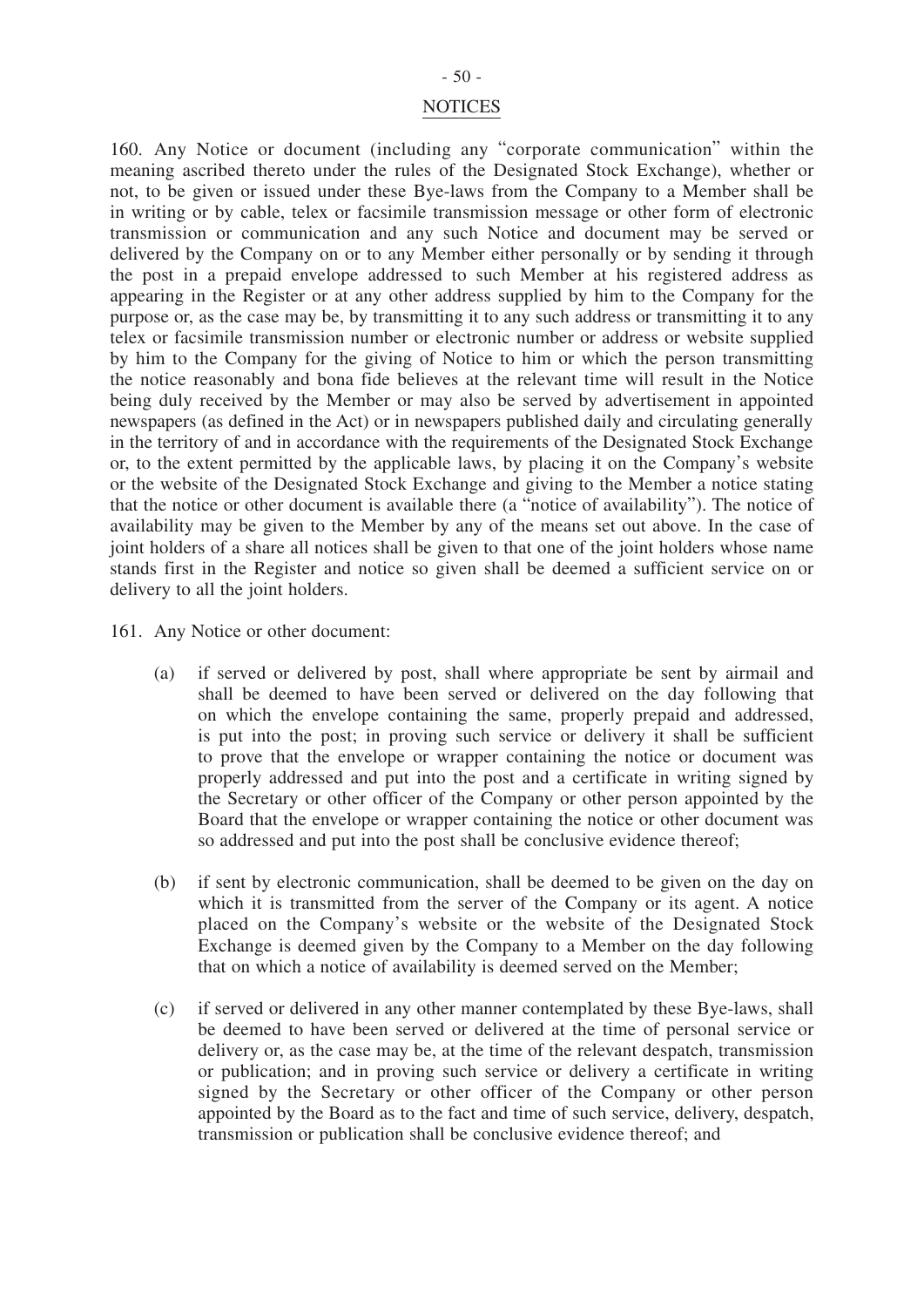(d) may be given to a Member either in the English language or the Chinese language, subject to due compliance with all applicable Statutes, rules and regulations.

162. (1) Any Notice or other document delivered or sent by post to or left at the registered address of any Member in pursuance of these Bye-laws shall, notwithstanding that such Member is then dead or bankrupt or that any other event has occurred, and whether or not the Company has notice of the death or bankruptcy or other event, be deemed to have been duly served or delivered in respect of any share registered in the name of such Member as sole or joint holder unless his name shall, at the time of the service or delivery of the notice or document, have been removed from the Register as the holder of the share, and such service or delivery shall for all purposes be deemed a sufficient service or delivery of such Notice or document on all persons interested (whether jointly with or as claiming through or under him) in the share.

 (2) A notice may be given by the Company to the person entitled to a share in consequence of the death, mental disorder or bankruptcy of a Member by sending it through the post in a prepaid letter, envelope or wrapper addressed to him by name, or by the title of representative of the deceased, or trustee of the bankrupt, or by any like description, at the address, if any, supplied for the purpose by the person claiming to be so entitled, or (until such an address has been so supplied) by giving the notice in any manner in which the same might have been given if the death, mental disorder or bankruptcy had not occurred.

 (3) Any person who by operation of law, transfer or other means whatsoever shall become entitled to any share shall be bound by every notice in respect of such share which prior to his name and address being entered on the Register shall have been duly given to the person from whom he derives his title to such share.

#### SIGNATURES

163. For the purposes of these Bye-laws, a cable or telex or facsimile or electronic transmission message purporting to come from a holder of shares or, as the case may be, a Director or alternate Director, or, in the case of a corporation which is a holder of shares from a director or the secretary thereof or a duly appointed attorney or duly authorised representative thereof for it and on its behalf, shall in the absence of express evidence to the contrary available to the person relying thereon at the relevant time be deemed to be a document or instrument in writing signed by such holder or Director or alternate Director in the terms in which it is received. The signature to any notice or document to be given by the Company may be written, printed or made electronically.

#### WINDING UP

164. (1) Subject to Bye-law 164(2), the Board shall have power in the name and on behalf of the Company to present a petition to the court for the Company to be wound up.

 (2) A resolution that the Company be wound up by the court or be wound up voluntarily shall be a special resolution.